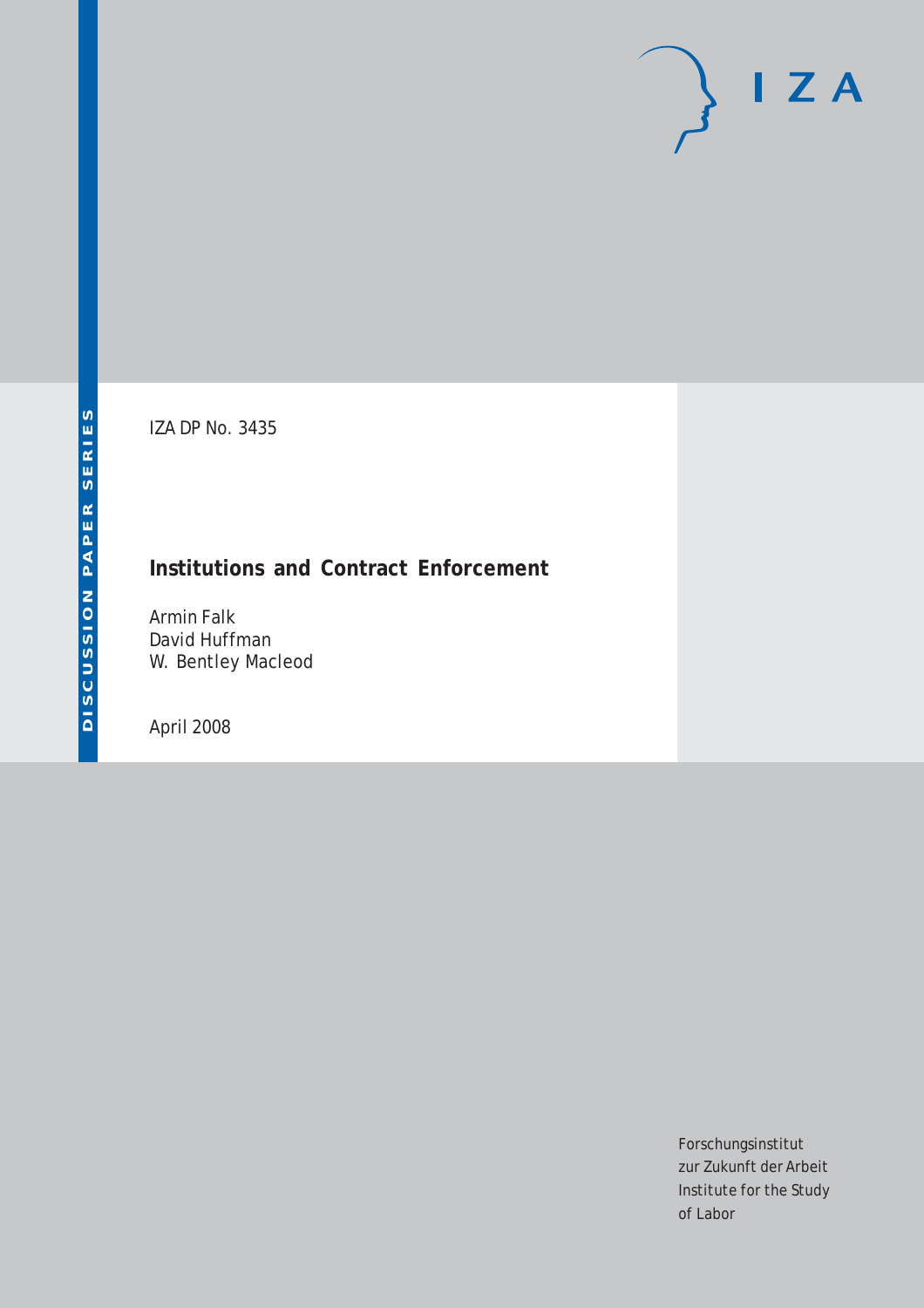# **Institutions and Contract Enforcement**

# **Armin Falk**

*University of Bonn and IZA* 

# **David Huffman**

*Swarthmore College and IZA* 

# **W. Bentley Macleod**

*Columbia University and IZA* 

Discussion Paper No. 3435 April 2008

IZA

P.O. Box 7240 53072 Bonn Germany

Phone: +49-228-3894-0 Fax: +49-228-3894-180 E-mail: [iza@iza.org](mailto:iza@iza.org)

Any opinions expressed here are those of the author(s) and not those of IZA. Research published in this series may include views on policy, but the institute itself takes no institutional policy positions.

The Institute for the Study of Labor (IZA) in Bonn is a local and virtual international research center and a place of communication between science, politics and business. IZA is an independent nonprofit organization supported by Deutsche Post World Net. The center is associated with the University of Bonn and offers a stimulating research environment through its international network, workshops and conferences, data service, project support, research visits and doctoral program. IZA engages in (i) original and internationally competitive research in all fields of labor economics, (ii) development of policy concepts, and (iii) dissemination of research results and concepts to the interested public.

IZA Discussion Papers often represent preliminary work and are circulated to encourage discussion. Citation of such a paper should account for its provisional character. A revised version may be available directly from the author.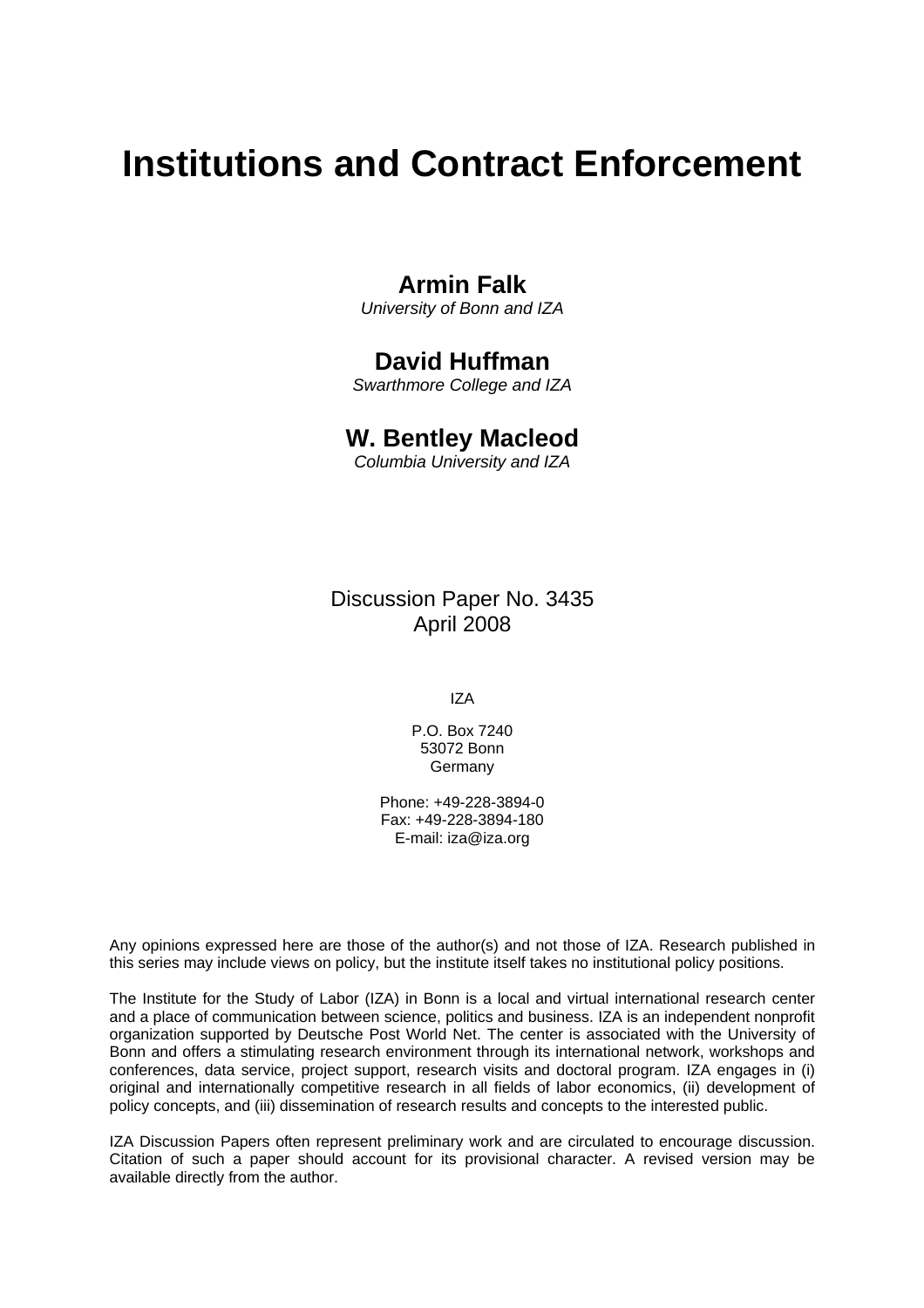IZA Discussion Paper No. 3435 April 2008

# **ABSTRACT**

# **Institutions and Contract Enforcement[\\*](#page-2-0)**

We provide evidence on how two important types of institutions – dismissal barriers, and bonus pay – affect contract enforcement behavior in a market with incomplete contracts and repeated interactions. Dismissal barriers are shown to have a strong negative impact on worker performance, and market efficiency, by interfering with firms' use of firing threat as an incentive device. Dismissal barriers also distort the dynamics of worker effort levels over time, cause firms to rely more on the spot market for labor, and create a distribution of relationship lengths in the market that is more extreme, with more very short and more very long relationships. The introduction of a bonus pay option dramatically changes the market outcome. Firms are observed to substitute bonus pay for threat of firing as an incentive device, almost entirely offsetting the negative incentive and efficiency effects of dismissal barriers. Nevertheless, contract enforcement behavior remains fundamentally changed, because the option to pay bonuses causes firms to rely less on long-term relationships. Our results show that market outcomes are the result of a complex interplay between contract enforcement policies and the institutions in which they are embedded.

JEL Classification: J41, J3, C9, D01

Keywords: incomplete contracts, bonus pay, efficiency wages, employment protection, firing costs, experiment

Corresponding author:

 $\overline{a}$ 

David Huffman Department of Economics Swarthmore College 500 College Avenue Swarthmore, PA 19081 USA E-mail: [dhuffma1@swarthmore.edu](mailto:dhuffma1@swarthmore.edu) 

<span id="page-2-0"></span><sup>\*</sup> We are grateful for helpful comments from seminar participants at IZA Bonn, the University of Zurich, Columbia University, the NBER summer institute, and the Wharton School of Business.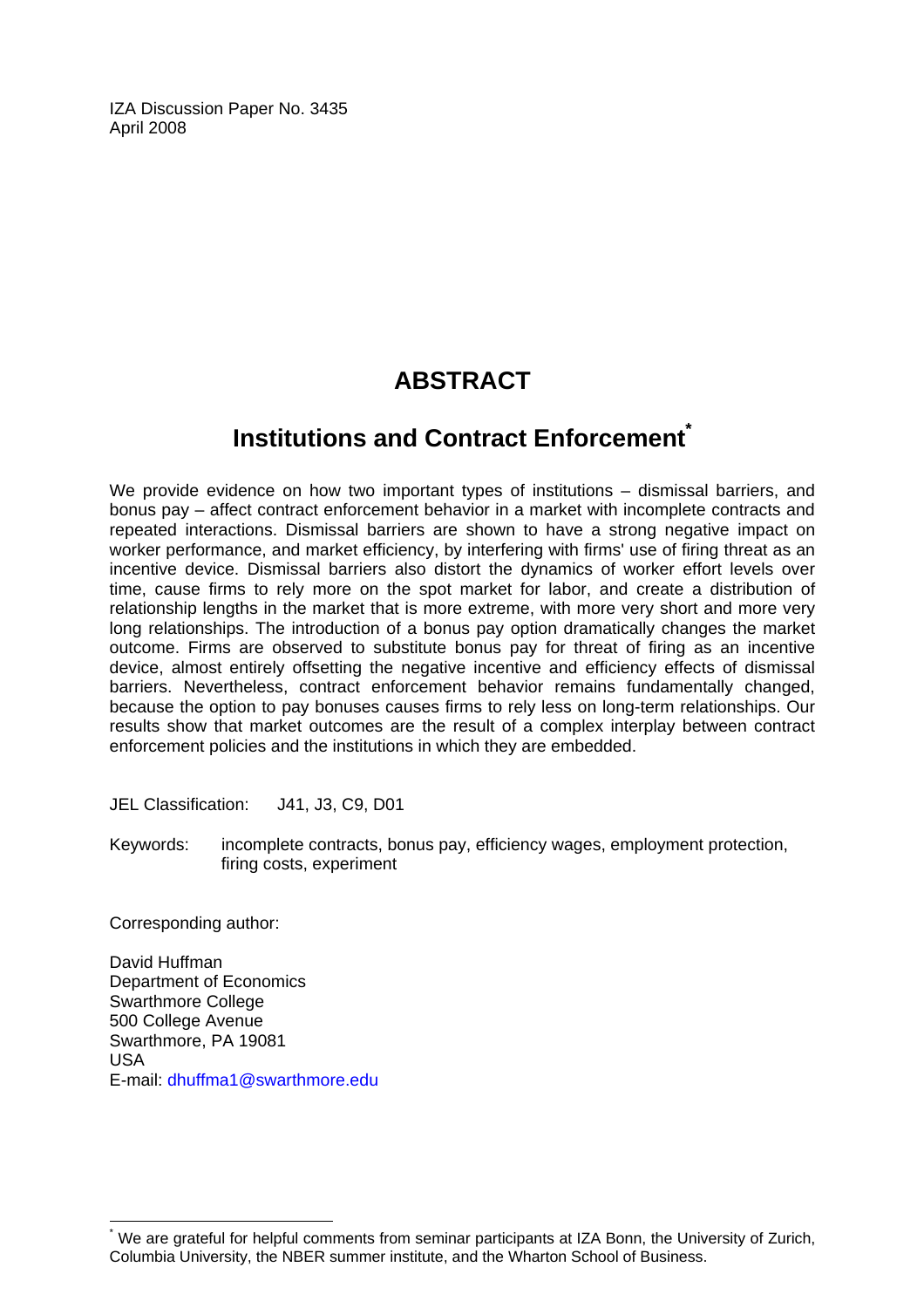#### 1. INTRODUCTION

This paper uses experimental labor markets to study how two important, and often controversial, institutions  $-$  dismissal barriers, and bonus pay  $-$  affect contract enforcement behavior. We focus on a setting with incomplete contracts as this is a ubiquitous characteristic of employment relationships.<sup>1</sup> We also allow for repeated interactions, because a prominent theoretical solution to the contract enforcement problem associated with incompleteness involves employers and employees interacting in a repeated game. In particular, the theory involves employers using a combination of rents and threat of dismissal to give workers an incentive to perform (e.g., Klein and Leffler (1981), Shapiro and Stiglitz (1984) and MacLeod and Malcomson (1989)).

Dismissal barriers are a particularly important institution to study in the context of incomplete contracts, given the strategic importance of firing threat in such settings. Dismissal barriers have the potential to radically change the strategic interaction of firms and workers within relationships, as well as patterns of relationship formation in the market. Dismissal barriers arise, for example, in the presence of employment protection legislation (EPL), where hiring a worker beyond a probation period triggers barriers to dismissal, or in the case of relationship-specific investments that accrue over time and raise firing costs (see Mincer  $(1962)$ .

The flexibility of the labor contract is also a key institutional feature, in particular whether firms are restricted to the wage contract focused on in the efficiency wage literature, or whether contractual instruments such as bonus pay or other forms of delayed compensation are also available. Previous evidence indicates that bonus pay is a credible incentive device in one-shot games, because firms reward performance with bonuses, and punish shirking by

<sup>&</sup>lt;sup>1</sup>See Williamson, Wachter, and Harris (1975) for a classic early study.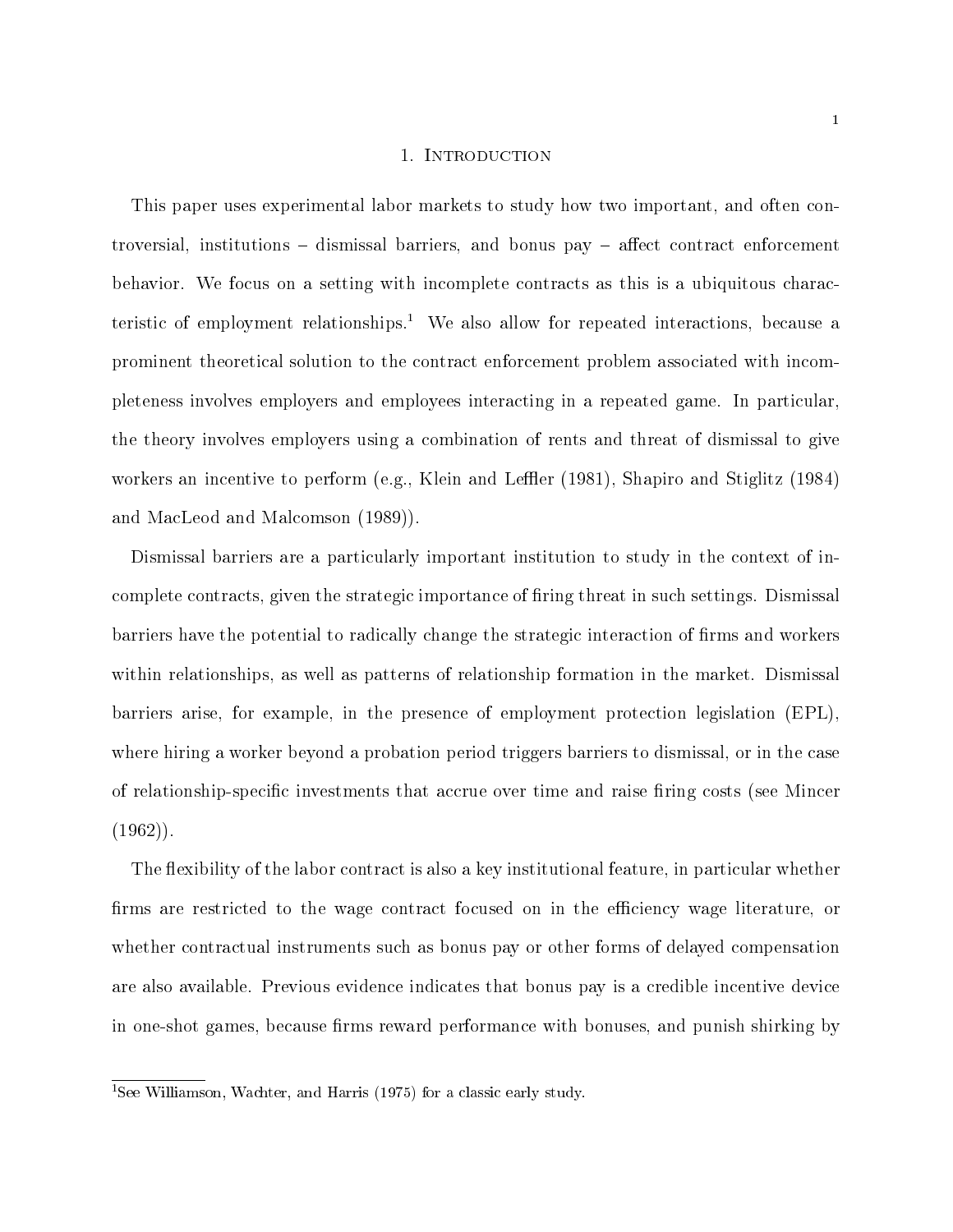withholding the bonus (Fehr, Gächter, and Kirchsteiger (1997); Fehr, Klein, and Schmidt  $(2007)$ . The availability of bonus pay thus has the potential to fundamentally change firms' contract enforcement policies in a repeated game setting. Furthermore, the availability of bonus pay may be crucial for determining the impact of dismissal barriers, to the extent that it provides firms with an alternative incentive device to threat of firing.

We begin by establishing a baseline condition (T-Baseline) in which there are no dismissal barriers and no bonus pay. We use as our workhorse the experimental framework of Brown, Falk, and Fehr (2004), in which firms and workers can endogenously form long-term relationships. Firms offer contracts involving a wage and a desired effort, and after accepting a contract workers choose their effort level, which is unenforceable.

Despite the contract enforcement problem, effort levels in T-Baseline are on average quite high. High efforts are observed mainly in long-term relationships. This reflects a policy of firms paying rents relative to unemployment, and credibly firing poor performers. These findings corroborate those of Brown, Falk, and Fehr  $(2004)$ , and show the central importance of firing threat as an incentive device. This sets the stage for exploring our main research questions.

We implement a second treatment (T-Barrier) in which there is a dismissal institution present in the market, such that only the worker can end a relationship once the firm chooses to hire the worker two times in a row. The first time a firm hires a worker thus corresponds to a "probation" period, in which firing is still possible. Firms are also restricted in their ability to lower wages once they trigger dismissal protection by engaging in the second consecutive contract, to rule out de facto dismissal by reducing wages to zero.<sup>2</sup>

We predict three main effects of the dismissal barrier institution. The first is a negative incentive effect, due to removal of firing threat as an incentive. Consistent with this

<sup>&</sup>lt;sup>2</sup>Most legal jurisdictions view the reduction of wages to zero as equivalent to firing a worker.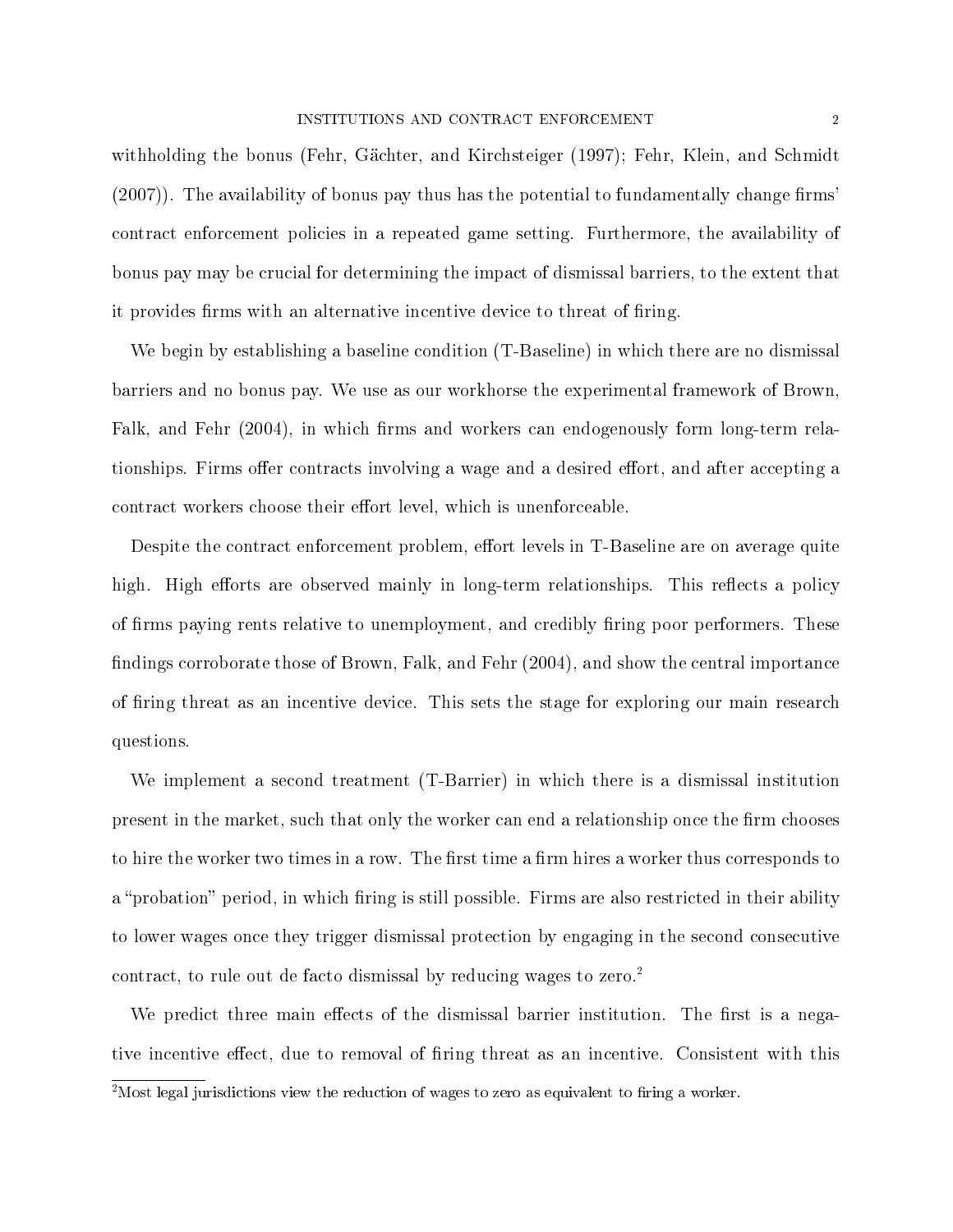prediction, average effort levels in long-term relationships are far below those observed in the baseline condition, which also leads to lower market efficiency. A second prediction is a probation period effect, such that worker effort is especially high in the probation period. due to the added attractiveness of enticing firms into long-term relationships, and then drops sharply once the worker is re-hired. Indeed, this pattern is pervasive in T-Barrier, whereas in the baseline condition the opposite pattern is observed. The third prediction concerns a set of related effects on relationship-formation: firms are predicted to be more reluctant to enter relationships in a market with dismissal barriers, because of the incentive problem; the prediction for turnover is ambiguous, because the tendency to engage in more one-shot interactions is potentially offset by the tendency for relationships that do form not to break up; dismissal barriers are predicted to have a systematic effect on the shape of the distribution for relationship lengths in the market, leading to more very short and also more very long relationships. Observed behavior is supportive of all these relationship formation effects.

In a third treatment (T-Barrier-Bonus) we implement both dismissal barriers and the option for firms to offer contractually non-enforceable bonuses as part of the initial contract. After observing worker performance, firms can decide how much of a bonus to actually pay.

The impact of dismissal barriers is dramatically altered by the presence of bonus pay. Firms credibly reward worker performance by paying bonuses, and this additional incentive device essentially eliminates the problem of worker shirking in long-term relationships, despite the absence of firing threat. Market efficiency is also substantially improved, and the probation period effect on effort dynamics disappears. Relationship formation remains significantly different from baseline, however, with firms being less prone to enter relationships. despite the fact that worker performance in long-term relationships is no worse than in the baseline condition. One potential explanation for this latter finding is that bonus pay causes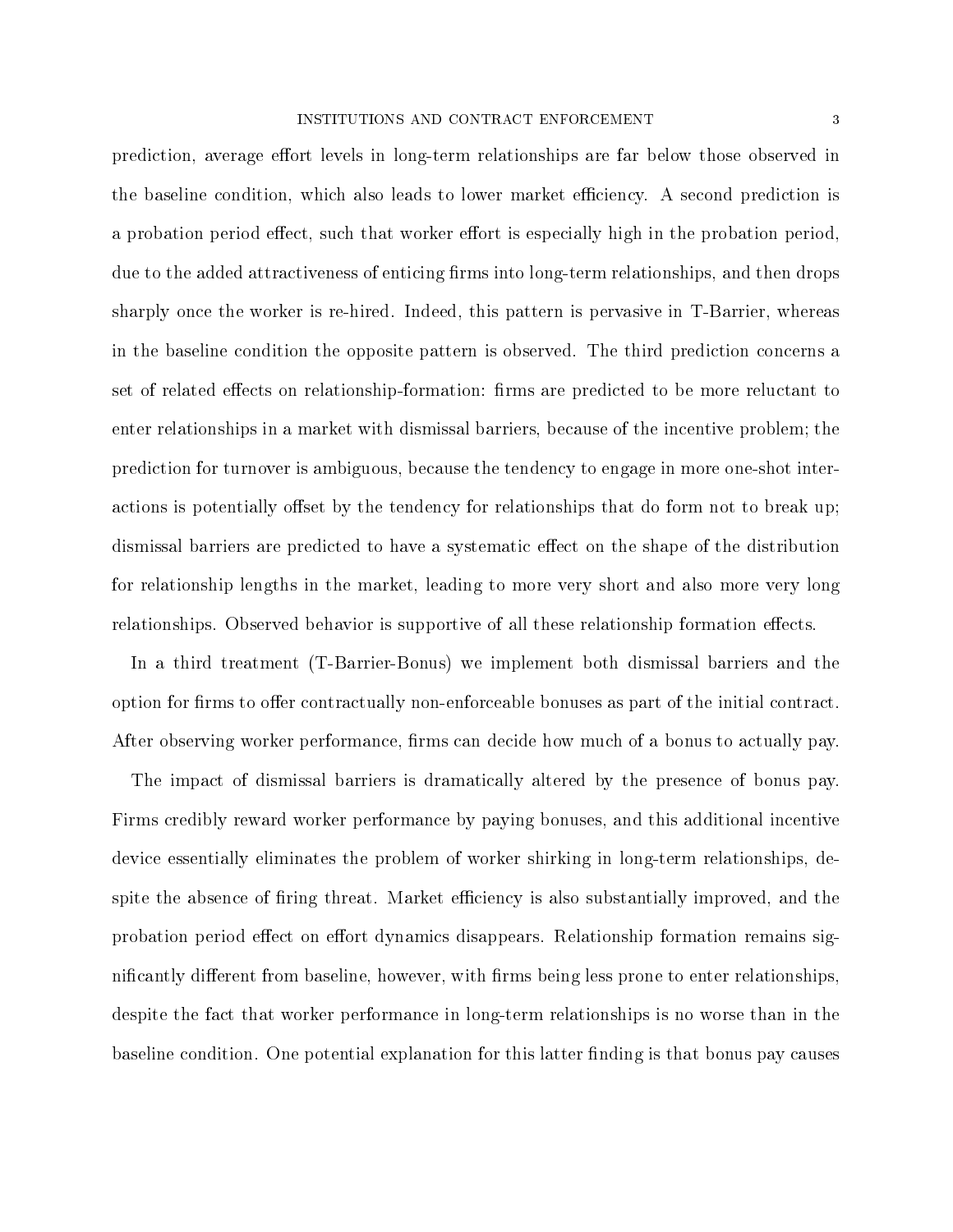firms to rely less on relational incentives in general, because bonus pay and relationships act as substitute incentive devices. This latter explanation cannot be verified without introducing a fourth treatment, where there is bonus pay but no confounding effect of a dismissal institution.

We briefly investigate behavior in such a treatment (T-Bonus). Firms are much less prone to initiate long-term relationships when bonus pay is available, compared to the case where there is no bonus pay, indicating that bonus pay and relational incentives are in fact substitutes. Interestingly, T-Bonus also shows that in the absence of dismissal barriers bonus pay does not have a strong advantage over wage contracts as a way of eliciting worker performance. In the absence of dismissal barriers, the additional option to pay bonuses improves market efficiency only marginally compared to a case (T-Baseline) where firms must rely on the combination of wages and firing threat.

Taken together, the findings shed light on how enforcement behavior interacts with the surrounding institutional environment. The negative incentive effect of dismissal barriers depends on the flexibility of the contracting technology, but while introducing contractual flexibility reduces negative efficiency consequences, in other ways contract enforcement strategies are left fundamentally changed. Though institutions impose constraints on contract enforcement strategies, agents are not passive, but respond by finding different avenues for solving incentive problems. In other words, understanding strategic interactions within firms requires an appreciation of the institutions in which contractual relations are embedded, and at the same time, understanding the impact of institutions requires an appreciation of how they interact with details of firms' contract enforcement strategies.

Substantial progress has been made in previous theoretical work on the interplay of contract enforcement and institutions, in settings with repeated interactions. Beginning with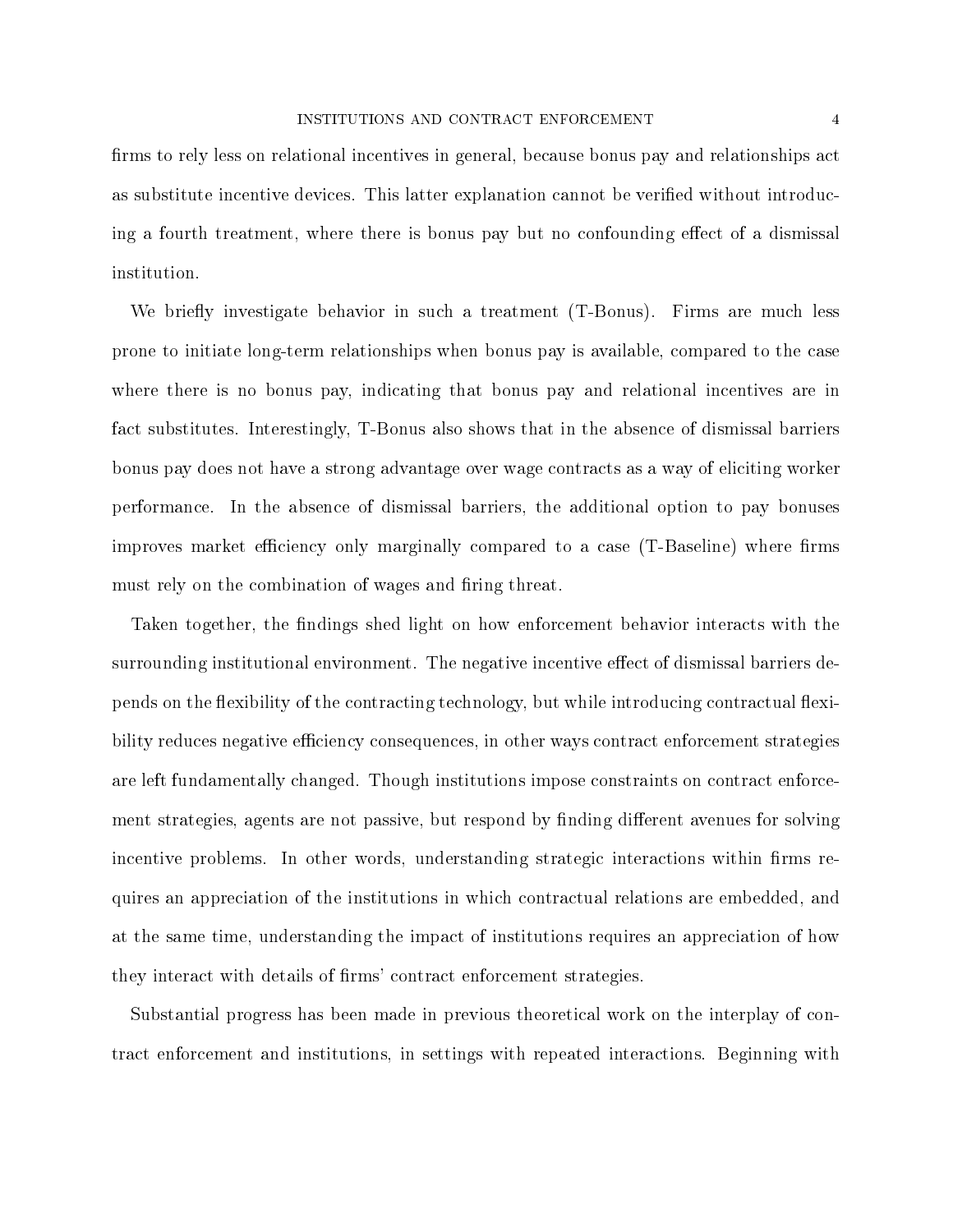Telser (1980), there have been a number of contributions that use repeated game theory to model the enforcement of incomplete contracts. Klein and Leffler (1981), Shapiro and Stiglitz  $(1984)$  and Bowles  $(1985)$  show that the use of a high wage with the threat of firing can ensure performance. Bull (1987) and MacLeod and Malcomson (1989) introduce bonus pay to the model, and show that a similar result holds, while Levin (2003) extends these models to allow for asymmetric information in addition to contract incompleteness. These papers restrict attention to the case of risk neutral agents, for which bonus pay does not typically play a substantive role in ensuring efficiency. Rather, in the spirit of the folk theorem (Fudenberg and Maskin (1986)), there are many possible efficient equilibria. What bonus pay does is affect the distribution of the surplus between the worker and the firm.<sup>3</sup>

MacLeod and Malcomson (1998) show, in contrast, how the division of surplus can have efficiency consequences, depending upon the relative supply of workers and capital. In particular, when capital is in short supply, then it is efficient to have it fully utilized, which is possible under an efficiency wage contract, but not under a bonus pay contract. Our experimental market corresponds to the case of a shortage of capital, given that the number of jobs is always less than the number of workers. Thus, the theory predicts that the equilibrium with efficiency wage contracts should be much more efficient, whereas we find that both wage contracts and bonus contracts yield similar performance (in the absence of barriers).

There are a number of reasons why standard theory does not explain our results. First, it is assumed that agents are infinitely lived, while in practice and in our experiments all relationships are necessarily of nite duration. Without additional assumptions, all of these theories predict a dismal level of minimum efficiency in all of our treatments, due to standard

<sup>&</sup>lt;sup>3</sup>Baker. Gibbons, and Murphy (1994) show that bonus pay has an important impact on surplus when the firm also has available objective measures of performance. Pearce and Stacchetti (1998) extend these results to the case of risk averse agents.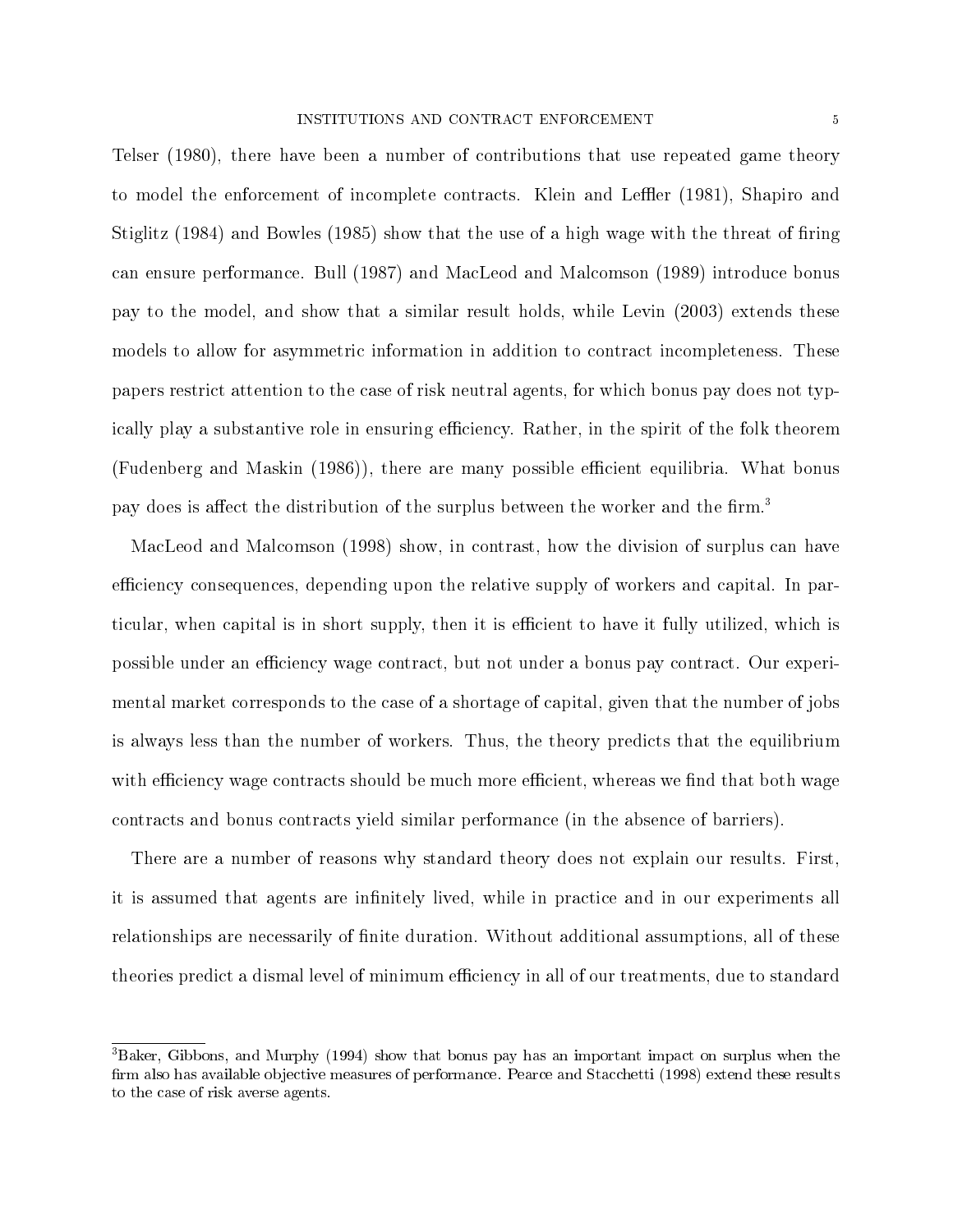backwards induction arguments. From previous experimental evidence on contract enforcement behavior (e.g., Fehr, Kirchsteiger, and Riedl (1993); Fehr and Falk (1999)), however, it is known that in practice non-minimal efficiency is typically achieved even in one-shot interactions with incomplete contracts. Beginning with Kreps, Milgrom, Roberts, and Wilson (1982), it is well know that such behavior is consistent with the hypothesis that individuals have social preferences that incorporate factors other than the pecuniary returns from a decision. The difficulty is that we do not have an established model of these preferences, and hence as Fehr, Klein, and Schmidt (2007) observe, it is necessary to use experimental evidence to uncover how specific institutions will work with human subjects.

There are previous experimental studies on contract enforcement behavior, but to our knowledge none on the important topic of how dismissal barriers affect contract enforcement, or on how the impact of dismissal barriers depends on other institutional features, such as availability of bonus pay. This is partly because until recently experimental studies have focused almost exclusively on static settings, whereas studying the incentive effects of dismissal barriers requires a setting with repeated interactions by its very nature.<sup>4</sup> Although the focus of our paper is on the interaction of dismissal barriers and bonus pay, our results also complement the experimental literature studying the question of how bonus contracts perform relative to wage contracts. Fehr, Gächter, and Kirchsteiger (1997) and Fehr, Klein, and Schmidt (2007) find that bonus contracts perform much better than wage contracts in terms of efficiency, in one-shot interactions. Our results qualify these findings somewhat, showing that in a repeated game setting bonus contracts perform only slightly better than wage contracts, with the difference narrowing over time. The key difference is that in repeated game settings firms can combine wage contracts with threat of firing, whereas in

<sup>&</sup>lt;sup>4</sup>Wu and Roe (2007) also use the repeated-interaction framework of Brown, Falk, and Fehr (2004), but focus on varying the degree of incompleteness in contracts.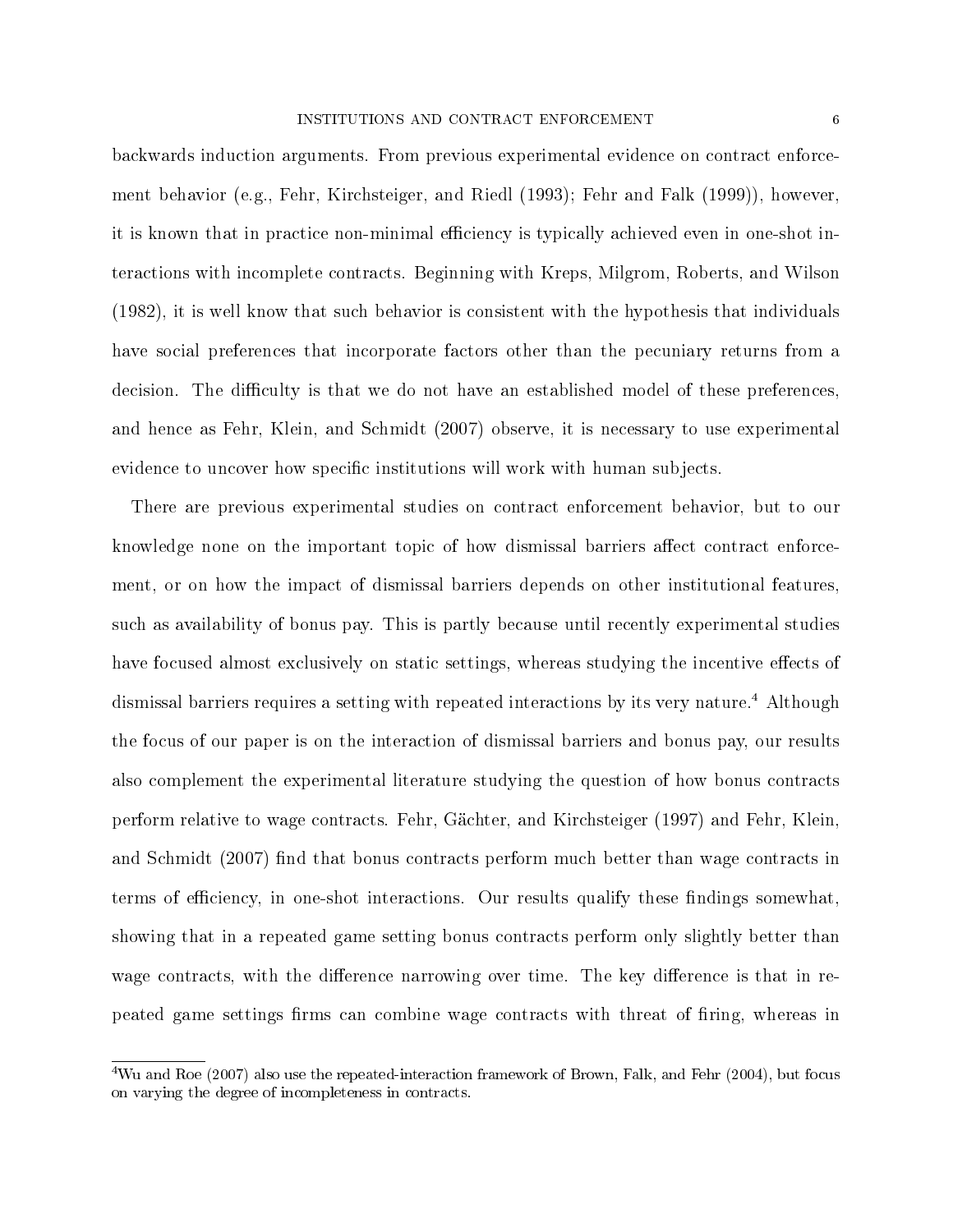one-shot games worker performance under a wage contract depends solely on altruistic or reciprocal motives of the worker. On the other hand, our findings show that bonus pay does have large benefits relative to wage contracts, even in repeated game settings, if there are some barriers to dismissal in the market.

The rest of the paper is organized as follows. Section 2 describes the experiment, and Section 3 outlines predictions for behavior. Section 4 presents results, and Section 5 concludes.

#### 2. The Experiment

2.1. Design. The labor market operated for 18 trading periods. In each period a firm could hire at most one worker, and a worker could have at most one job. An individual period involved two or three phases, depending on the treatment. The first phase was always a market phase, in which the firms made contract offers and workers could only accept or reject. Firms could make as many contract offers as they wanted during the time limit of three minutes; if one of a firm's contracts was accepted, all of the other offers by that firm were immediately removed from the market.<sup>5</sup> In the case that a firm and a worker agreed on a contract, they entered a second phase in which the worker could decide how much effort,  $e$ to exert. In treatments where the contract offer could include an offered bonus, there was a third phase in which the firm was informed about the worker's effort choice and could decide how much of a bonus,  $b$ , to pay. Importantly, neither the worker's effort level or the firm's bonus payment were restricted by the initial contract agreement, whereas a wage specified in the agreement was binding. After the second (third) phase, the firm and worker were informed about their profits and earnings, respectively, and then a new period began.

 $^5$ If all firms had contracts, there was no potential for further trades. Thus, the market phase was designed to end automatically after three minutes, or after the last firm had a contract offer accepted, whichever came first.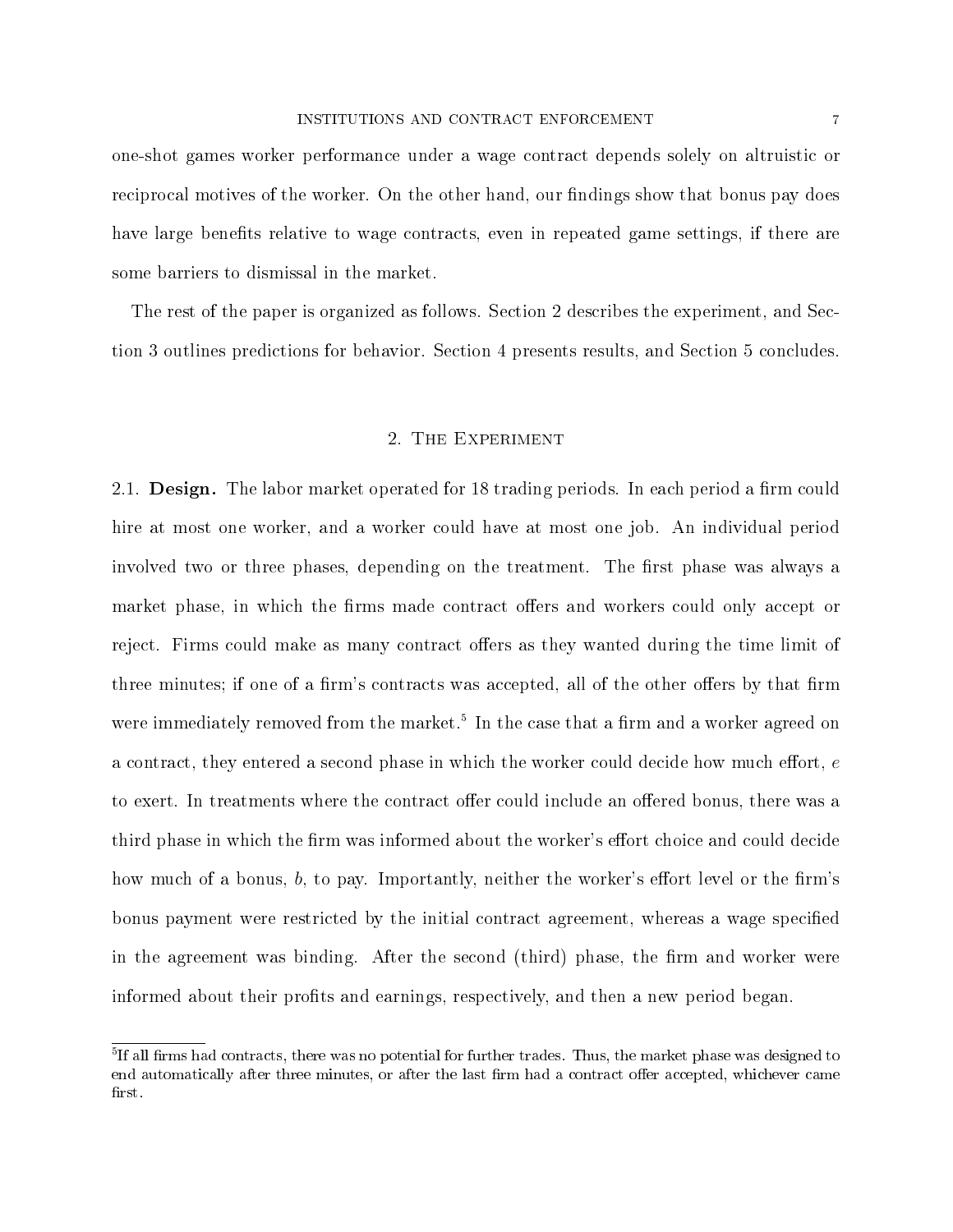Contract offers consisted of a wage, w, a desired effort level,  $\tilde{e}$ , and in some treatments an offered bonus,  $b$ . The offer also included the firm's ID number. Firms could make two types of contract offers during the market phase: public offers or private offers. Public offers were observed by all workers, and thus could be accepted by any worker. Private offers were observed only by a worker specified by the firm, and thus were available only to that particular worker. In the case that a firm made a private offer, the firm specified a worker's ID number, in addition to the contract terms. Worker and firm ID numbers remained constant over the entire 18 periods, so it was possible for a firm to intentionally make a private offer to the same worker over multiple periods, and for a worker to recognize offers coming from a specific firm. This design made it possible for a firm and worker to endogenously form a long-term relationship, by choosing to repeatedly engage in private-offer contracts with each other over multiple periods. Public offers were a way for firms to engage in a spot market for labor rather than engaging in long-term relationships. During the market phase, firms were kept constantly informed about which workers had already accepted a contract, so as to avoid having firms make a private offer to a worker that was no longer available.

In treatments with the dismissal barrier institution, a firm lost the ability to fire a worker in the case that in two consecutive periods the worker had accepted a private offer from that firm. In other words, if a worker accepted a private offer from a firm in period  $t$ , and then accepted a second private offer from the same firm in period  $t + 1$ , the dismissal barrier took effect and only the worker could then end the relationship. In our experiment we thus effectively set the cost of firing to infinity. Disallowing firing, as opposed to introducing an additional parameter capturing a finite cost of firing, has the advantage of simplifying an already complex choice situation. It also provides a particularly tough test of the ability of bonus pay to overcome the effects of dismissal barriers. The fact that the dismissal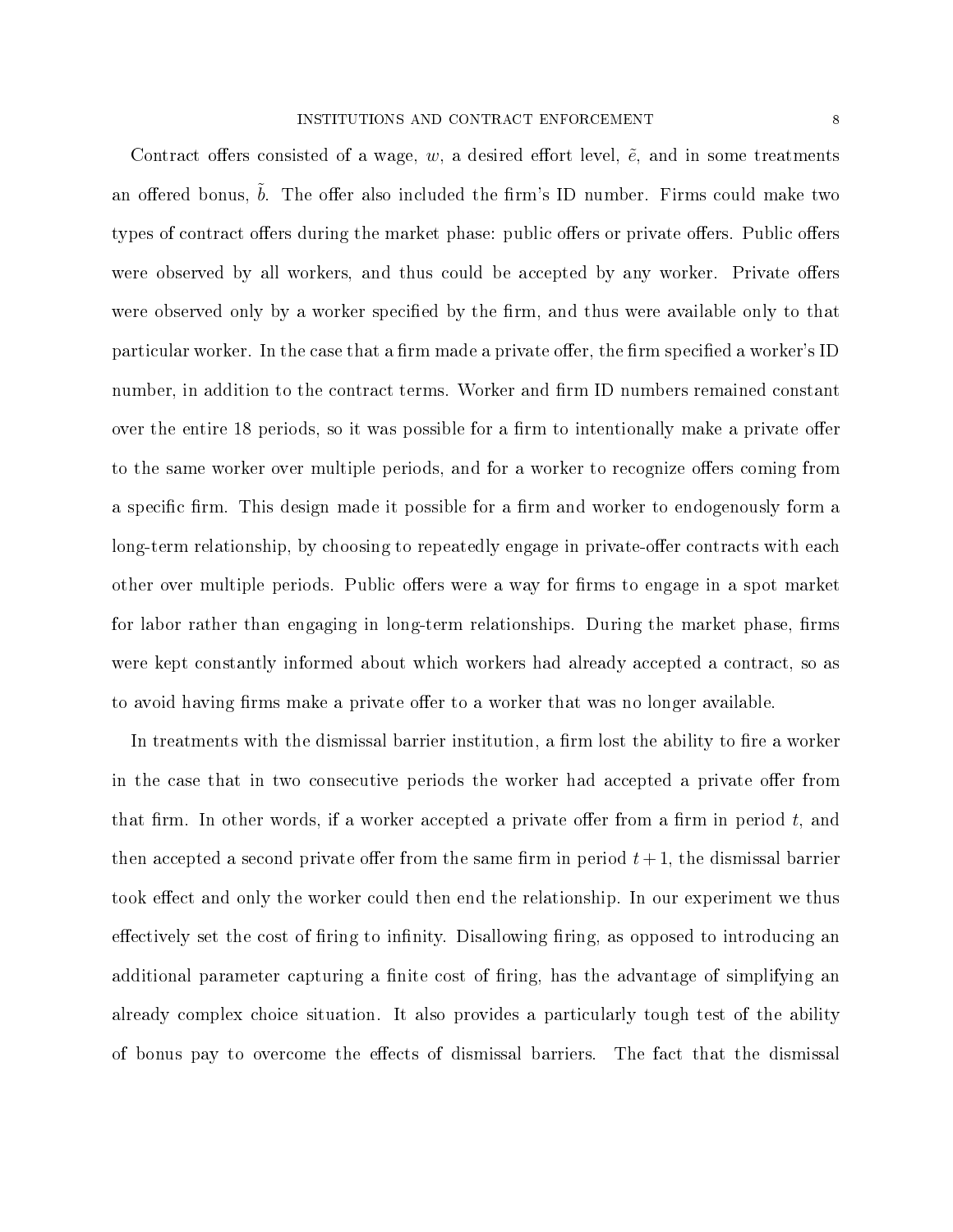barrier was activated only with the second consecutive contract captures a common feature of EPL institutions, which is an initial probation period, during which the firm is still able to fire the worker. It also has an analogue in situations where there are relationship-specific investments that increase firing costs, but where investments are made only after an initial probation period.

Having chosen to hire the worker again, after the initial private offer, the dismissal barrier took effect and the firm had to make an offer to that same worker at the beginning of each subsequent period until the end of the game or until the worker decided to reject the firm's offer. Firms who had chosen to trigger the dismissal barrier made subsequent offers to the same worker in a special phase before the market phase. Importantly, once the dismissal barrier was activated, the wage offer had to be at least as high as in the previous period. Some rigidity of the wage is required for a dismissal protection institution to work, otherwise a firm could effectively fire a worker by reducing the wage to zero.<sup>6</sup> After firms had made their offers required by the dismissal barrier institution, the market period began and workers protected by the dismissal barrier could see the standing offer from their own firm, in addition to the other market activity. At any time, the worker could accept the standing offer, in which case the firm was informed. Alternatively, the worker could reject the offer by accepting another contract in the market. As soon as the worker rejected the standing offer, the firm was informed, and allowed to make offers during the remainder of the market phase.

In our design the effort cost function for workers, described below, is the same across all individuals so there are no differences in ability. This allows us to focus on the moral hazard problem in terms of effort and bonus payment, without the complication of adverse selection in terms of ability. We also do not implement cyclical shocks to market conditions,

 ${}^{6}$ This is known as *constructive dismissal*, and is considered illegal in any jurisdiction with employment protection. See Black's Law Dictionary.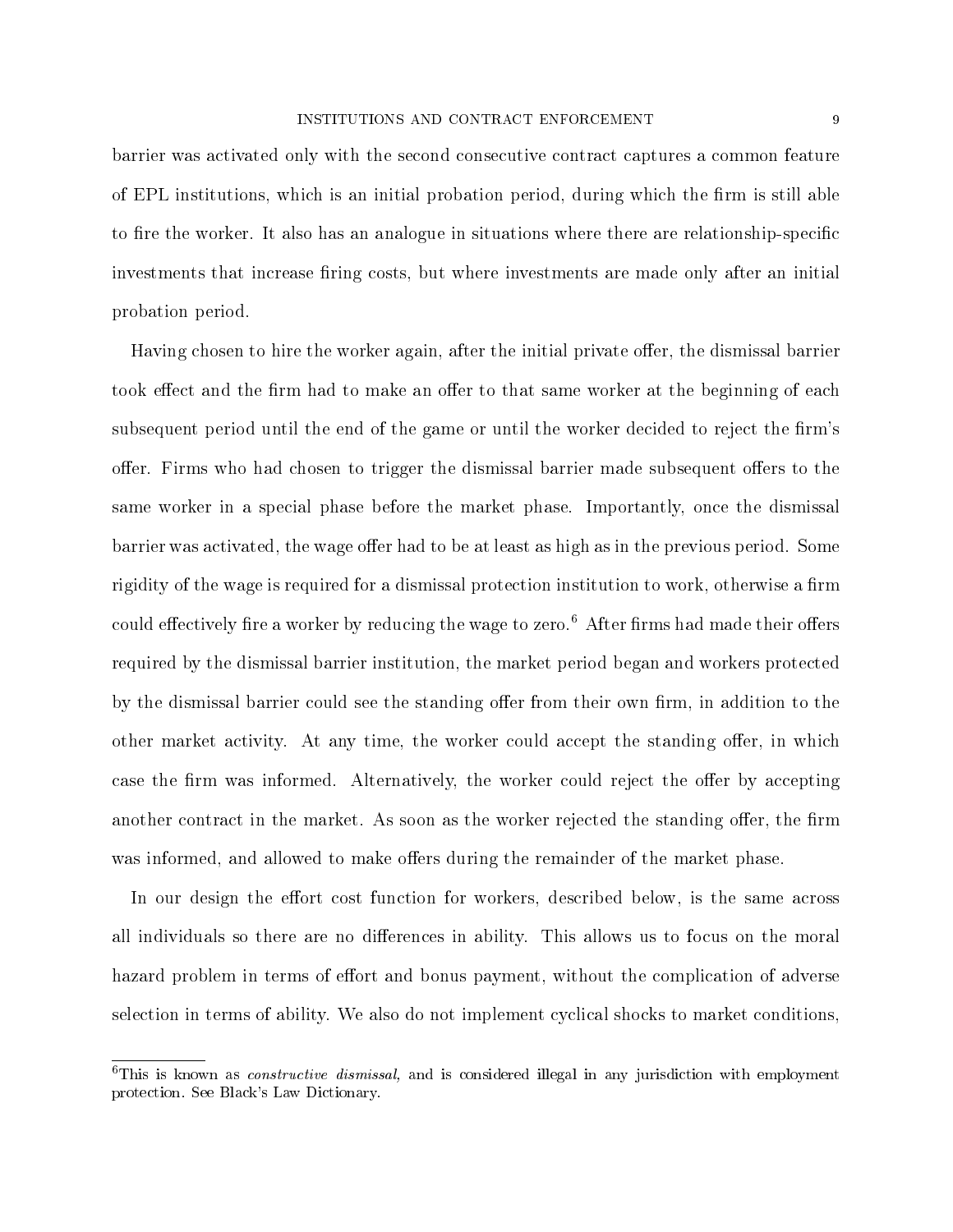or worker redundancies (multiple workers at one firm). This simplifies an already complex inter-temporal choice environment, and makes it possible to first understand the impact of dismissal barriers on the strategic behavior surrounding the contract enforcement problem.

We implemented four treatments, as summarized in Table 1. In a treatment called T-Baseline, contracts consisted of a binding wage,  $w$ , and a desired effort level,  $\tilde{e}$ . There was no dismissal barrier institution in the market, so firms could engage in as many private offers in a row with a worker as they wanted, while always having the option to not re-hire the worker, i.e., not make the worker a private offer in the next period.<sup>7</sup> In T-Barrier, contracts had the same form, but we introduced our dismissal barrier institution. In T-Barrier-Bonus, the dismissal barrier institution was in effect, but firms had the option to offer a bonus,  $b$ , in addition to a wage. In T-Bonus, there was no dismissal barrier, but firms had the option to offer bonuses.

2.2. Parameters, Information Conditions, Procedure, and Subject Pool. All market sessions lasted 18 periods, and had 7 firms and 10 workers. The material payoff to a firm was given by the function

(2.1) 
$$
\pi_f = \begin{cases} 10 \cdot e - w - b & \text{if a contract offer was accepted} \\ 0 & \text{if no contract offer was accepted} \end{cases}
$$

and the payoff function for a worker was given by

<sup>&</sup>lt;sup>7</sup>This treatment is a replication of the ICF treatment Brown, Falk, and Fehr (2004), except that their design involved only 15 trading periods rather than 18.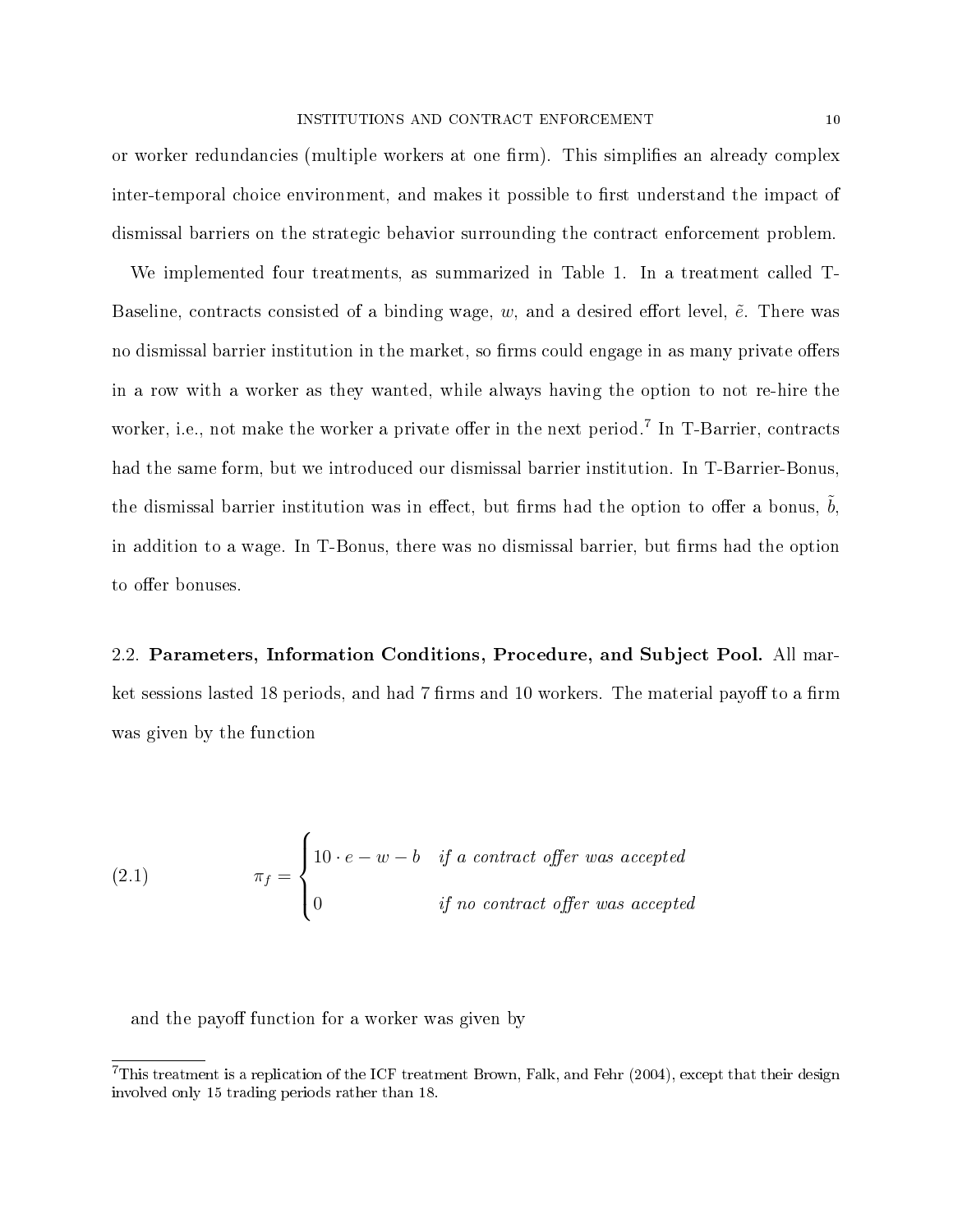(2.2) 
$$
\pi_w = \begin{cases} w + b - c(e) & \text{if a contract offer was accepted} \\ 5 & \text{if no contract offer was accepted} \end{cases}
$$

where  $c(e)$  was a cost of effort function, and 5 was the unemployment benefit in the case that a worker did not engage in a trade. The wage, the offered bonus, and the bonus actually paid, b, could each take on an integer value  $0, 1, 2, ...100$ . The desired effort level and the actual effort level chosen by the worker, e, could take on integer values  $1, 2, ..., 10$ . The effort cost function is shown in Table 2. The cost function is increasing and convex. Because the marginal cost of effort is at most 3, while the marginal benefit to a firm is always 10, the efficient effort level is 10.

Payoff functions for workers and firms, including the effort cost function, were common knowledge. Participants were aware that the market would last 18 periods. Reputations could form bi-laterally: firms learned about the effort choices of workers that they traded with, but did not observe effort choices or bonus decisions, in interactions that they were not a part of; workers learned about the bonus decisions of firms that they encountered, but not about worker effort choices or firm bonus decisions in other market interactions. Firms observed all public offers on the market during the market phase. Workers were informed not only about private offers they had received, but also about all public offers on the market.

The experiment was computerized using Z-Tree software (Fischbacher (2007)). There was an unpaid practice period before the experiment began, which consisted only of a market phase but not the subsequent effort or bonus phases, to give subjects experience with the process of making and accepting offers. After the practice period, the first period of the paid experiment began. At the end of each period, a subject's period profits were summarized,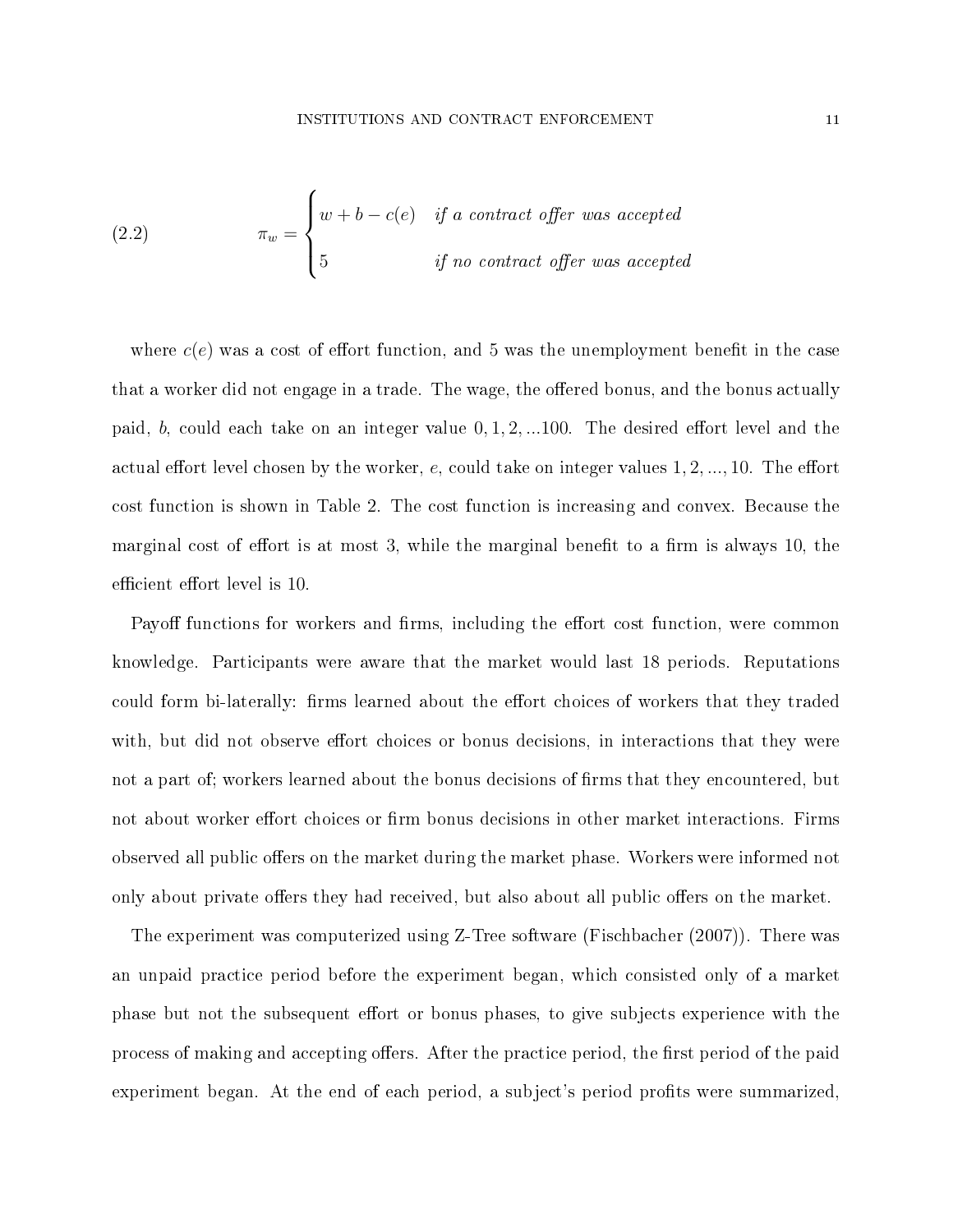along with the profits of the trading partner in the case of a trade. Subjects were also reminded of the partner's ID number, the terms of the initial contract, the actual effort choice, and the actual bonus paid. Subjects could record this information on a separate sheet of paper, ensuring that subjects were fully informed about their own trading history over the course of the experiment. The experiment was framed neutrally, in terms of buyers and sellers rather than workers and firms. Effort was referred to as quality. This facilitates comparison with Brown, Falk, and Fehr (2004). who used the same neutral framing. Fehr, Klein, and Schmidt (2007) show, however, that whether one uses framing as buyers and sellers, or workers and firms, is irrelevant for behavior in this class of experimental market settings. Representative instructions are provided in an appendix at the end of the paper.

There were 408 participants in the experiment (see Table 1). We conducted six market sessions for each of the four treatments, for a total of twenty-four sessions. Subjects were students at the University of Bonn, from various fields of study. No subject participated in more than one session. On average, a session lasted roughly 100 minutes, and a subject earned 25 Euros (approximately 32 USD).

#### 3. Predictions

If it is common knowledge that workers and firms are motivated only by their own material payoffs, then the prediction for behavior in T-Baseline involves a very inefficient outcome. Workers will choose  $e = 1$  in the final period, regardless of the agreed-upon contract  $\{w, \tilde{e}\}.$ Firms will find it optimal in the final period to offer wages that just compensate the worker for the outside option. All seven contract offers will be accepted. By backward induction, the same outcome will be realized in all previous periods, with the small surplus generated by the workers' minimal effort being claimed entirely by the firms.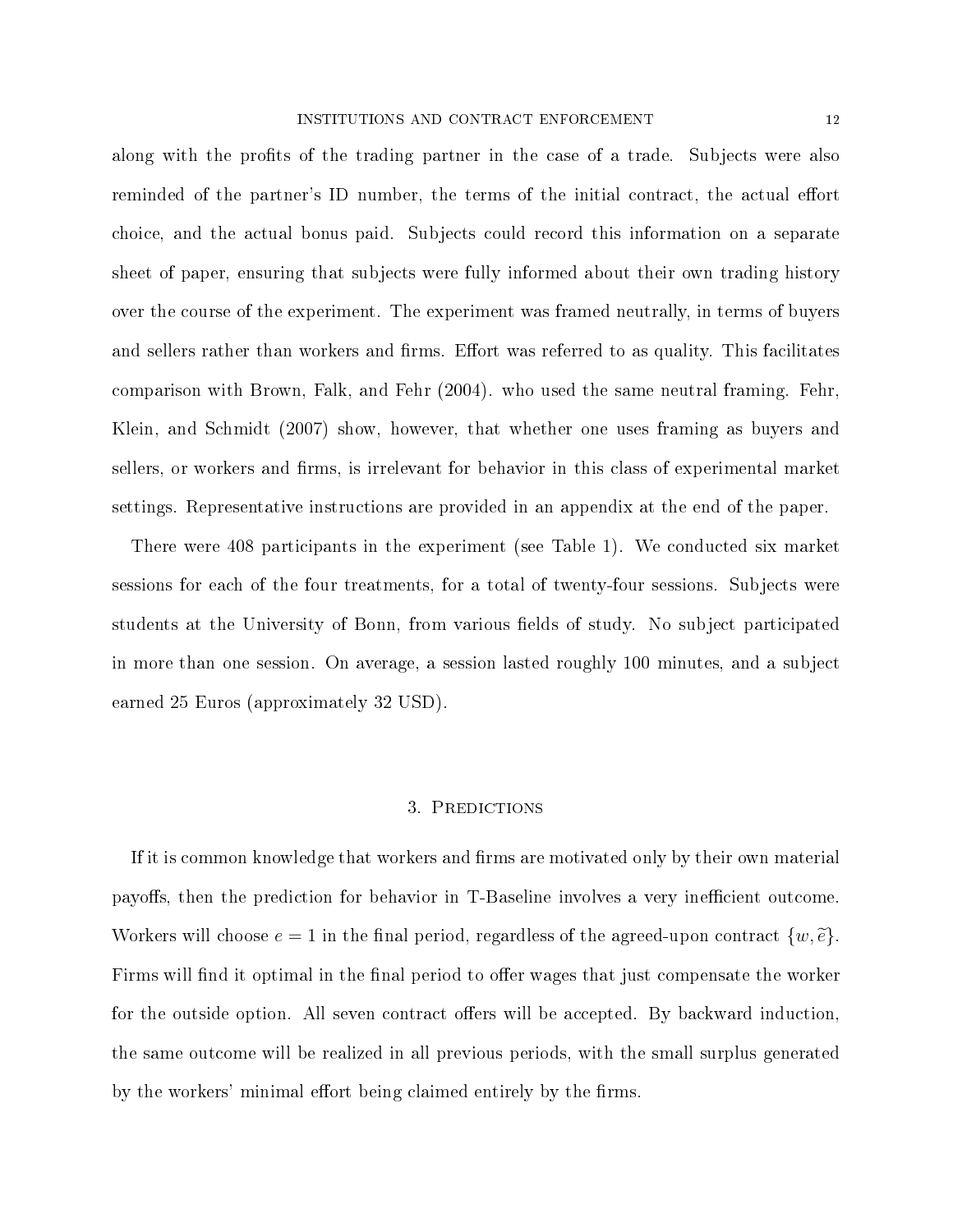If material self-interest of firms and workers is not common knowledge, however, predictions change dramatically. Brown, Falk, and Fehr (2004) show theoretically that a sufficient number of fair-minded subjects, who respond to generous wages with high effort even in the absence of strategic incentives to do so, is sufficient to sustain an equilibrium in which all workers provide high effort levels in early market periods, and only the fair workers provide non-minimal effort in the final market period. The key mechanism for eliciting high effort from selfish workers (selfish in the sense of caring only about own material payoffs) is the existence of a rent in the final period, which arises because the presence of some fair workers makes it profitable (and therefore credible) for firms to pay generous wages even when there is no prospect for future interactions. The possibility of a future rent, and the threat of firing, discipline even selfish workers in the second-to-last period. Because only the future rent matters for selfish workers' incentives, firms could be expected to pay a low or zero rent in period 17. Given the plausible belief that the lack of a rent in the current period signals that a firm will not pay a rent in the future, however, firms will have an incentive to pay a rent even in this period.

MacLeod (2007) observes that the key feature in this argument is the existence of some rent in the last period, which may also be generated by individuals who have taste for performing as promised. This implies that in the second to last period, regardless of one's type, there will be a gain from continuing the relationship. MacLeod (2007) shows that a backwards induction argument implies that one very quickly obtains performance that is close to the first best in earlier periods.

These observations lead to several qualitative predictions for contract enforcement behavior in T-Baseline. Firms are predicted to trade repeatedly with the same worker if he performed well in the past. For this reason firms will rely on private offers, because in the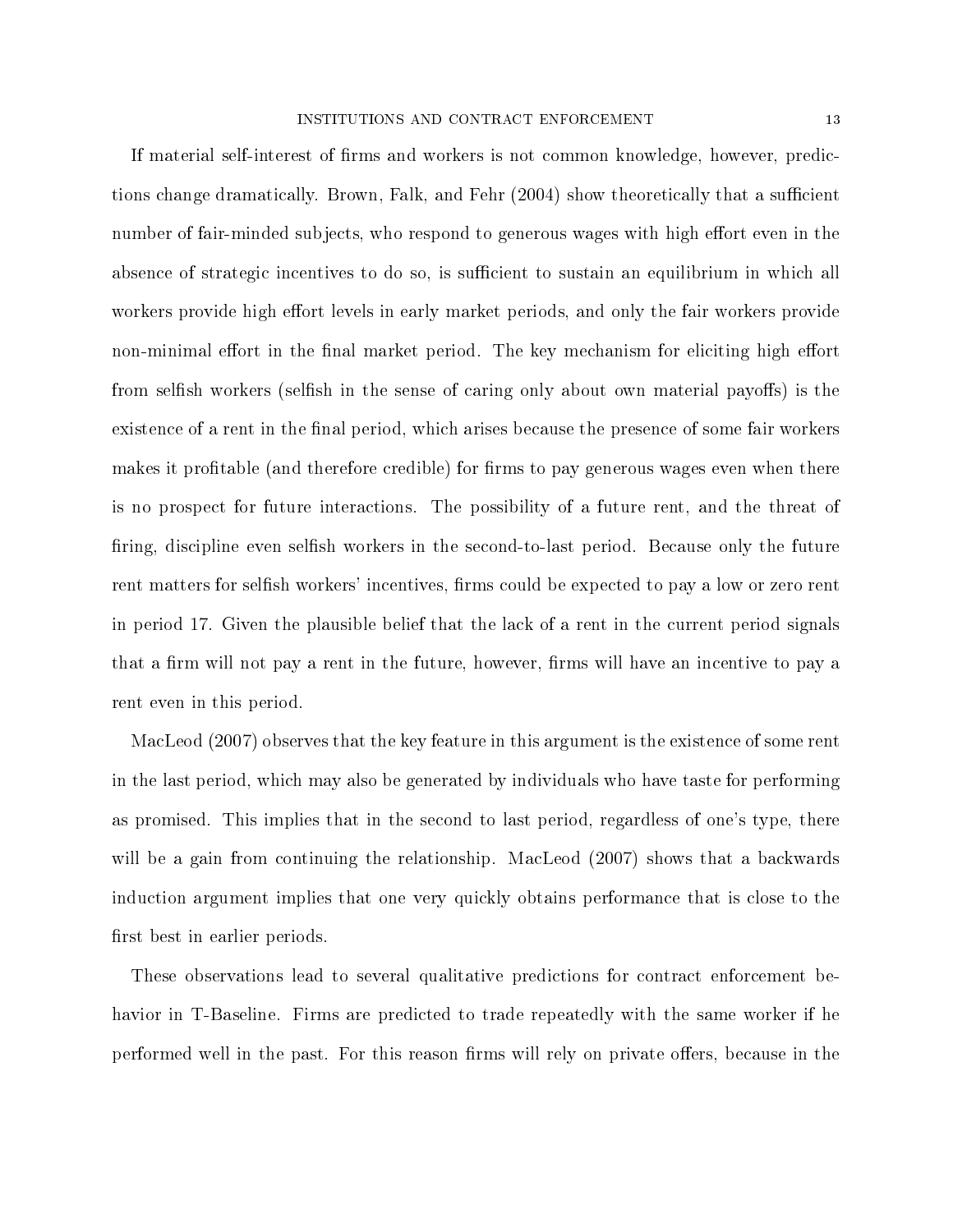case of public offers firms make the offer available to all workers regardless of past performance. In order for the possibility of future interactions to provide an incentive, the firm will need to pay a generous wage that offers a rent relative to being unemployed, and thus workers are predicted to gain some of the surplus from trade. Some workers are predicted to perform well even in the final period, in response to a generous wage, reflecting fairness concerns. Other workers who are concerned only with material payoffs will imitate fair workers in early market periods, but will reduce effort to the minimum in the final market period when the threat of firing no longer has an impact. These predictions are part of a particular equilibrium, but it is well known that in repeated games there exists a plethora of equilibria (see, e.g., Fudenberg and Maskin (1986)). This highlights the need to perform an experiment, in order to determine which equilibrium is selected. Brown, Falk, and Fehr  $(2004)$  find empirical support for these predictions, and our analysis in T-Baseline replicates their results, setting the stage for answering our main research questions.

The first question is how a dismissal barrier institution affects contract enforcement behavior in a setting with incomplete contracts and repeated interactions. We identify three main predictions regarding the impact of dismissal barriers. The first prediction is a negative incentive effect: in long-term relationships, the dismissal barrier institution removes the threat of firing as an incentive device; as a result, selfish workers are predicted to shirk in long-term relationships in T-Barrier, leading to lower effort levels than in T-Baseline. The second prediction is a probation period effect: dismissal barriers are predicted to change effort dynamics, such that effort is especially high in the initial probation period, because workers have a greater benefit from entering long-term relationships, and then drops sharply once the firm commits do a long-term relationship, due to the removal of firing threat as an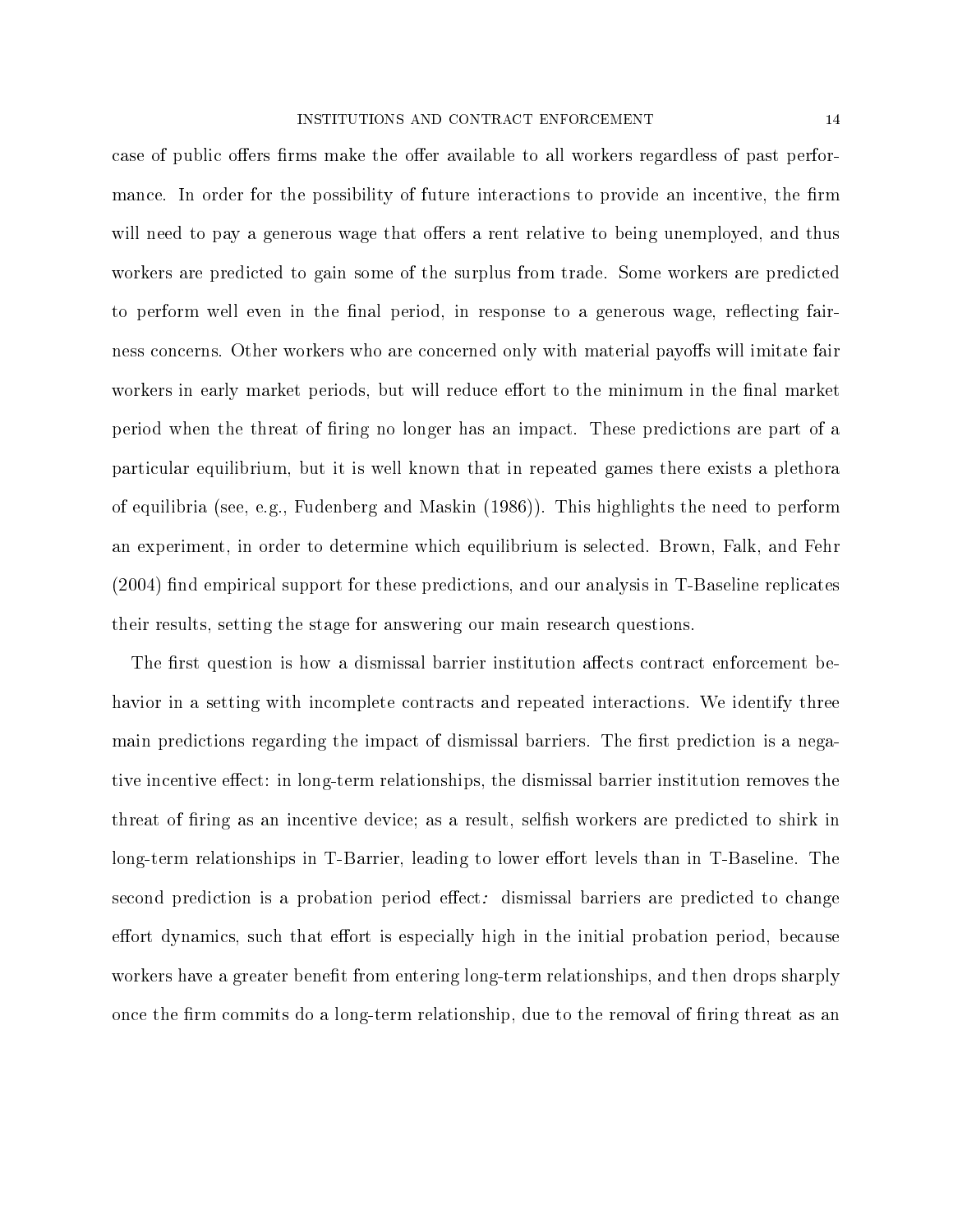incentive. The third prediction concerns relationship formation effects. Firms face a distribution of worker types, some who perform in the absence of firing threat and some who do not, but the fact that average performance declines in long-run relationships is predicted to make firms more reluctant to enter long-term relationships in T-Barrier than in T-Baseline. The implication for the average length of relationships is ambiguous. Relationship avoidance creates a larger number of one-shot relationships, but dismissal barriers imply that relationships that do form are likely to be long lasting, because firms are unable to fire workers. The unambiguous prediction is a change in the distribution of relationship lengths, such that the distribution has more very short but also more long lasting relationships in T-Barrier.

The next question is how the impact of dismissal barriers interacts with the addition of bonus pay. In line with evidence from one-shot settings (Fehr, Gächter, and Kirchsteiger  $(1997)$ , firms are predicted to pay bonuses for performing workers, creating a credible incentive for workers to perform even in the absence of firing threat. As a result, firms are predicted to circumvent the negative incentive effect of dismissal barriers by using bonus pay, so that effort in long-term relations is higher in T-Barrier-Bonus than in T-Barrier. Furthermore, because incentives are high powered even after the probation period, there will be a less pronounced probation effect in T-Barrier-Bonus compared to T-Barrier. The prediction for relationship formation is ambiguous. On the one hand, firms should be less reluctant to enter relationships since the hold-up problem is mitigated. On the other hand they have another incentive tool at their disposal, and therefore may rely less on relational contracting in the first place.

This latter point raises the question how contract enforcement is affected by bonus pay in general, i.e., in the absence of dismissal barriers. Shorter relationships in T-Barrier-Bonus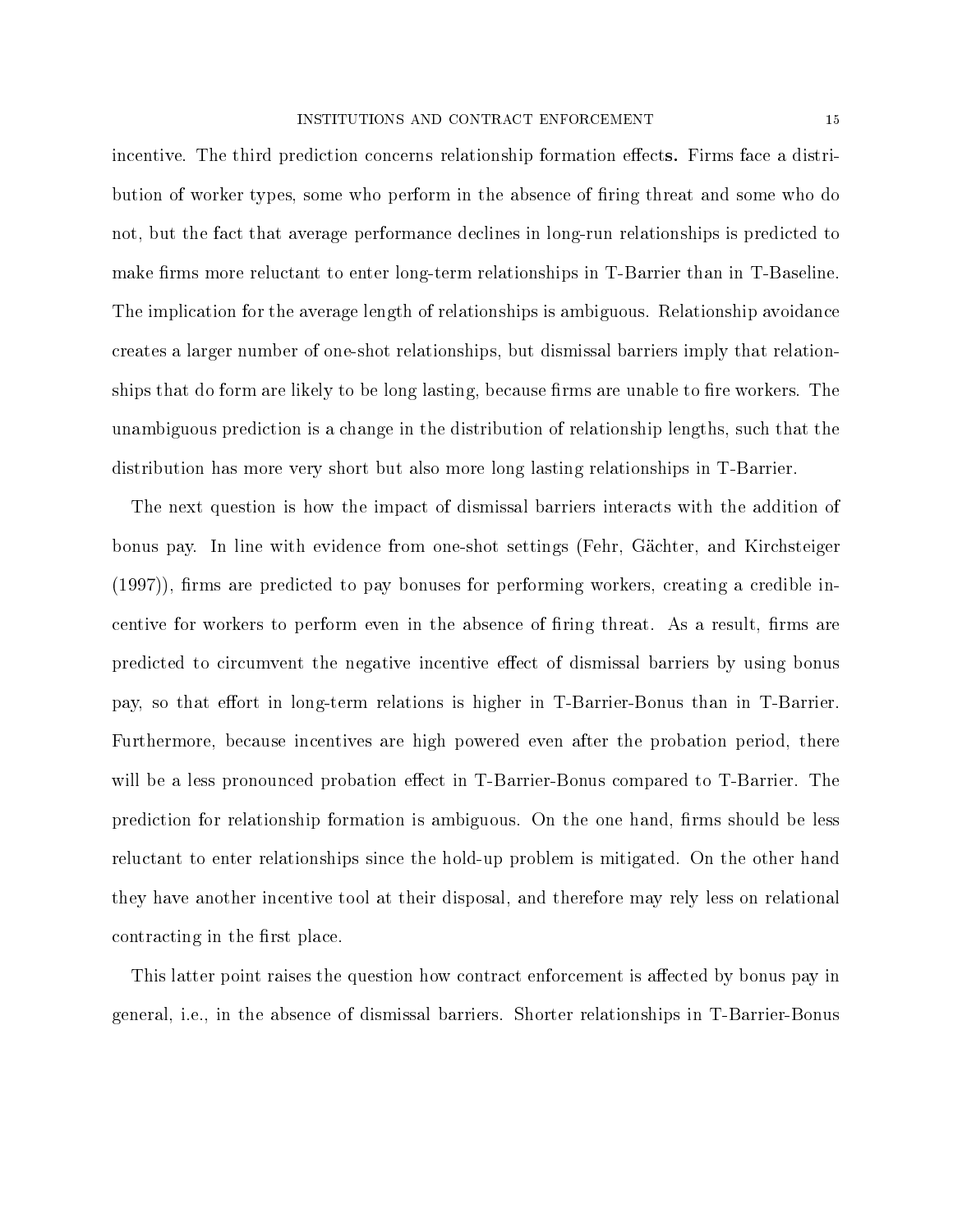could reflect a general tendency for bonus pay to lead firms to substitute away from relational incentives. This cannot be answered by T-Barrier-Bonus, because of the confounding presence of dismissal barriers, and requires the fourth treatment T-Bonus. In the final results section we briefly discuss the impact of bonus pay per se on contract enforcement, compared to T-Baseline.

#### 4. Results

4.1. Contract Enforcement in the Baseline Condition. To set the stage, we first study T-Baseline, where there is no dismissal barrier institution and no bonus pay. A first observation is that worker effort levels in T-Baseline are quite high, despite the fact that the sub-game perfect prediction for the stage game is an effort level of 1. The modal effort level across all periods is 10, the median is 7, and the mean is 6.39 (these values are very similar to those obtained in Brown, Falk, and Fehr  $(2004)$ ). The question then is how firms elicit relatively high worker effort levels, in spite of the contract enforcement problem.

One clue is that high effort levels are mainly observed in private offer contracts, which are typically part of long-term relationships. Long-term relationships arise when a firm and worker endogenously choose to engage in sequence of two or more consecutive private offer contracts with each other. Of all contracts, 67 percent are private offers, and of these roughly  $64$  percent end up being part of a relationship lasting at least 5 periods. The level of effort in a given interaction is also strongly predictive of the ultimate length of the relationship: the correlation between effort and ultimate length is  $0.64$  (Spearman;  $p < 0.001$ )

Figure 1 shows that high effort levels and long-lasting relationships go together, due to the contract enforcement strategy of firms: firms continue a relationship only in the case that the worker performed well in the previous period. For low effort levels, the probability that the firm terminates the relationship is close to  $1$ , and for the maximum effort level the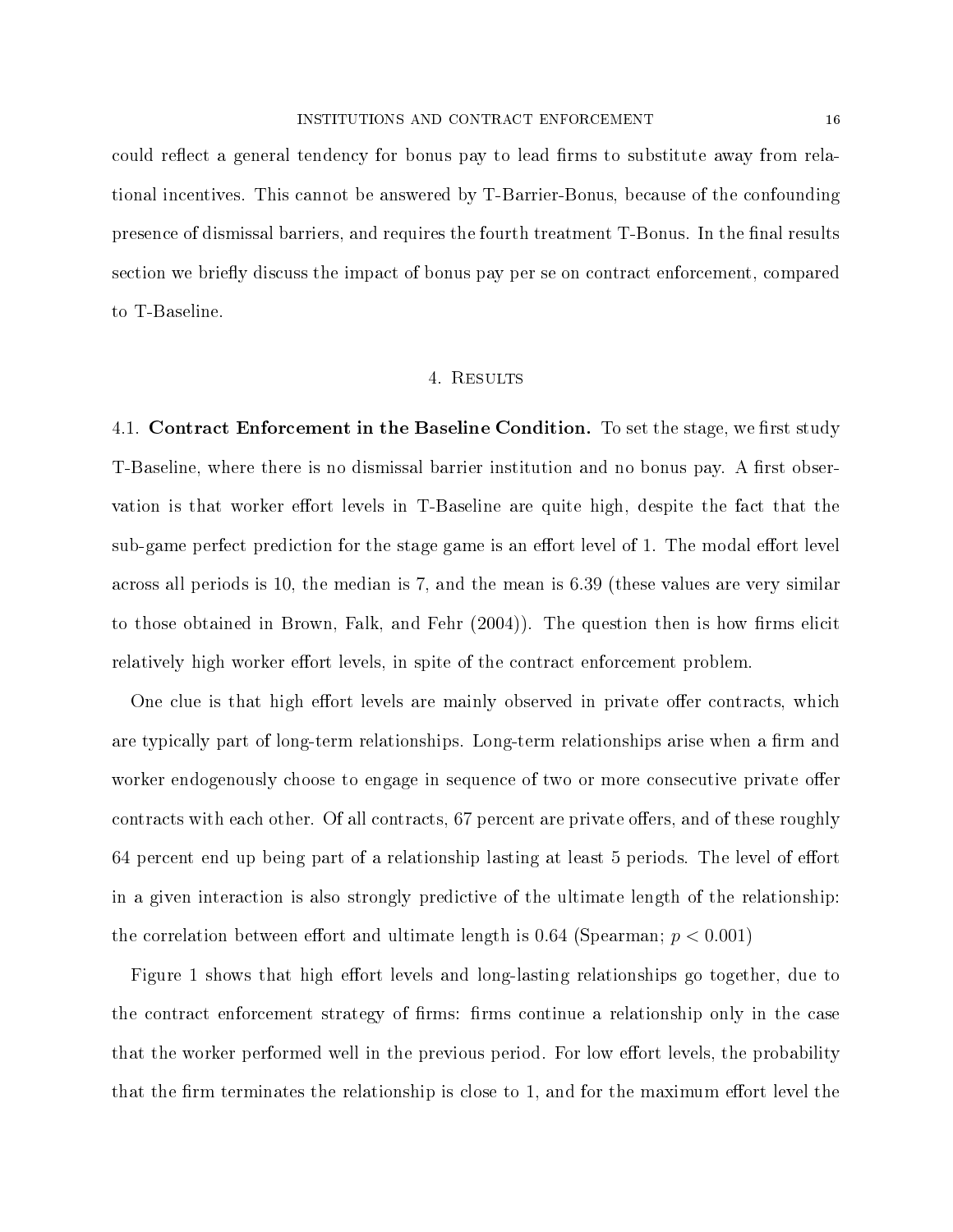probability is close to zero. We also estimated a Probit regression, where the dependent variable is 1 in the case a worker is not rehired with a private offer and zero otherwise, and find that the estimated impact of an additional unit of effort in the previous period on the probability of termination is  $-0.104$  ( $p < 0.001$ ; robust s.e., clustering on session).

[Figure 1 about here]

The policy of credibly punishing poor performance with termination provides a material incentive for workers to perform, if workers find continuing the relationship more attractive than the alternative. The alternatives are either accepting a public offer, if one is available. or unemployment. In fact, workers in private offer contracts earn 34.75 on average, compared to 24.06 in public-offer interactions, or 5 from being unemployed. A similar picture emerges when one considers the *total* rents from being hired with a private offer in a given market period. For each period t we calculate a proxy for total rents by summing up current and future earnings, from t to  $T = 18$ , for all workers who are in a private offer contract in period t. We compare the average of this value for a given period, denoted  $V_{priv}$ , to the average current and future earnings of workers who are in a public offer contract in the same period, and workers who are unemployed, denoted  $V_{pub}$  and  $V_u$ , respectively. The differences  $V_{priv} - V_{pub}$  and  $V_{priv} - V_{u}$  are positive in every market period. Thus, threat of firing serves as a credible incentive device, because firing imposes a cost on workers in the form of foregone rents. Workers earn a sizable rent even in the final period, which is important for sustaining an equilibrium with high effort levels in early periods. Workers earn rents, despite putting in high effort, because firms pay substantially higher (efficiency) wages in long-term relationships: median wages are 55 in private offer contracts, compared to 30 in public offer contracts, or unemployment benefits of 5. Long-term relationships are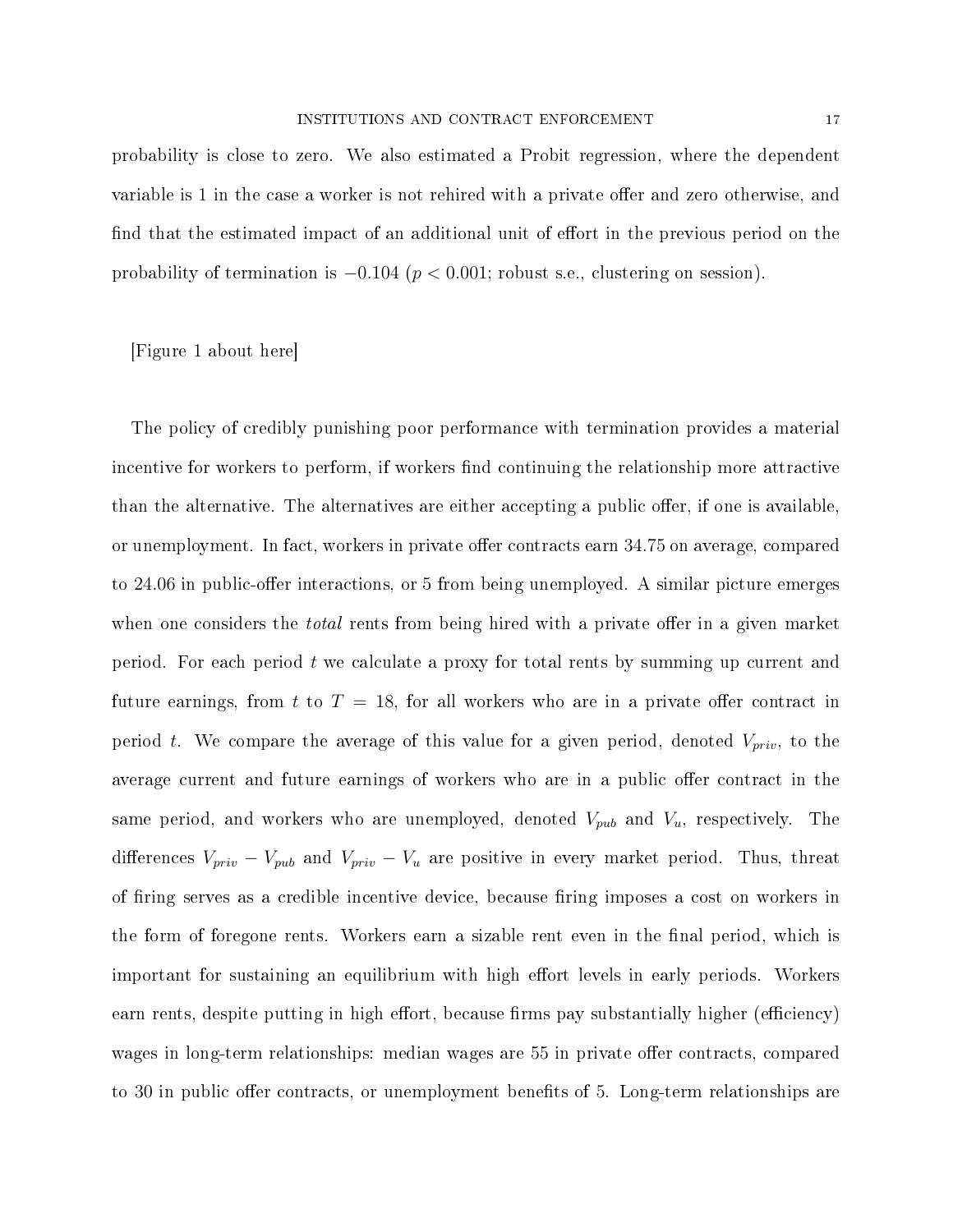also profitable for firms. Average firm profits in private offer contracts are 29.84, compared to 13.05 in public offer contracts.

Underlining the importance of threat of firing, 58.33 percent of workers who are re-hired in the final period reduce effort relative to their effort in period 17, and 35.71 percent choose an effort level of 1, despite having chosen an effort of 10 in the previous period. Firms reduce wages somewhat in the final period, perhaps anticipating this behavior, but there is a significant drop in effort, even controlling for differences in offered contract terms.<sup>8</sup>

A sub-sample of workers performs well in response to generous wages, even in the final market period. Regressing effort levels in the final period on wages yields a positive coefficient on wages of 0.185, signicant at the one percent level (interval regression; robust s.e., clustering on session).<sup>9</sup> This behavior is consistent with previous evidence indicating that some individuals have reciprocal inclinations, rewarding generous wages with high effort, even in the absence of strategic considerations (for a review see Fehr and Gächter (2000)). Thus, although threat of firing is clearly important for motivating many of the worker subjects, for a sub-population fairness concerns are also relevant. The presence of such types is important for deriving the equilibrium described in Section 3.

In summary, firms use a combination of rents and threat of firing to solve the contract enforcement problem in T-Baseline, consistent with the disciplining version of efficiency wage theory (Shapiro and Stiglitz  $(1984)$ ). At the same time, the findings are also supportive of the fairness version of efficiency wage theory (Akerlof (1982), Akerlof and Yellen (1990)), in the

<sup>&</sup>lt;sup>8</sup>This result is based on using the sample of contracts concluded in period 17 and 18, and regressing the difference in effort between period 18 and period 17 on a dummy variable for final period, wages, desired effort, and a constant. The OLS estimate for the final-period dummy is–3.004 ( $p < 0.008$ ; robust s.e., clustering on session), indicating that effort drops significantly in period 18 relative to 17, controlling for contract offers in period 17 and 18.

 $^{9}$ For a discussion of interval regression, see footnote 9 below.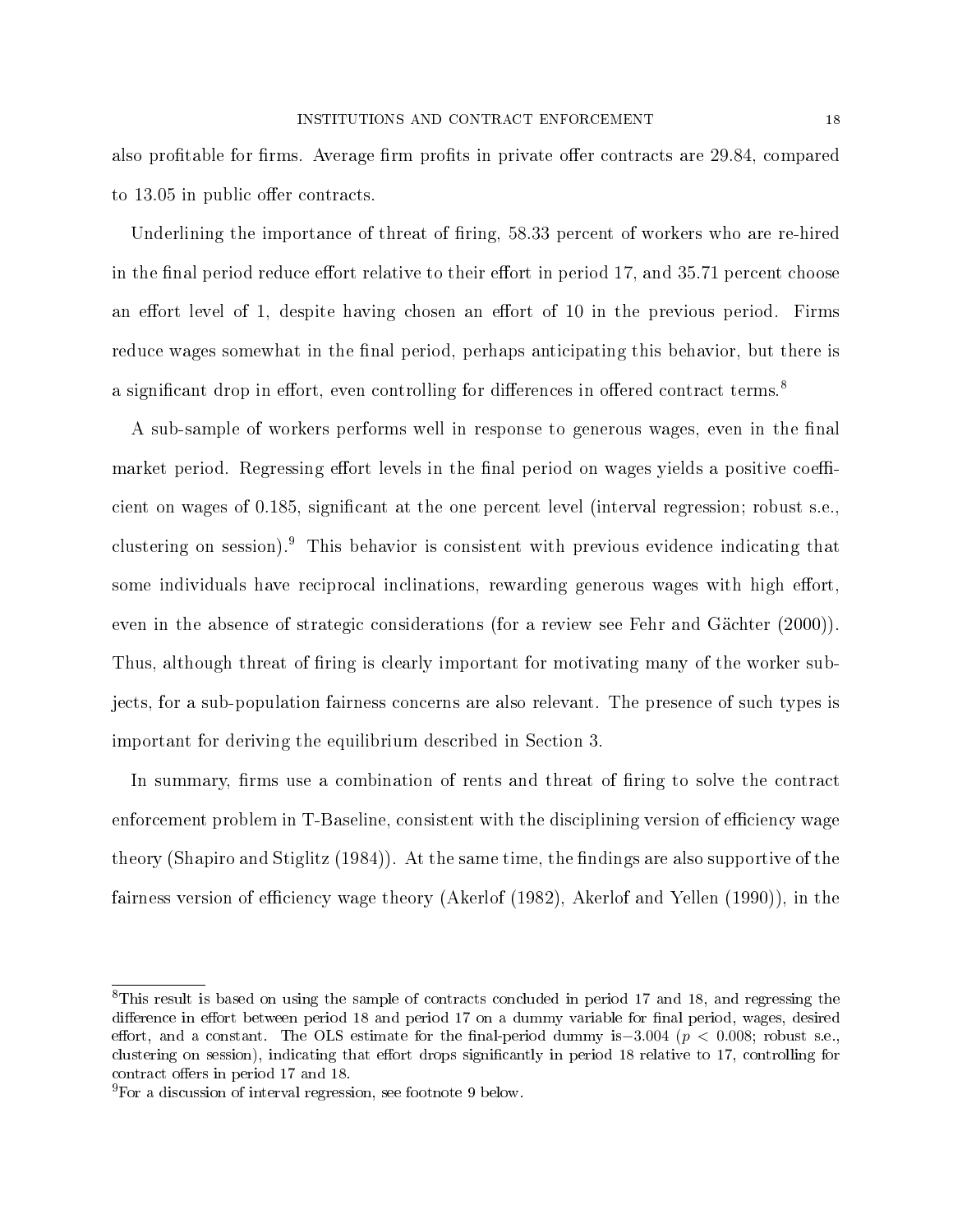sense that a sub-population responds to generous wages with high effort even without firing threat. These results provide a baseline for investigation of our main research questions.

4.2. Contract Enforcement and Dismissal Barriers. We now turn to how dismissal barriers affect the strategic interactions of workers and firms, in an efficiency wage setting. We compare behavior in T-Baseline to behavior in T-Barrier, exploiting the exogenous variation in the presence of a dismissal barrier institution across treatments, while the form of the labor contract (fixed wages and no bonus pay) is held constant.

The first way in which dismissal barriers are predicted to affect the equilibrium described in Section 3 is by creating a negative incentive effect, such that (self-interested) workers are more prone to shirk in long-term relationships. Long-term relationships are defined as interactions that involve at least two consecutive private offer contracts between the same worker and firm. Average effort in long-term relationships is 8.4 in T-Baseline but only 5.5 in T-Barrier, providing initial support for the prediction. This difference is highly statistically signicant using each session as one independent observation (Mann-Whitney;  $p < 0.01$ .<sup>10</sup> Median efforts are also strikingly different, 10 and 5, respectively (Mann-Whitney;  $p < 0.012$ ). Figure 2 shows that the effort differences in long-term relationships are large and stable across market periods, with effort being lower in T-Barrier than in T-Baseline in every market period.

[Figure 2 about here]

Table 3 investigates this issue using regression analysis. The dependent variable in each column is worker effort in trades occurring as part of a long-term relationship, and coefficients are marginal effects from interval regressions, to account for the fact that the dependent

 $10$ All non-parametric tests in the analysis take one session to be an independent observation.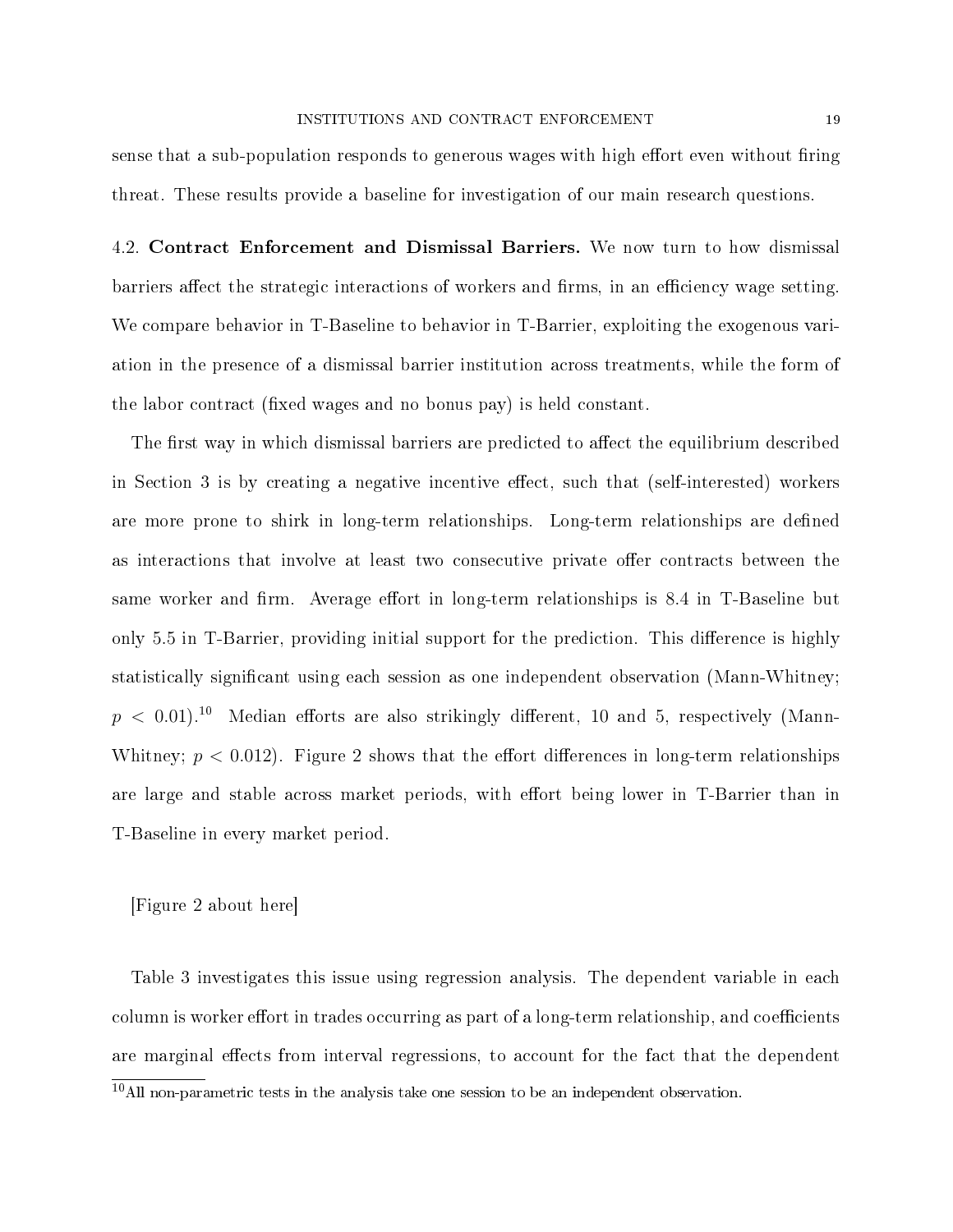variable is measured in intervals and thus is left and right censored.<sup>11</sup> Standard errors are robust, and are adjusted for clustering on session to account for possible correlation of error terms within a given session.<sup>12</sup> In Column  $(1)$ , we regress effort on a dummy for T-Barrier and a constant (omitted category is T-Baseline). The coefficient on the treatment dummy is negative and highly significant, indicating that dismissal barriers lead to lower effort levels in long-term relationships. The treatment effect remains negative and significant in Column  $(2)$  where we control for other factors that might affect effort: wages, desired effort, and a time trend.

[Table 3 about here]

If the drop in effort reflects the removal of firing threat as an incentive device, we should observe less of a difference in one-shot interactions, where the institution does not affect ability to dismiss poor performers. Estimating similar regression to those in Table 3, but using worker effort decisions in one-shot interactions (public offer, or private offer contracts that are not renewed), we do not observe a deficit in T-Barrier effort levels relative to T-Baseline. In fact, effort levels are somewhat higher in one-shot interactions in T-Barrier than in T-Baseline. Later in the analysis we turn to possible reasons for the even better performance of workers in one-shot interactions in T-Barrier. The important point for the issue at hand is that effort levels are lower in T-Barrier precisely in situations where the

 $11$ The interval regression procedure maximizes a likelihood function that is a natural generalization of a Tobit, treating each value as a left and right censored observation coming from an interval with known bounds. Error terms are assumed to be normally distributed. For more information, see the STATA reference manual on the *intreg* procedure listed under Tobit estimation. We find similar results if we instead estimate regressions using OLS.

 $12$ In this and other regressions, our conclusions are similar if we do not adjust for clustering, although standard errors are typically smaller and effects are even more significant.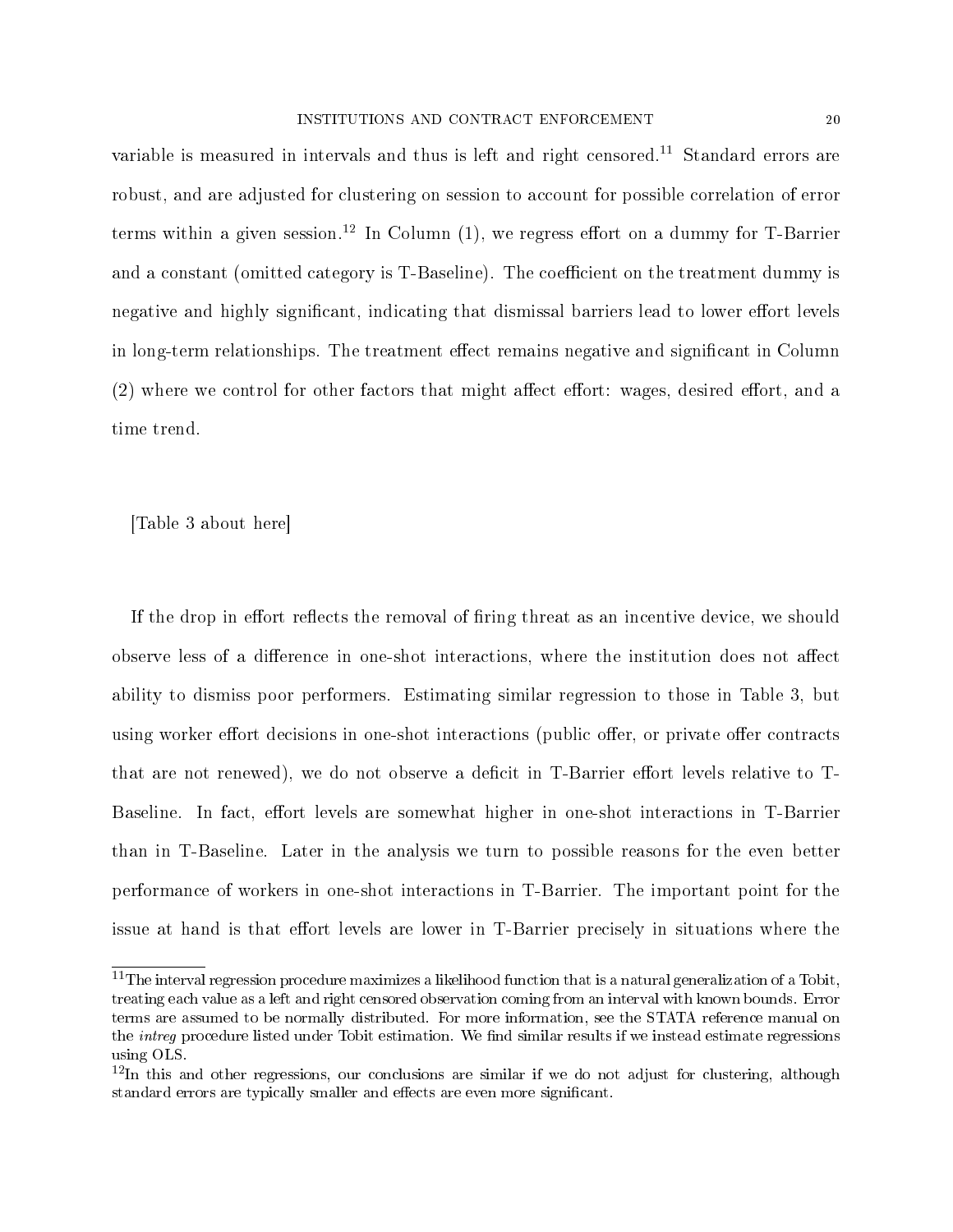institution makes a difference for firing threat, consistent with the negative incentive effect prediction.

It is noteworthy that aggregate efficiency is substantially lower in T-Barrier than in T-Baseline, indicating that the negative incentive effect in long-term relationships dominates any tendency for dismissal barriers to enhance performance in one-shot interactions. Figure 3 shows the total economic surplus generated by trades in a given market period (averaged across sessions), relative to the maximum possible surplus.<sup>13</sup> Whereas efficiency is  $63.86$ percent of the maximum in T-Baseline overall, efficiency is substantially lower in T-Barrier, about 52 percent, and the difference is growing over time. Starting around period 6, efficiency in T-Baseline begins to climb steeply, as relationships begin to form, and leaves efficiency in T-Barrier behind. From period 10 through 17, for example, efficiency in T-Baseline is about 19 percentage points, or 34 percent, higher than in T-Barrier (Mann-Whitney;  $p < 0.05$ ).

[Figure 3 about here]

**Result 1:** In a market with wage contracts, dismissal barriers cause significantly lower worker effort levels in long-term relationships, and lower market efficiency.

The next prediction concerns the dynamics of worker effort provision. The dismissal barrier institution prevents firms from using the threat of firing once a firm chooses to extend the relationship beyond the initial private offer contract, which we refer to as the "probation" period. Workers are predicted to sharply reduce effort relative to performance in the probation period, as soon as they are offered and accept a second private offer in a row from the same firm. This behavior would also shed further light on the negative

 $13$ Total surplus is firm revenues, minus worker effort costs and opportunity costs in terms of unemployment benefits. With 7 firms in each session, the maximum possible surplus in a period is equal to  $7 \cdot (10 \cdot 10-18-5) =$  $77 \cdot 7 = 539.$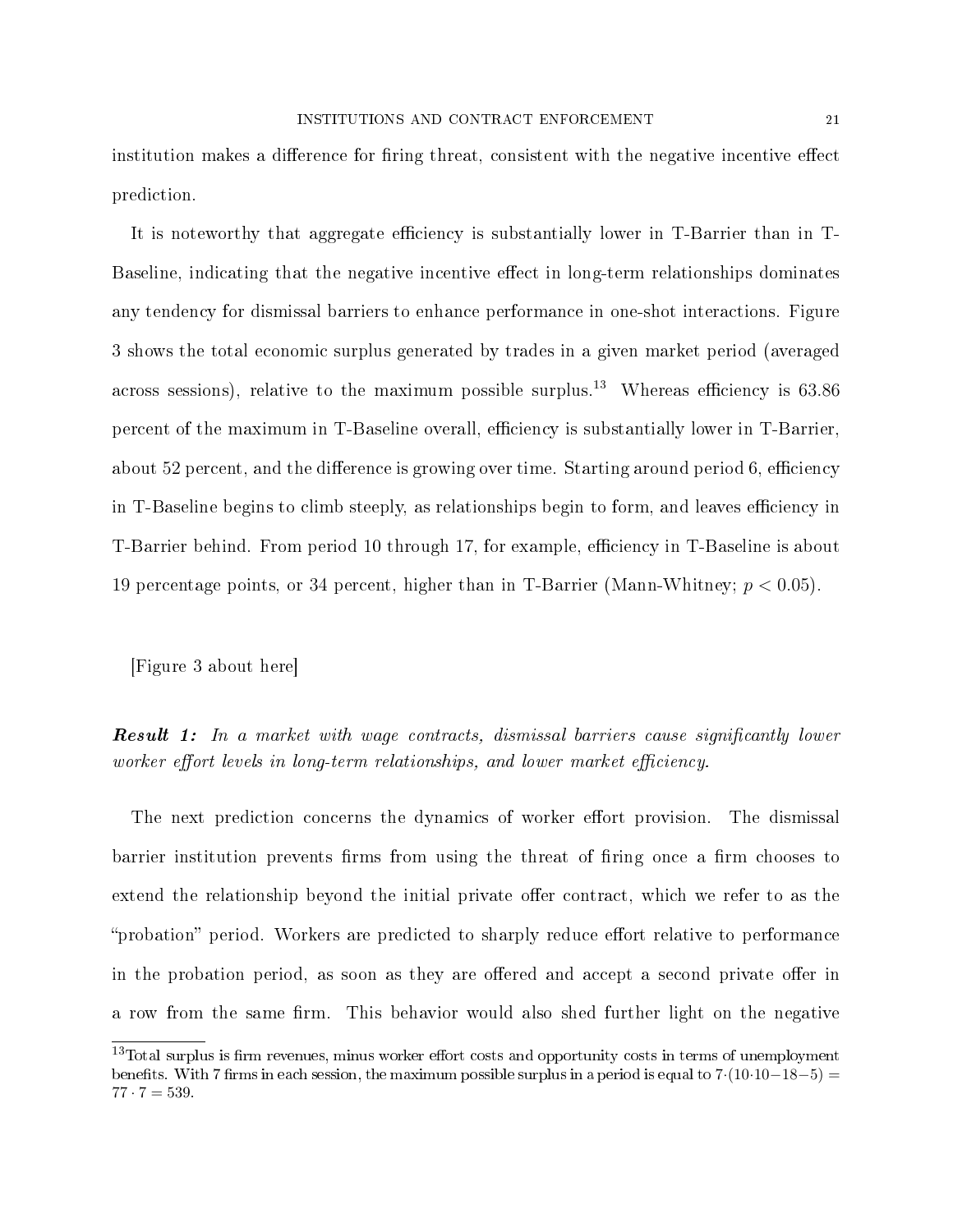incentive effect of the dismissal institution, by confirming that the lower effort levels in longterm relationships in T-Barrier reflect a within-individual moral hazard response, rather than other potential factors, for example a different composition of types who end up in long-term relationships in T-Barrier.

The probability of an effort drop is much larger in T-Barrier than in T-Baseline, and the size of the difference is also larger, supporting the prediction. The unconditional probability that a worker reduces effort in the second period of a relationship is  $0.54$ , compared to  $0.23$ , in T-Baseline. Furthermore, the average drop is equal to −1.57 in T-Barrier, while the average change in effort is actually positive in T-Baseline, equal to 0.11.

Figure 4 compares median effort, and also the distribution of effort, before and after the probation period. The sample is restricted to individuals who are ultimately rehired after the probationary period, so results for probationary and all later periods are based on the same sample of individuals. The boxes indicate the inter-quartile ranges (25th to 75th percentile) of the effort distributions, and the circular markers indicate the median effort levels. In T-Barrier, median effort drops sharply in later relationship periods relative to the probation period, and there is a substantial increase in the variance of effort. The opposite pattern is observed in T-Baseline. Results are similar if we instead compare effort in the probation period to effort in the second period of relationships only; the drop in effort in T-Barrier is immediate, occurring as soon as the probation period is passed, whereas effort increases in T-Baseline (see also Table 4, where we focus on comparing effort in the second relationship period to effort in the probation period). Thus, dismissal barriers lead to a post-probation-period drop in median effort, and an increase in effort variance in long-term relationships.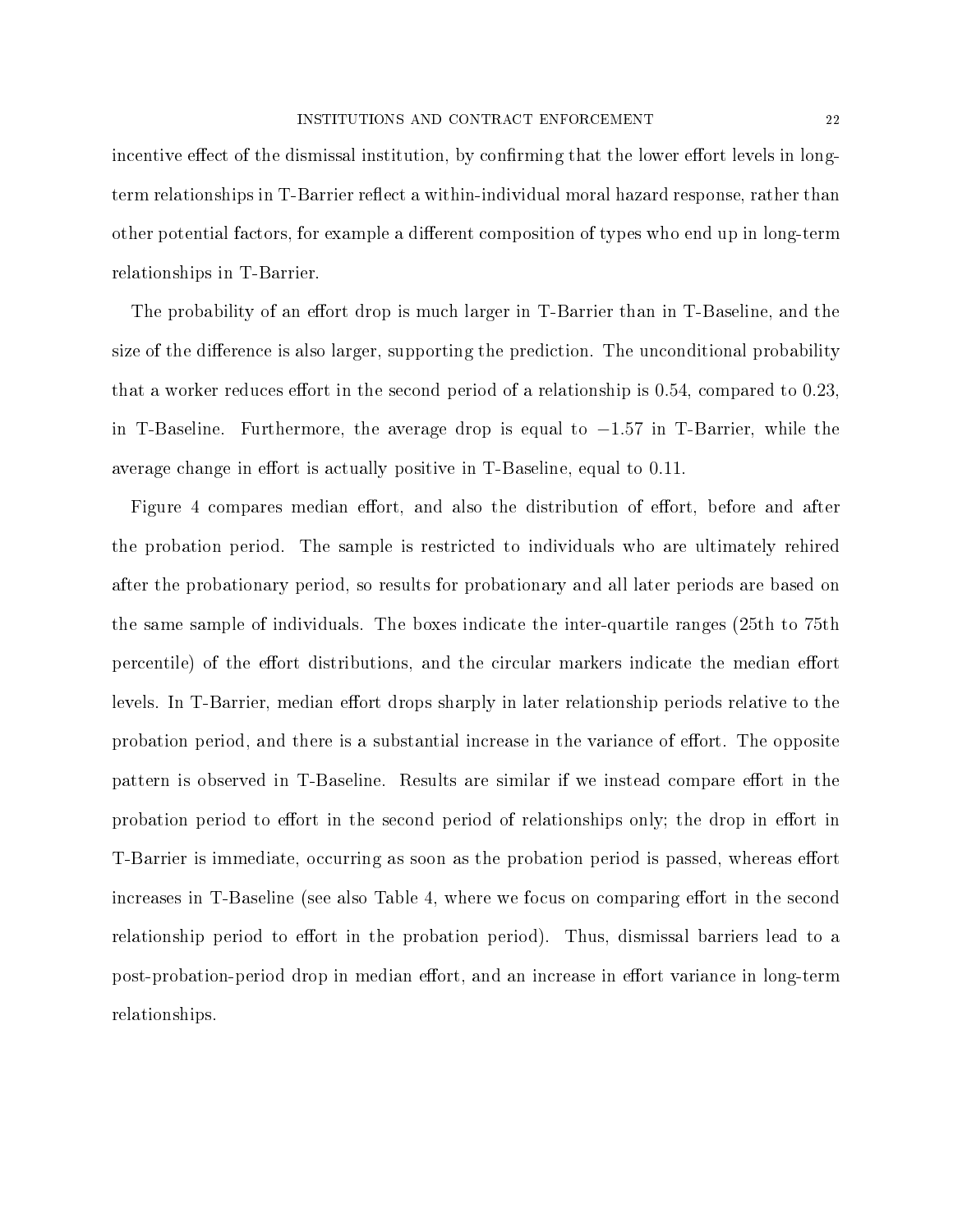#### INSTITUTIONS AND CONTRACT ENFORCEMENT 23

The distribution in Figure 4 also reveals that there are still some workers in T-Barrier who choose close to maximum effort. This is consistent with the presence of some fair types who perform well even when dismissal barriers eliminate firing threat.

[Figure 4 about here]

Table 4 investigates the probation period effect on effort dynamics using regression analysis. The sample comprises all private-offer contracts taking place in the second period of a long-term relationship. The dependent variable in each column is equal to 1 if effort dropped relative to the first period of the relationship, and zero otherwise. Coefficients are marginal effects. Column  $(1)$  indicates that the probability of effort dropping is significantly larger in T-Barrier compared to T-Baseline, and Column (2) shows that this is still true conditioning on characteristics of the previous period interaction, and the contract terms in the current period, as well as a time trend.

[Table 4 about here]

Dismissal barriers are also predicted to have an impact on the level of effort in the initial probation period, because workers are willing to work even harder to entice the firm into making a second private offer. This motivation comes from the fact that workers anticipate enjoying a stronger strategic position once they get to enter a long-term relationship. Returning to Figure 4, it is evident that median effort is in fact higher in the probation period in T-Barrier, compared to the initial period of a relationship in T-Baseline. An interval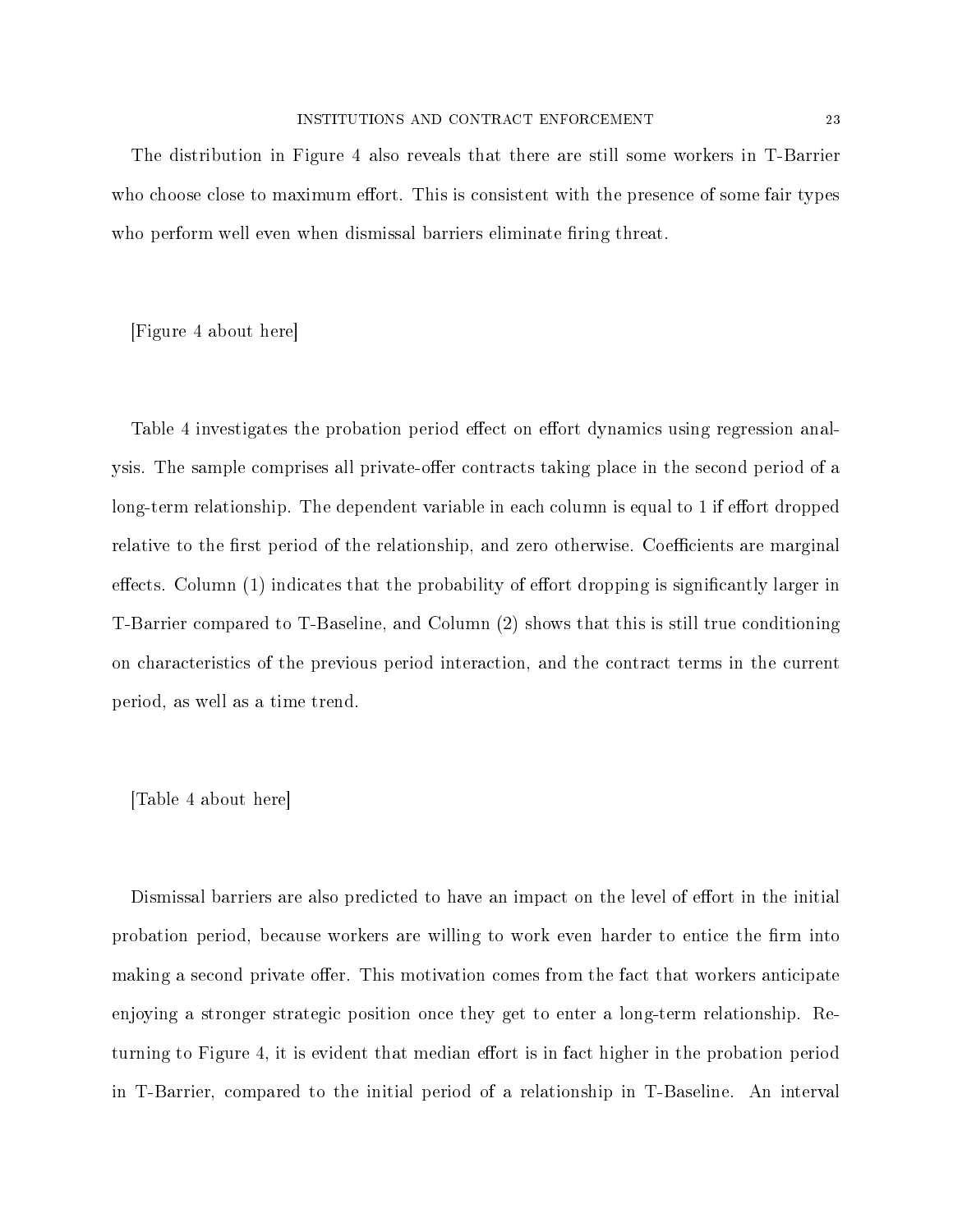regression using only initial private offer contracts that subsequently lead to long-term relationships shows that the effort level is higher by 0.629 points on average after controlling for wages, desired effort, and a time trend ( $p < 0.017$ ; robust s.e., clustering on session).<sup>14</sup>

This suggests that dismissal barriers might also affect the type of workers who enter longterm relationships. For example, workers who are strategic and motivated only by material payoffs might be better at signaling to firms during the probation period that they have an intention to work hard in long-term relationships. One way to assess the proportion of selfish versus fair types who end up in long-term relationships is to look at the sensitivity of effort levels to wages in the final market period. The greater the fraction of selfish workers, the less sensitive effort should be to high wage offers. Using all private offer contracts in the final period, which were part of an on-going relationship in the previous period, we regressed effort on wages (interval regression; robust s.e. clustering on session). The impact of wages is positive but not significant in T-Barrier  $(p < 0.124)$ , whereas the impact of wages on and significant in T-Baseline  $(p < 0.001)$ .<sup>15</sup> Thus, there is some suggestive evidence of a type of adverse selection, in terms of worker propensity to shirk, despite the fact that cost functions are held constant and thus there is no scope for adverse selection in the typical sense of worker ability differences.

 $14$ As noted above in our analysis of the negative incentive effect, effort levels in one-shot interactions are also higher in T-Barrier than in T-Baseline, and significantly so. With the exception of trades occurring in period 18, where there is no potential for being re-hired, these one-shot interactions can also be interpreted as probation periods, albeit ones that were unsuccessful. We estimate an interval regression where the dependent variable is worker effort levels in one-shot interactions, excluding trades in period 18, and find that effort is higher in T-Barrier than in T-Baseline: the difference in effort levels is 0.879 ( $p < 0.044$ ; robust s.e., clustering on session). This behavior is consistent with the existence of a heterogeneous population of types and the fact that individuals understand this, and therefore attempt to signal their good characteristics with high effort during the probation period.

 $15$ It turns out that in T-Barrier and T-Baseline, the number of private-offer contracts in long-term relationships in period 18 is exactly the same, so the difference in significance levels does not simply reflect different number of observations.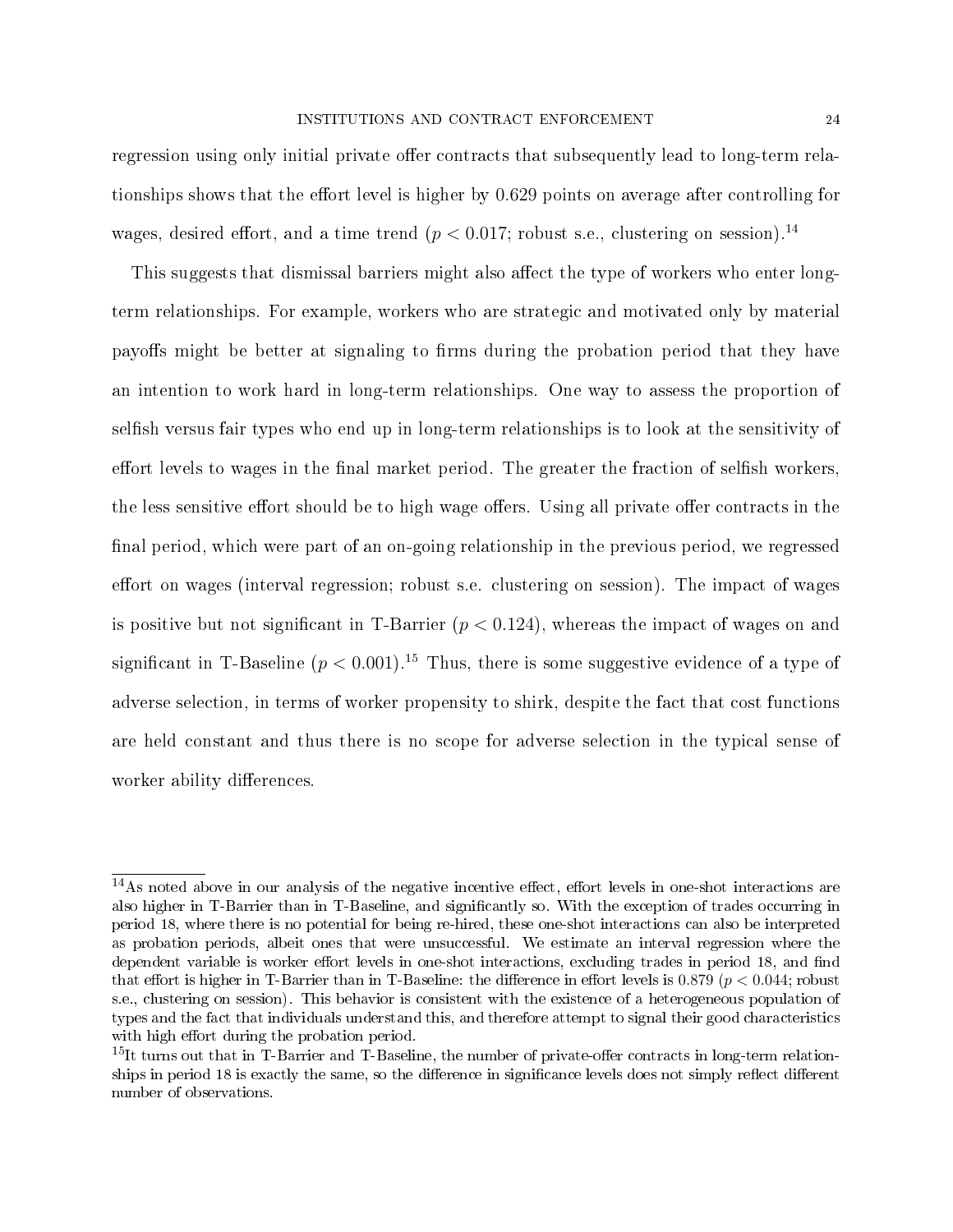**Result 2:** In a market with wage contracts dismissal barriers there is a probation period effect, such that workers reduce effort sharply as soon as the firm triggers dismissal barriers by re-hiring the worker beyond the initial contract. The variance of effort also increases. In the absence of dismissal barriers the opposite pattern occurs. Dismissal barriers also have an additional, positive incentive effect, such that the level of effort in the probation period is even higher than in a market without dismissal barriers.

Although firms face a distribution of worker types, and thus uncertainty about the outcome of entering a long-term relationship, the fact that on average performance suffers is predicted to make firms less likely to enter relationships in the first place. Consistent with the prediction of relationship avoidance we find that 58 percent of all contracts were in oneshot interactions in T-Barrier, compared to 48 percent in T-Baseline. Even more tellingly, we observe 23 percent of all firms in T-Barrier pursuing a strategy of strict relationshipavoidance, never making two private offers in a row to the same worker, during the entire game. This contrasts with only 9 percent of firms exhibiting this strategy in T-Baseline where dismissal barriers are absent. Put another way, the probability that a firm has never been in a long-term relationship as of market period  $t$  is consistently higher in T-Barrier than in T-Baseline. We estimate a Cox proportional hazard model, and find that this survival probability is higher in T-Barrier compared to T-Baseline. This difference is only marginally significant overall ( $p < 0.07$ ; robust s.e., clustering on session), reflecting the fact that the survival probabilities are close to 1 in both treatments for the first few market periods; in general long-term relationships do not form until after the first few market periods, during which firms appear to engage in a process of search. Considering market periods beyond period 5, however, the survival probability decreases sharply in T-Baseline whereas the decline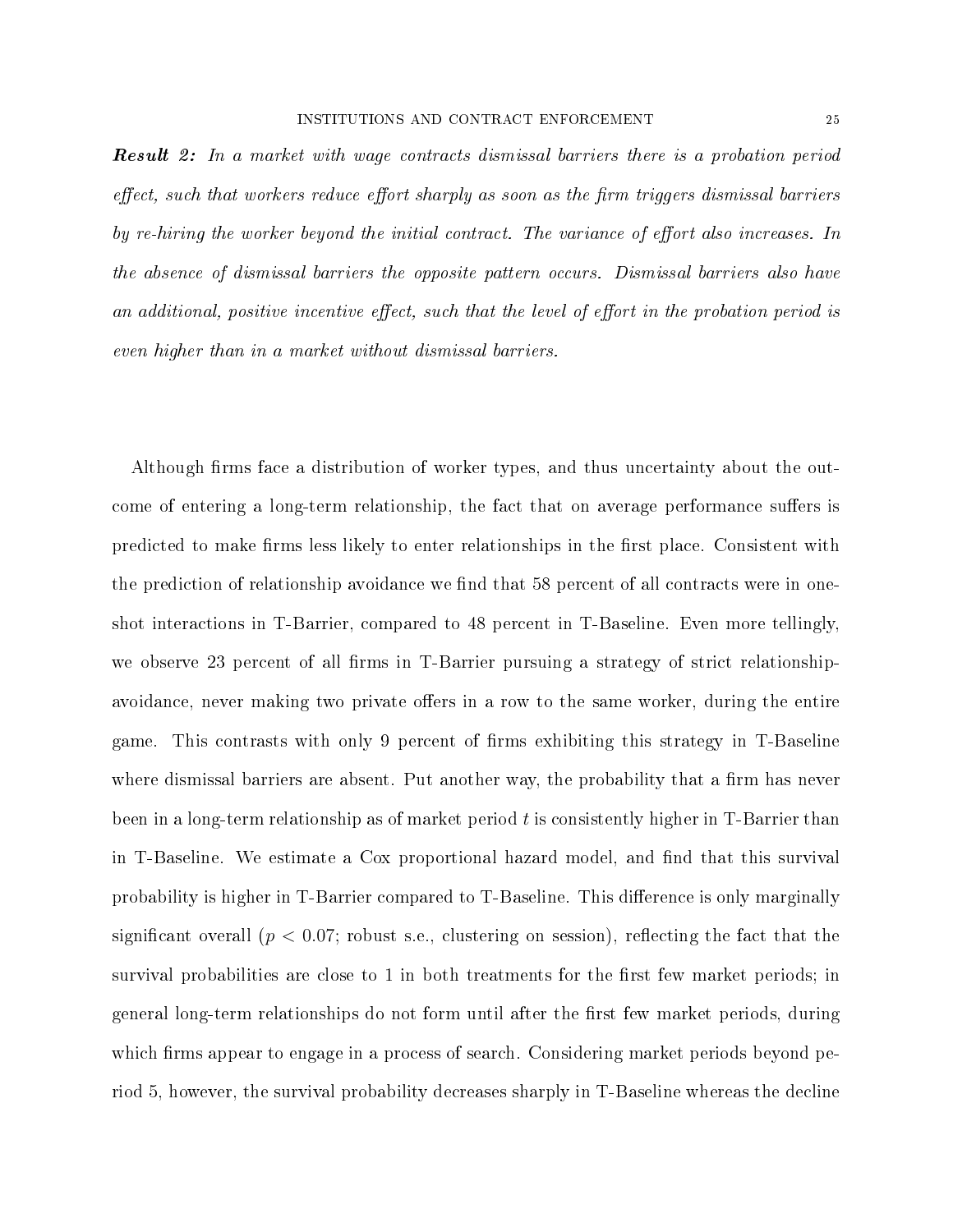is slower in T-Barrier, leading to a large difference that is statistically significant at the five percent level  $(p < 0.043;$  robust s.e., clustering on session).

The barrier institution prevents firms from dismissing workers, which makes it less likely that relationships that do form will break up. This latter tendency is reinforced by the fact that workers essentially never quit once they are protected by dismissal barriers. Workers opt out of a relationship protected by dismissal barriers in only 3 out of 283 such contracts, which is understandable given that in T-Barrier worker earnings are about 48 percent higher on average in long-term relationships than in one-shot interactions. It turns out that the rate of turnover, measured as the average length of a relationship, is essentially the same in T-Barrier and T-Baseline: 5.99 periods versus 5.89. Thus, the resulting stability of long-term relationships happens to just offset the tendency for firms to avoid relationships.

Figure 5 shows that dismissal barriers change the distribution of relationship lengths in the market. The fractions of relationships in the two most extreme categories, which include one-shot interactions or long-term relationships lasting 14 periods or more, respectively, are higher in T-Barrier than in T-Baseline. The opposite is true for the three intermediate categories of relationship lengths. A Probit regression shows that probability of observing a relationship in one of the two extreme categories is significantly higher in T-Barrier than in T-Baseline  $(p < 0.001;$  robust s.e., clustering on session).

[Figure 5 about here]

**Result** 3: In a market with wage contracts, firms are more reluctant to enter long-term relationships in the presence of the dismissal barrier institution. They also cannot terminate relationships, and as a consequence the distribution of relationship lengths in the market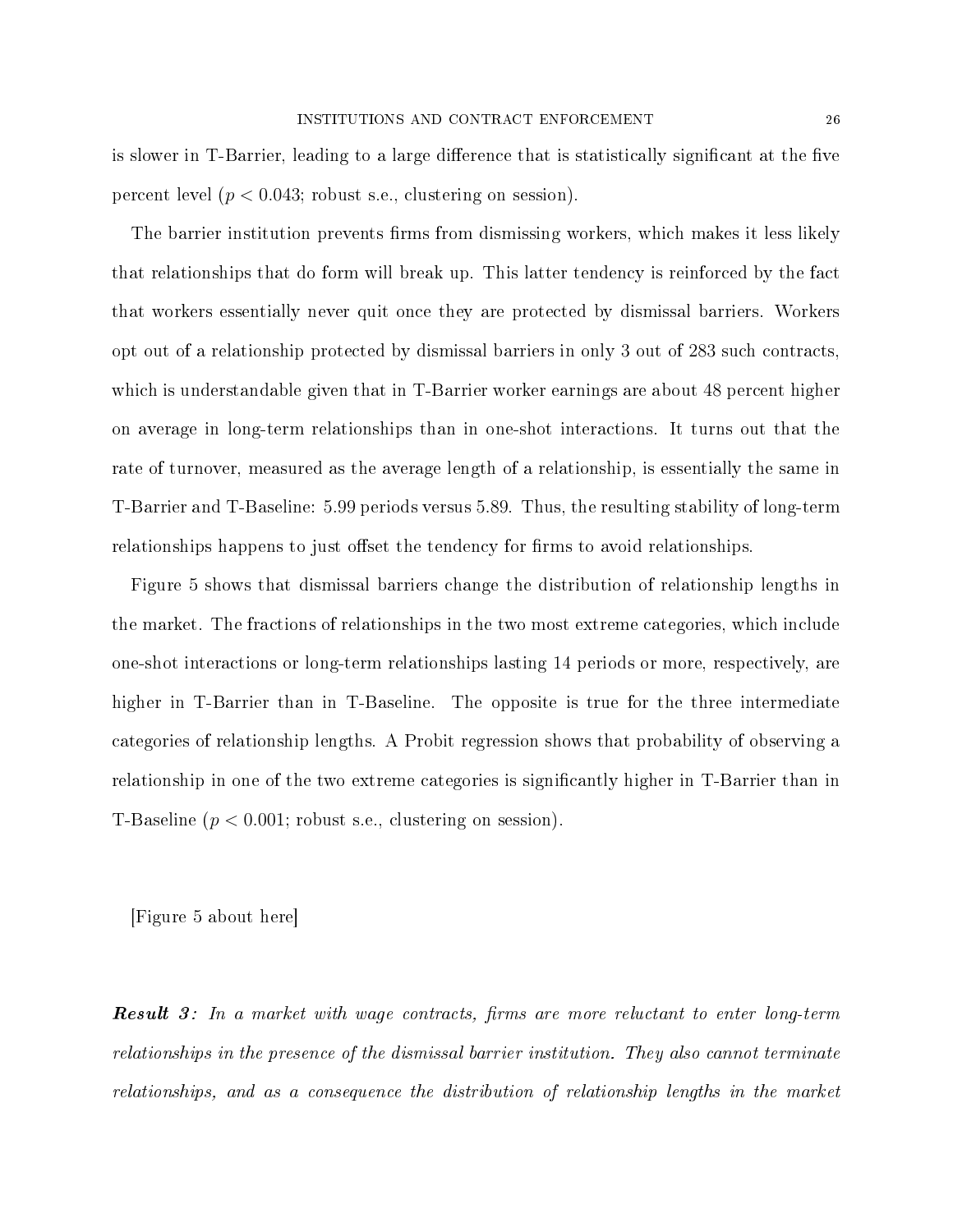#### INSTITUTIONS AND CONTRACT ENFORCEMENT 27

becomes more bi-modal at the extremes, with more one-shot interactions but also more very long relationships.

4.3. Dismissal Barriers and Bonus Pay. In T-Barrier-Bonus, we add the option for firms to pay bonuses. For bonus pay to serve as an incentive device, firms must credibly reward worker effort with bonus payments. Figure 6 shows that bonus payments are in fact strongly increasing in worker performance, and thus that bonus payments are credible. We also regressed actual bonus payments in period  $t$  on worker effort levels in  $t$  (interval regression), and found that the relationship between effort and bonus payments is positive and highly statistically significant, controlling for wages, desired effort, and a time trend  $(p < 0.001$ ; robust s.e., clustering on session).

[Figure 6 about here]

With bonus pay serving as a credible incentive device, firms have a way to at least partially circumvent the negative incentive effect created by dismissal barriers. Figure 2 shows that, indeed, worker effort levels in long-term relationships are consistently much higher in T-Barrier-Bonus than in T-Barrier (average effort is 8.2 rather than 5.5), and achieve a level very close to what is observed in T-Baseline. Columns (3) and (4) of Table 3 indicate that the difference in effort levels is positive and statistically significant when comparing T-Barrier-Bonus to T-Barrier, controlling for other variables relevant for effort. Columns (5) and  $(6)$  confirm that effort levels in T-Barrier-Bonus are not significantly different from effort levels in T-Baseline. Thus, the option to pay bonuses allows firms to undo the negative effects of dismissal barriers. As shown in Figure 3, bonus pay also undoes much of the negative impact of dismissal barriers on market efficiency. Efficiency in T-Barrier-Bonus is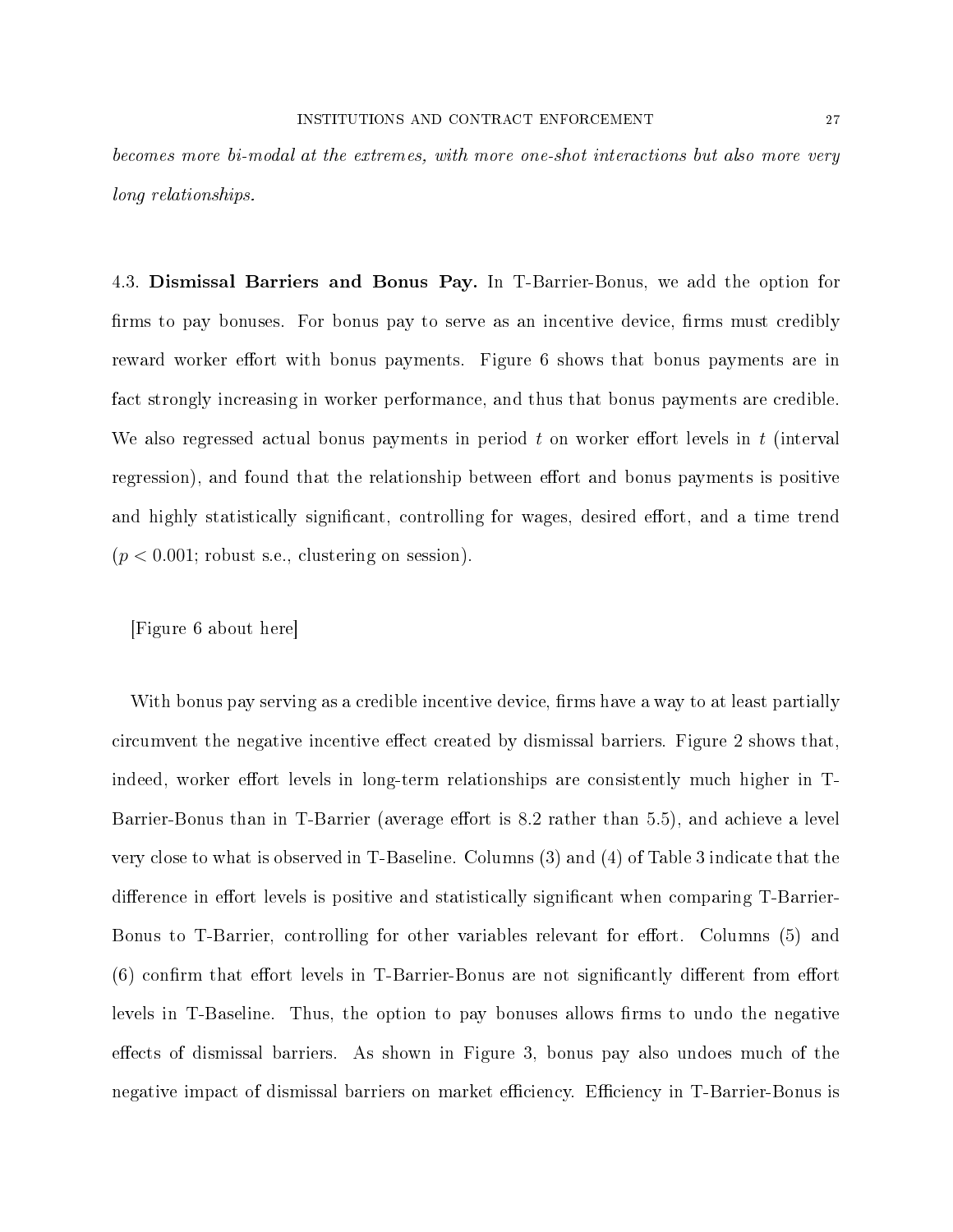substantially above that in T-Barrier, by about 10 percentage points, or an increase of 20 percent (Mann-Whitney;  $p < 0.055$ ). On the other hand efficiency is only about 1 percentage point, or 2 percent, lower than efficiency in T-Baseline, and the difference is not statistically significant (Mann Whitney;  $p < 0.87$ ).

Given that the negative incentive effect of dismissal barriers is largely neutralized by bonus pay, effort dynamics are predicted to be more similar to those observed in T-Baseline. Figure 4 supports this prediction. The median effort level increases after the probation period, and variance decreases, similar to what is observed in T-Baseline. The level of effort in the initial period of relationships is also similar to that in T-Baseline, consistent with bonus pay reducing the incentive for workers to entice firms into relationships. Columns  $(3)$  and  $(4)$  of Table 4 reveal that the probability of a drop in effort is significantly lower in T-Barrier-Bonus than in T-Barrier, and Columns  $(5)$  and  $(6)$  show that the probability of a drop in effort in T-Barrier-Bonus is not statistically different from in T-Baseline.

While firms have less reason to avoid relationships in T-Barrier-bonus, because bonus pay helps solve the incentive problem, bonus pay also provides a substitute for relational incentives, and thus firms may be less interested in entering relationships for this reason. The fraction of firms who never enter a long-term relationship in T-Barrier-Bonus is 19 percent. somewhat lower than in T-Barrier where the fraction is 24 percent, but substantially above the 9 percent observed in T-Baseline. The survival probability of never having entered a relationship also indicates that firms in T-Barrier-Bonus are more prone to avoid relationships than firms in T-Baseline. A Cox mixed proportional hazard model shows that the survival probability is significantly higher than in T-Baseline  $(p < 0.026$ ; robust s.e., clustering on session). Compared to T-Barrier, the survival probability is higher but not signicantly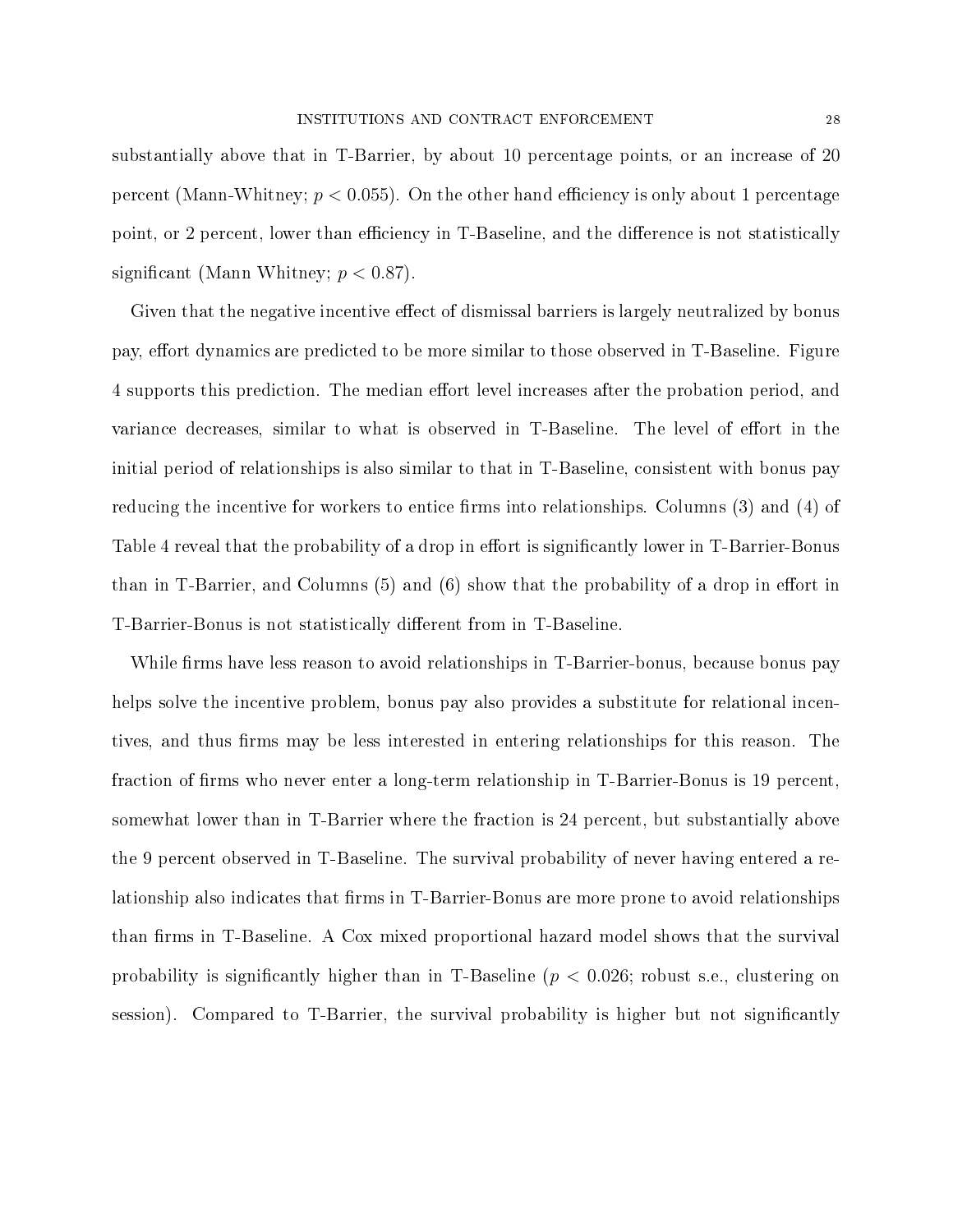different ( $p < 0.79$ ; robust s.e., clustering on session). Thus, the tendency to avoid relationships is similar to in T-Barrier, despite the lack of a strong negative incentive problem. This finding is consistent with bonus pay changing the way that firms enforce contracts, such that they substitute away from relational incentives to one-shot interactions and the use of bonus incentives. To attribute this change to the effect of bonus pay, however, requires our fourth treatment, T-Bonus, where we observe the impact of bonus pay without the confounding effect of dismissal barriers. We turn to this comparison in the next section.

**Result 4:** The presence of bonus pay strongly affects the impact of the dismissal barrier institution, eliminating both the negative incentive effect and probation period effect. Re $lationalization, however, remains altered relative to T-Baseline, with firms being less$ likely to enter long-term relationships.

4.4. Impact of Bonus Pay in the Absence of Dismissal Barriers. In T-Bonus firms have the option to pay bonuses, but there is no dismissal institution in the market. This allows us to isolate the impact of bonus pay per se on contract enforcement policies and market outcomes.

If bonus pay and relationships are substitutes in the contract enforcement policies of firms (which would help explain the low rate of relationship formation in T-Barrier-Bonus), then introducing bonus pay should lead to fewer and shorter long-term relationships, compared to a market where labor contracts are restricted to fixed wages. In fact,  $17$  percent of firms never try to enter a long-term relationship in T-Bonus, substantially larger than the 9 percent observed in T-Baseline. A Cox proportional hazard model tells a similar story, showing that the survival probability for never having entered a long-run relationship is higher in T-Bonus than in T-Baseline, with the difference becoming statistically significant considering periods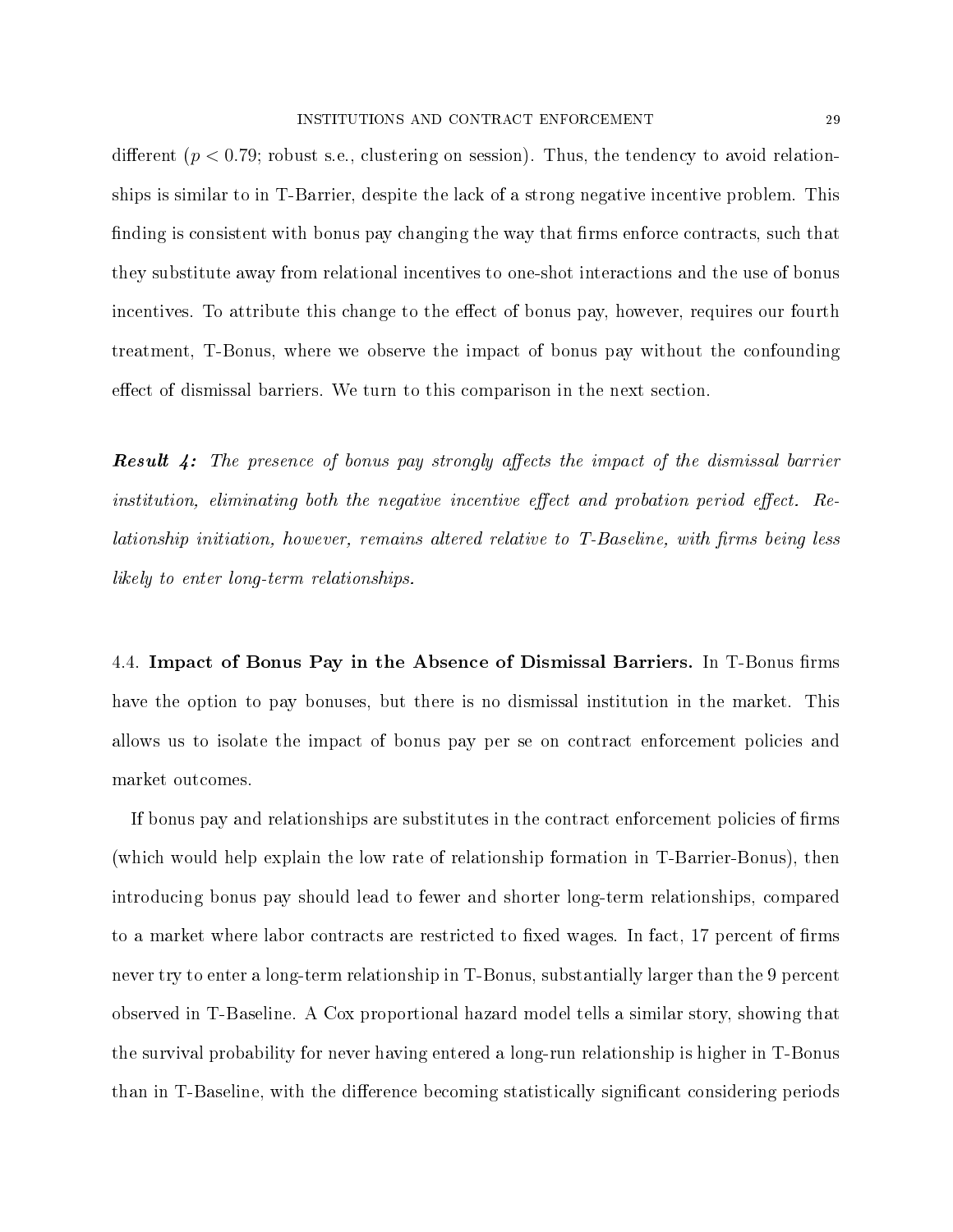beyond 5 ( $p < 0.018$ ; robust s.e., clustering on session). The average length of a relationship in T-Bonus is 2.2, shorter than in T-Baseline or any of the other treatments. Figure 5 shows that the distribution of relationship lengths is not bi-modal in T-Bonus, as in the other treatments, but rather has a single mode in the category of one-shot interactions and the next highest fraction in the category of relationships lasting only 2 to 5 periods. In other words, bonus pay leads to a leftward shift in the distribution, away from longer relationships. For example, a Probit regression shows that the probability of observing a relationship in the longest length category of 14 or more is significantly lower in T-Bonus than in T-Baseline  $(p < 0.048;$  robust s.e., clustering on session). These findings indicate that bonus pay and relational incentives are in fact substitutes, and helps explain why there is a relatively low rate of relationship formation in T-Barrier-Bonus, despite the lack of a negative incentive effect in long-term relationships. While the introduction of bonus pay neutralizes most of the effects of dismissal barriers, it leaves contract enforcement policies fundamentally changed by providing an alternative strategy for contract enforcement.

T-Bonus also provides a useful counter-factual for T-Barrier-Bonus, helping disentangle the impact of dismissal barriers from the effect of bonus pay on the strategic position of workers and firms. In particular, although firms achieve a high level of worker performance in long-term relationships in T-Barrier-Bonus, comparable to in T-Bonus (see Figure 2), the lack of firing threat caused by dismissal barriers would seem to weaken the strategic position of firms. Figure 6 shows that in fact firms in T-Barrier-Bonus pay higher bonuses compared to firms in T-Bonus, to achieve the same level of performance, especially at higher effort levels. In a regression of actual bonus payment on worker effort, the wage, desired effort. a time trend, and a dummy variable for T-Barrier-Bonus (omitted category T-Bonus), the treatment dummy is positive and significant  $(p < 0.046$ ; robust s.e., clustering on session),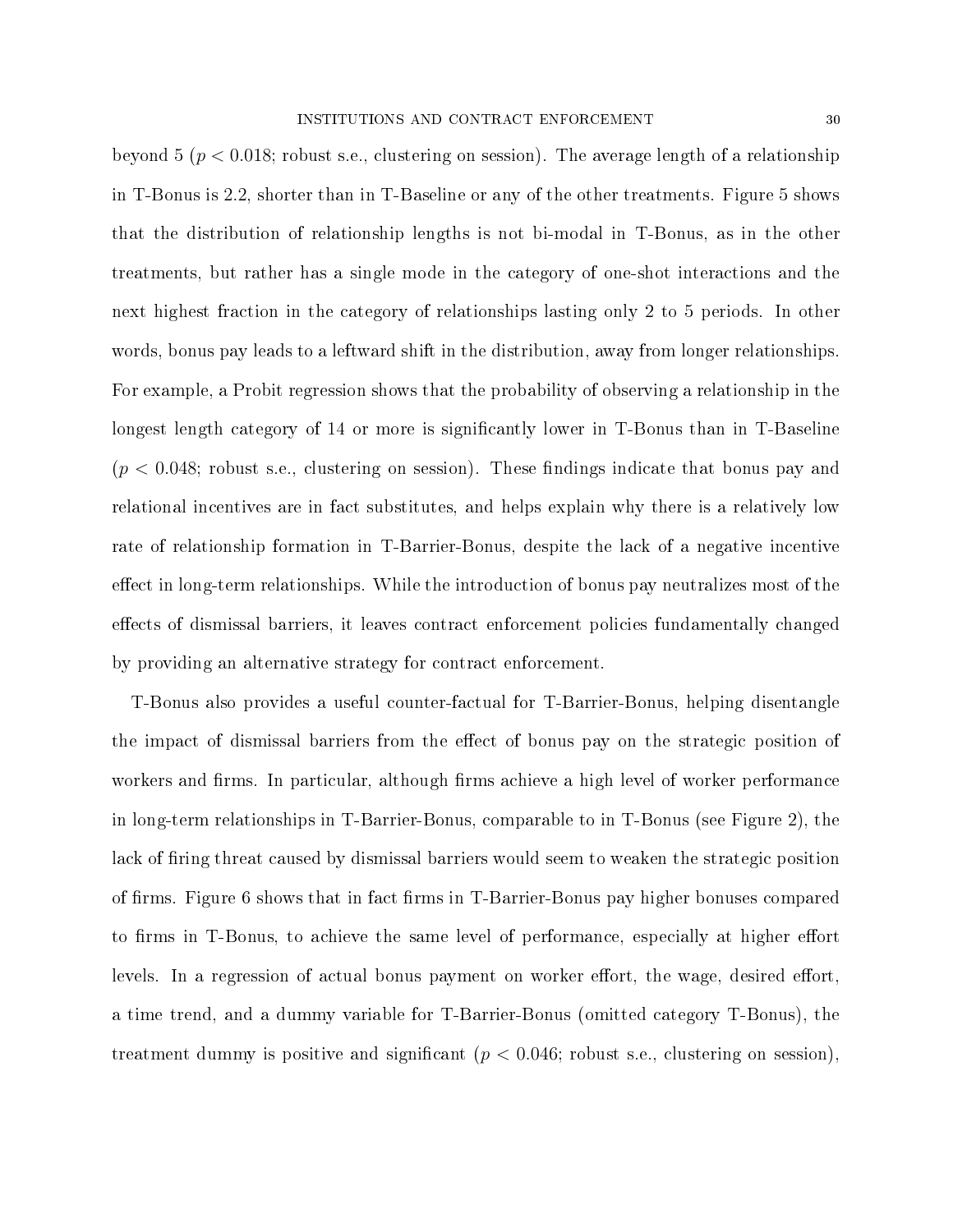indicating that for a given wage and effort, firms must pay a higher bonus when dismissal barriers are present in the market. This can also be seen by looking at total rents offered to workers in a given market period, calculated in the same way as in the initial analysis of T-Baseline above. Workers earn larger rents in T-Barrier-Bonus than in T-Bonus, in every market period.<sup>16</sup> Thus, although bonus pay allows firms to largely circumvent the negative incentive effect of dismissal barriers in T-Barrier-Bonus, dismissal barriers still impose a cost on firms. Put another way, the availability of firing threat allows firms to achieve the same level of worker performance with lower bonuses and lower offered rents.

Recent studies have compared the efficiency of bonus versus wage contracts in one-shot interactions, and found that bonus contracts are much superior (e.g., Fehr, Klein, and Schmidt (2007)), which raises the question how bonus contracts fare relative to wage contracts in a setting with repeated interactions. The difference we find is positive but relatively small: aggregate efficiency is  $68.54$  percent of maximum in T-Bonus compared to  $63.86$  in T-Baseline (see also Figure 3). One explanation for the relatively good performance of wage contracts is that in a setting with repeated interactions firms can employ firing threat as an incentive device, whereas in one-shot settings the only reason for a worker to perform under a fixed wage contract is fairness preferences.

**Result 5:** Bonus pay causes firms to substitute away from relational incentives in their  $contract\ \enumber{coth}$  policies. Although bonus pay allows firms to offset negative incentive  $\theta$  effects of dismissal barriers, dismissal barriers still impose a cost on firms by requiring firms to pay a higher bonus and offer higher rents for a given level of effort. The benefits of bonus pay per se for market efficiency, relative to efficiency wage contracts, is decreasing over time.

<sup>&</sup>lt;sup>16</sup>Taking the average worker rent from being employed in a given session as one independent observation, rents offered by firms in sessions for the T-Barrier-Bonus treatment are significantly higher than those offered by firms in the T-Bonus treatment (Mann-Whitney;  $p<0.007$ ). Detailed results available upon request.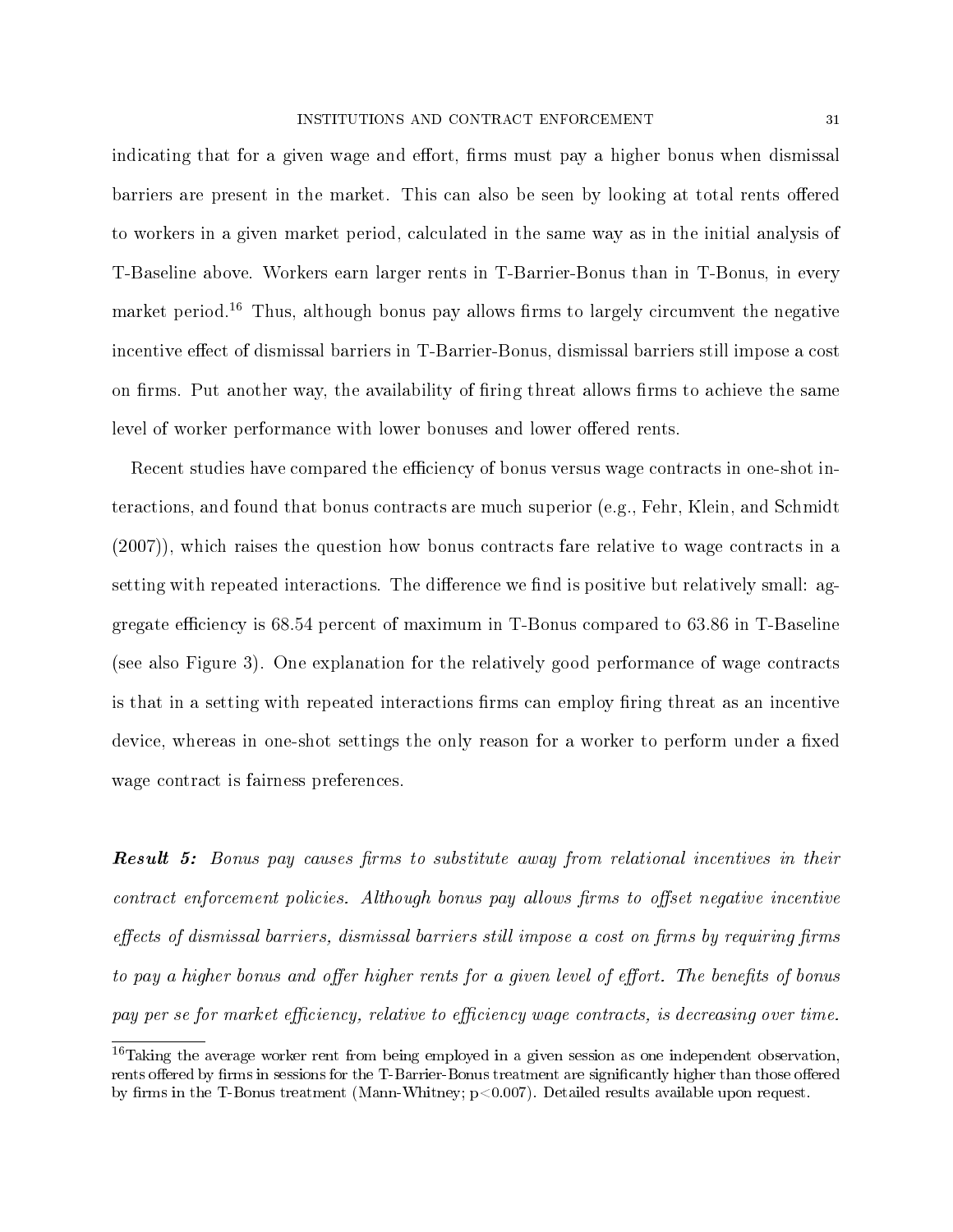#### 5. Discussion

This paper explores how the complex interplay between contract enforcement behaviors and embedding institutions determines market outcomes. With incomplete contracts and repeated interactions, firing threat is crucial for market efficiency, and dismissal barriers worsen performance by hindering this mechanism and by discouraging relationship formation in the first place. Allowing for greater flexibility in contractual instruments, in the form of bonus pay, undoes the effects of dismissal barriers, while leaving contract enforcement strategies fundamentally changed.

Our paper is also complementary to the empirical literature that studies dismissal barriers in the form of employment protection legislation (EPL). Our results show that the impact of dismissal barriers depends crucially on details of the institutional environment. This is consistent with the empirical literature, which sometimes finds zero and other times finds moderate effects of EPL on various types of outcomes (e.g., Lazear  $(1990)$ , Nickell  $(1997)$ , Autor, Donohue, and Schwab (2006), MacLeod and Nakavachara (2007)). Furthermore, our findings highlight a specific institutional feature that is relevant for whether dismissal barriers have a strong or weak effect on market performance, namely flexibility of the labor contract. In the spirit of the Coasian intuition articulated by Lazear  $(1990)$ , we find that giving parties additional contractual instruments allows them to contract around the negative effects of dismissal barriers. As noted by Krueger (1991), a key challenge for assessing the impact of  $EPL$  in the field is that the law change itself might be correlated with other factors that are related to economic performance.<sup>17</sup> In this regard our experimental approach is also useful. because variation in institutions is clearly exogenous. Finally, our results are supportive of other field evidence on specific impacts of EPL. Although measuring shirking in the field is

<sup>17</sup>See Holland (1986) for an excellent review of the issues.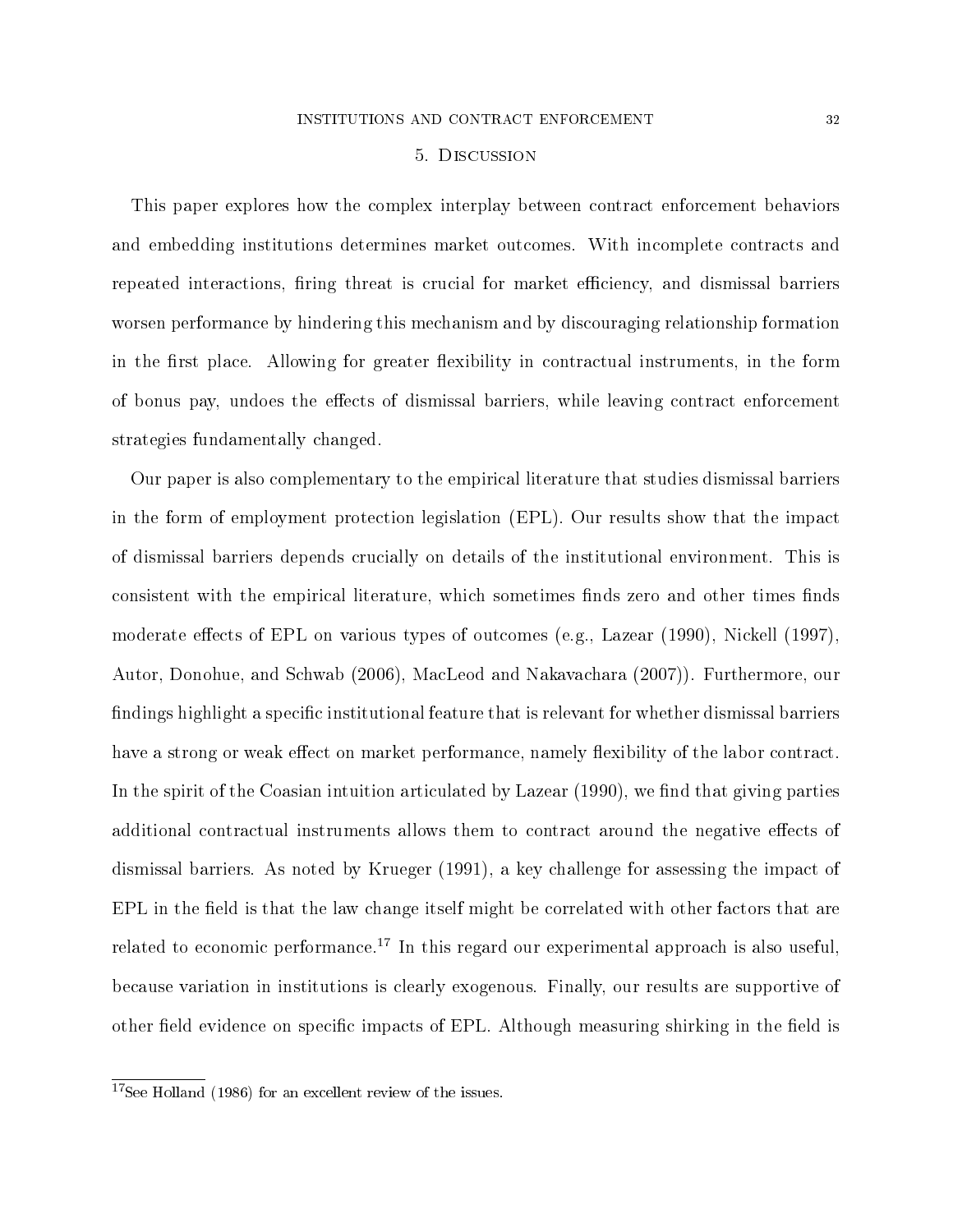difficult, Ichino and Riphan (2005) find evidence of a probation effect similar to ours: worker absenteeism sharply increases when workers are re-hired beyond the probation period for employment protection legislation in Italy. Other studies find a positive correlation between the strength of employment protection legislation and firms' usage of temp agency workers as opposed to long-term contracts (see, e.g., Autor (2003), and Cahuc and Postel-Vinay  $(2002)$ , which is in line with the strategic behavior we observe among firms.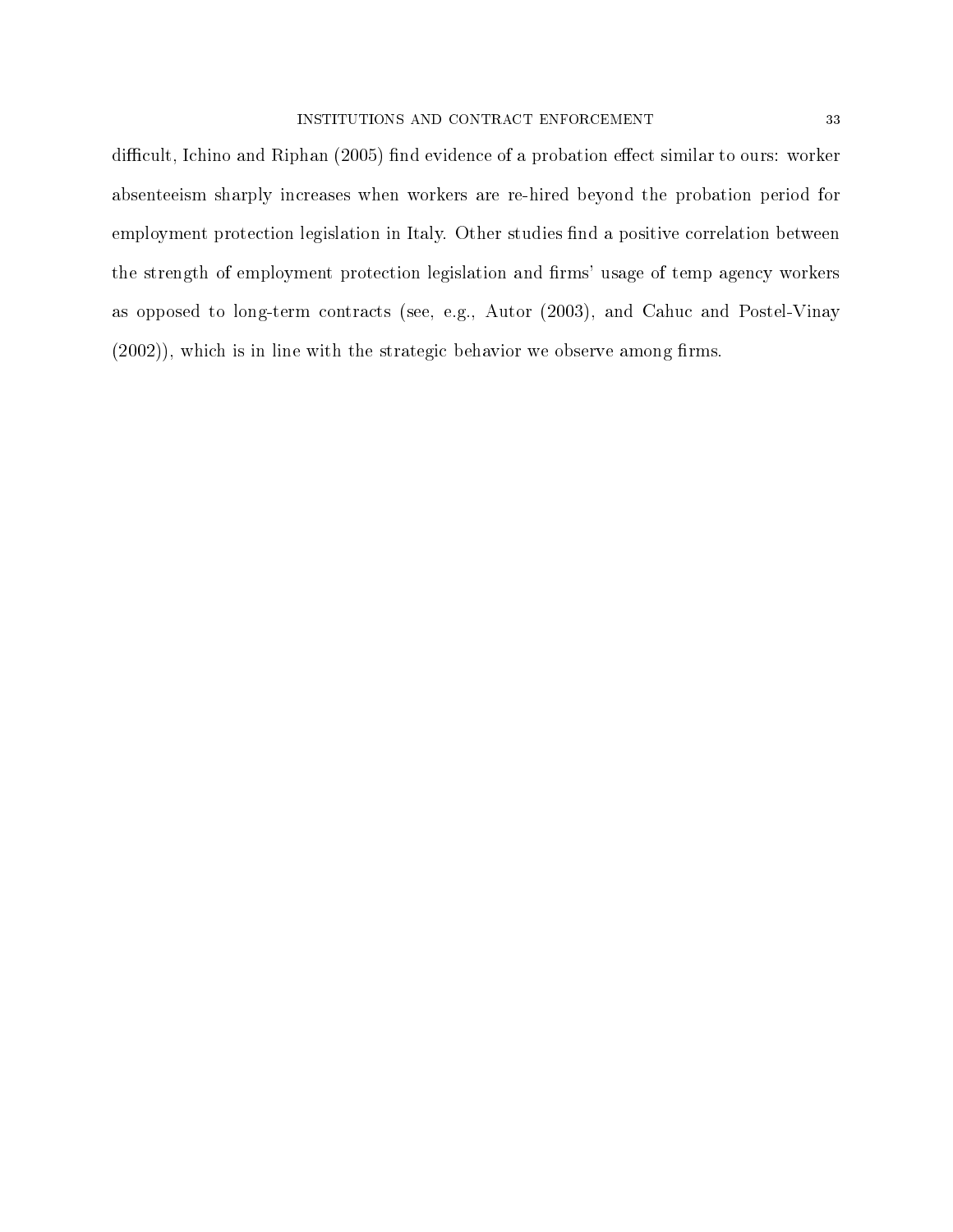#### **REFERENCES**

- Akerlof, G. A. (1982, November). Labor exchange as partial gift exchange. Quarterly Journal of Economics  $97(4)$ , 543-69.
- Akerlof, G. A. and J. Yellen (1990). The fair wage- effort hypothesis and unemployment. Quarterly Journal of Economics 105, 255283.
- Autor, D. H. (2003). Outsourcing at will: The contribution of unjust dismissal doctrine to the growth of employment outsourcing. Journal of Labor Economics 21(1), 1–42.
- Autor, D. H., J. J. Donohue, and S. J. Schwab (2006, May). The costs of wrongful-discharge laws. Forthcoming Review of Economics and Statistes  $88(2)$ , 211-231.
- Baker, G., R. Gibbons, and K. J. Murphy (1994, November). Subjective performance measures in optimal incentive contracts. The Quarterly Journal of Economics 109 (439), 1125-1156.
- Bowles, S. (1985). The production process in a competitive economy: Walrasian, neohobbesian, and marxian models. Journal of Economic Literature 75, 16–36.
- Brown, M., A. Falk, and E. Fehr (2004, May). Relational contracts and the nature of market interactions. *Econometrica*  $72(3)$ ,  $747-780$ .
- Bull, C. (1987). The existence of self-enforcing implicit contracts. Quarterly Journal of  $Economics$  102, 147-159.
- Cahuc, P. and F. Postel-Vinay (2002, February). Temporary jobs, employment protection and labor market performance. Labour Economics  $9(1)$ , 63–91.
- Fehr, E. and A. Falk (1999, February). Wage rigidity in a competitive incomplete contract market. Journal of Political Economy  $107(1)$ , 106-34.
- Fehr, E. and S. Gächter (2000, Summer). Fairness and retaliation: The economics of reciprocity. Journal of Economic Perspectives  $14(3)$ , 159-181.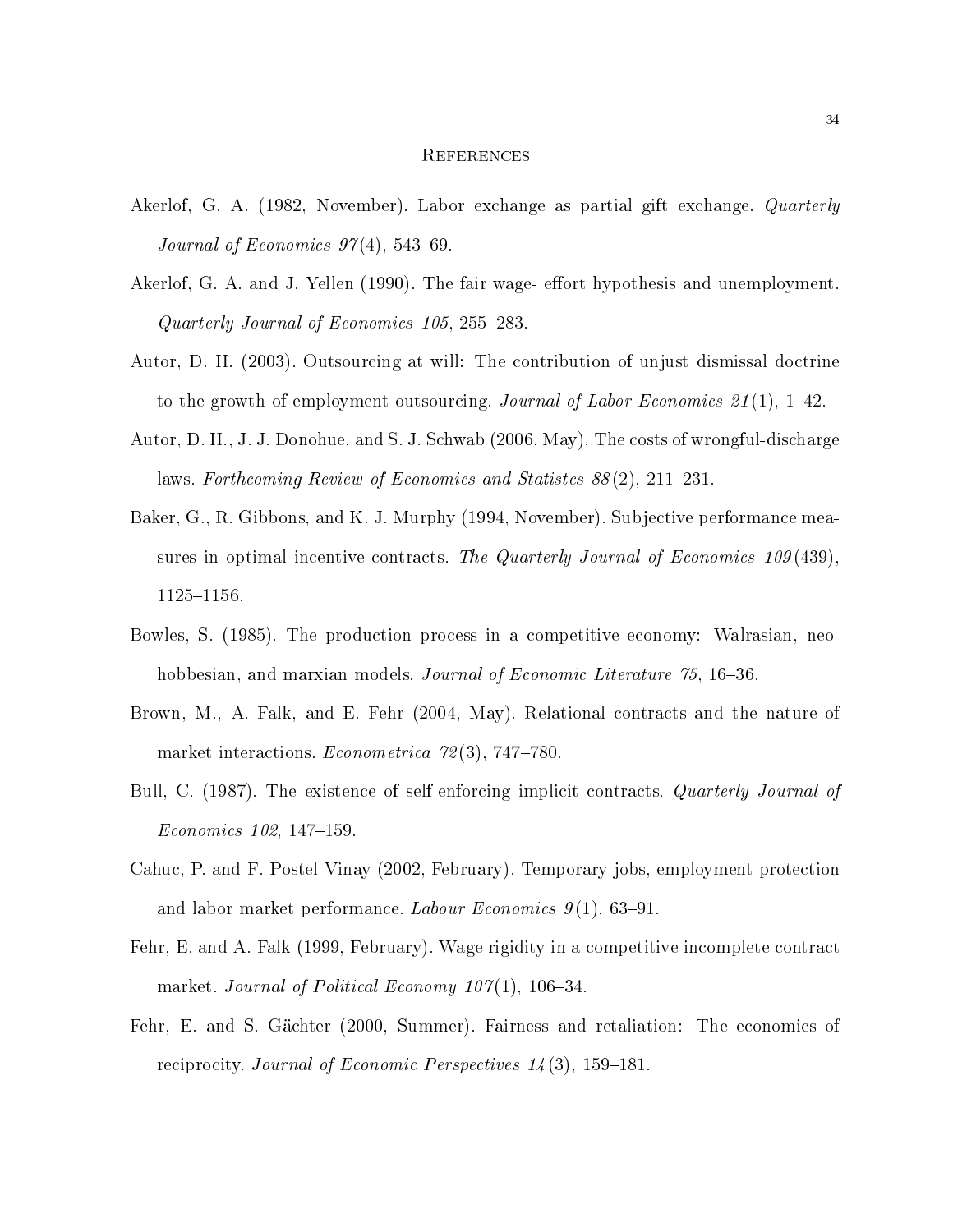- Fehr, E., S. Gächter, and G. Kirchsteiger (1997, July). Reciprocity as a contract enforcement device: Experimental evidence. *Econometrica*  $65(4)$ , 833-860.
- Fehr, E., G. Kirchsteiger, and A. Riedl (1993). Does fairness prevent market clearing? an experimental investigation. Quarterly Journal of Economics  $108$ ,  $437-460$ .
- Fehr, E., A. Klein, and K. Schmidt (2007, January). Fairness and contract design. *Econo*metrica  $75(1)$ , 121-154.
- Fischbacher, U. (2007, June). z-tree: Zurich toolbox for ready-made economic experiments. Experimental Economics  $10(2)$ , 171–178.
- Fudenberg, D. and E. Maskin (1986). The folk theorem in repeated games with discounting or with incomplete information. *Econometrica*  $54$ ,  $533-556$ .
- Holland, P. W. (1986). Statistics and causal inference. Journal of the American Statistical  $Association 81 (396), 945-960.$
- Ichino, A. and R. T. Riphan (2005, March). The Effect of Employment Protection on Worker Effort - A Comparison of Absenteeism During and After Probation. Journal of the European Economic Association  $3(1)$ , 120-143.
- Klein, B. and K. Leffler (1981). The role of market forces in assuring contractual performance. Journal of Political Economy 89, 615-641.
- Kreps, D. M., P. Milgrom, J. Roberts, and R. Wilson (1982). Rational cooperation in the finitely repeated prisoners-dilemma. Journal of Economic Theory 27(2), 245–252. Article.
- Krueger, A. B. (1991, July). The evolution of unjust-dismissal legislation in the united states. Industrial and Labor Relations Review  $44(4)$ , 644-60.
- Lazear, E. P. (1990, August). Job security provisions and employment. *Quarterly Journal* of Economics  $105(3)$ , 699-726.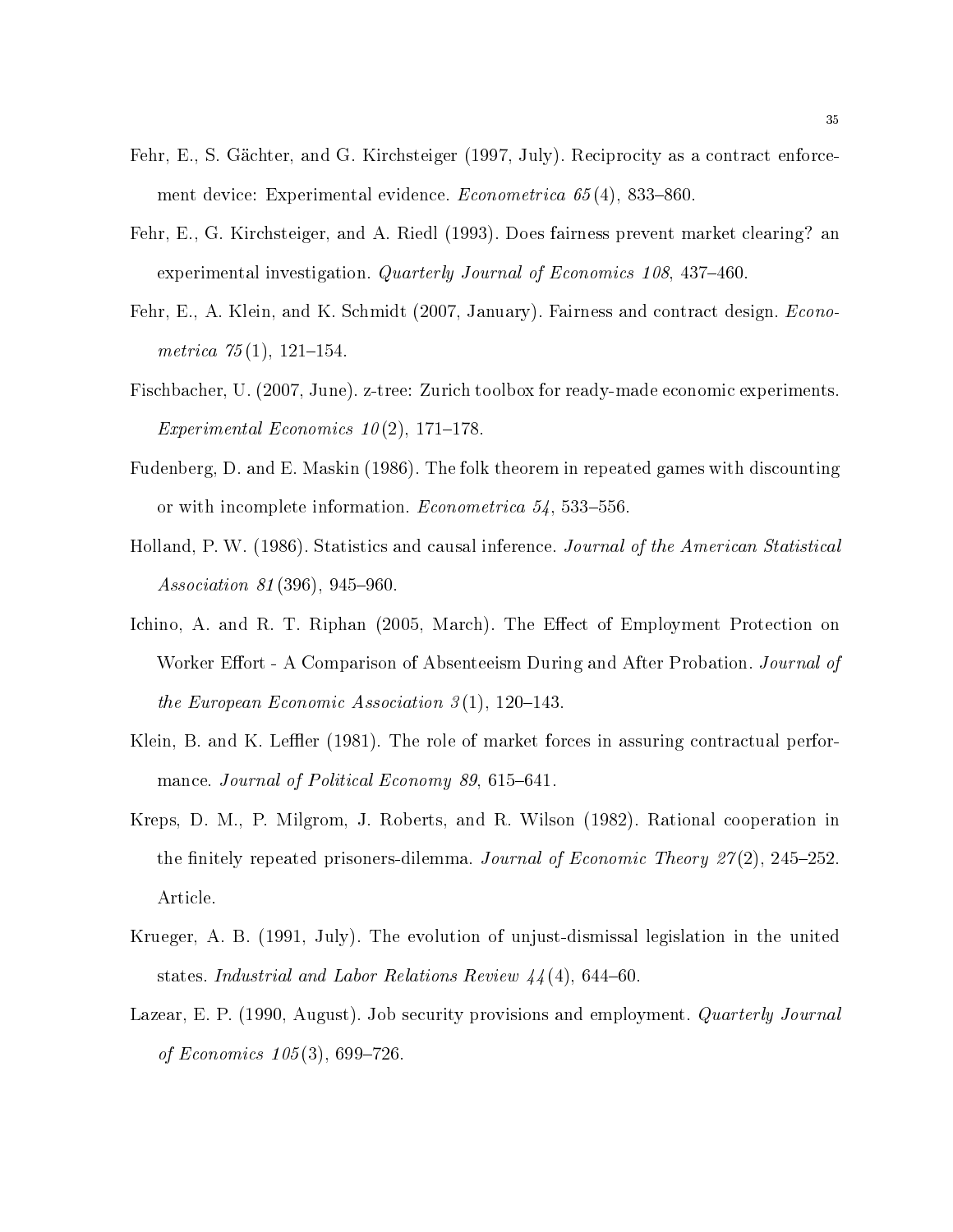- Levin, J. (2003). Relational incentive contacts. American Economic Review 93(3), 835– 857.
- MacLeod, W. B. (2007, May). Can contract theory explain social preferences? American Economic Review 97 (2).
- MacLeod, W. B. and J. M. Malcomson (1989, March). Implicit contracts, incentive compatibility, and involuntary unemployment. *Econometrica*  $57(2)$ , 447–480.
- MacLeod, W. B. and J. M. Malcomson (1998, June). Motivation and markets. American Economic Review  $88(3)$ , 388-411.
- MacLeod, W. B. and V. Nakavachara (2007, June). Legal default rules: The case of wrongful discharge laws. *Economic Journal 117*, F1–F62.
- Mincer, J. (1962). On-the-job training: Cost, returns and some implications. *Journal of* Political Economy  $70(5)$ , 50-79.
- Nickell, S. (1997, Summer). Unemployment and labor market rigidities: Europe versus north america. Journal of Economic Perspectives  $11(3)$ , 55-74.
- Pearce, D. G. and E. Stacchetti (1998, April). The interaction of implicit and explicit contracts in repeated agency. Games and Economic Behavior  $23(1)$ , 75–96.
- Shapiro, C. and J. E. Stiglitz (1984, June). Equilibrium unemployment as a worker discipline device. American Economic Review  $74(3)$ , 433-444.
- Telser, L. G. (1980, Jan.). A theory of self-enforcing agreements. Journal of Business  $53(1)$ , 2744. FLA 00219398 University of Chicago Press Copyright 1980 The University of Chicago Press.
- Williamson, O. E., M. L. Wachter, and J. E. Harris (1975, Spring). Understanding the employment relation: The analysis of idiosyncratic exchange. Bell Journal of Economics  $6(1)$ , 250-278.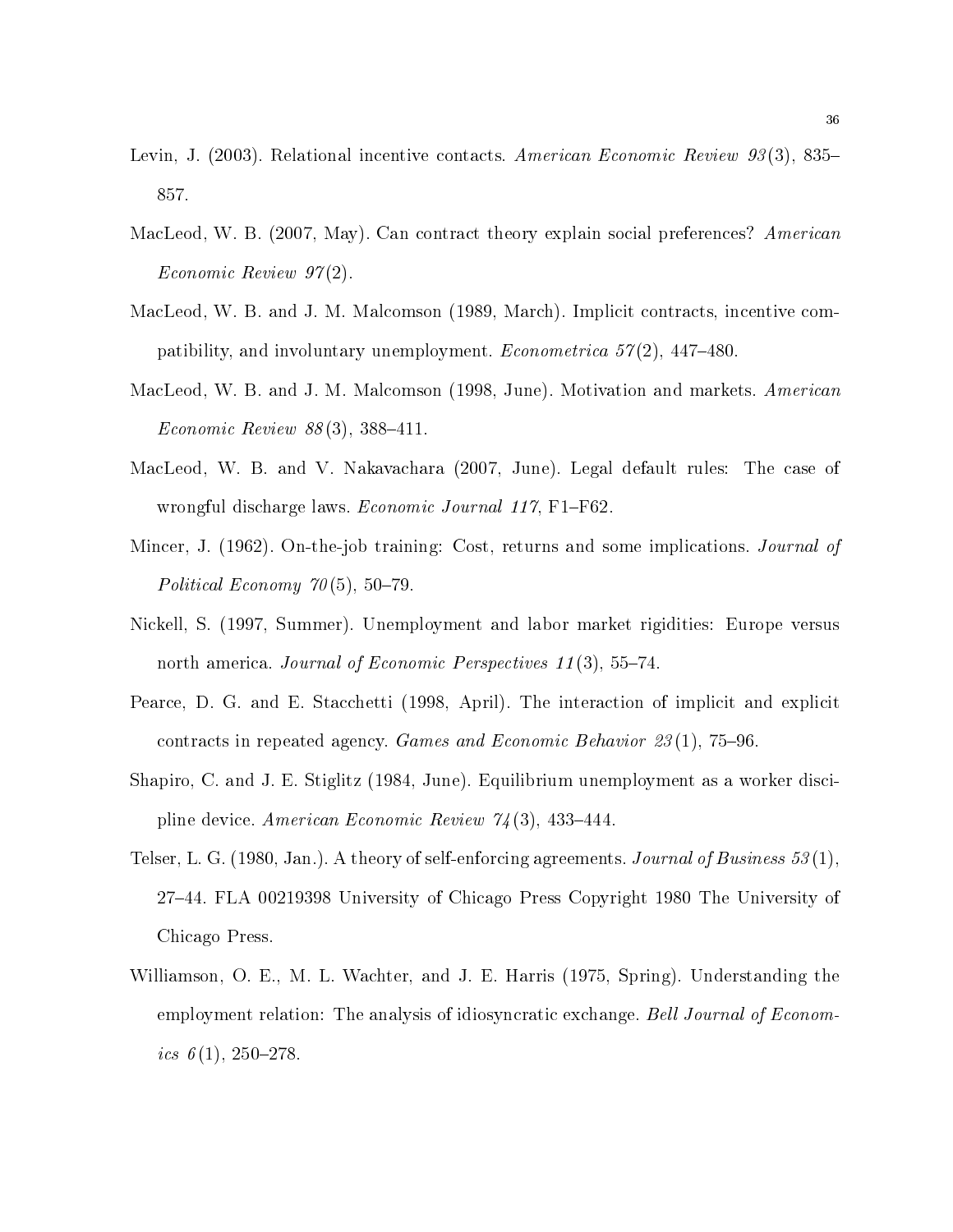

Figure 1: Average probability that a firm chooses not to re-hire a worker with a private offer, as a function of worker performance in the previous period.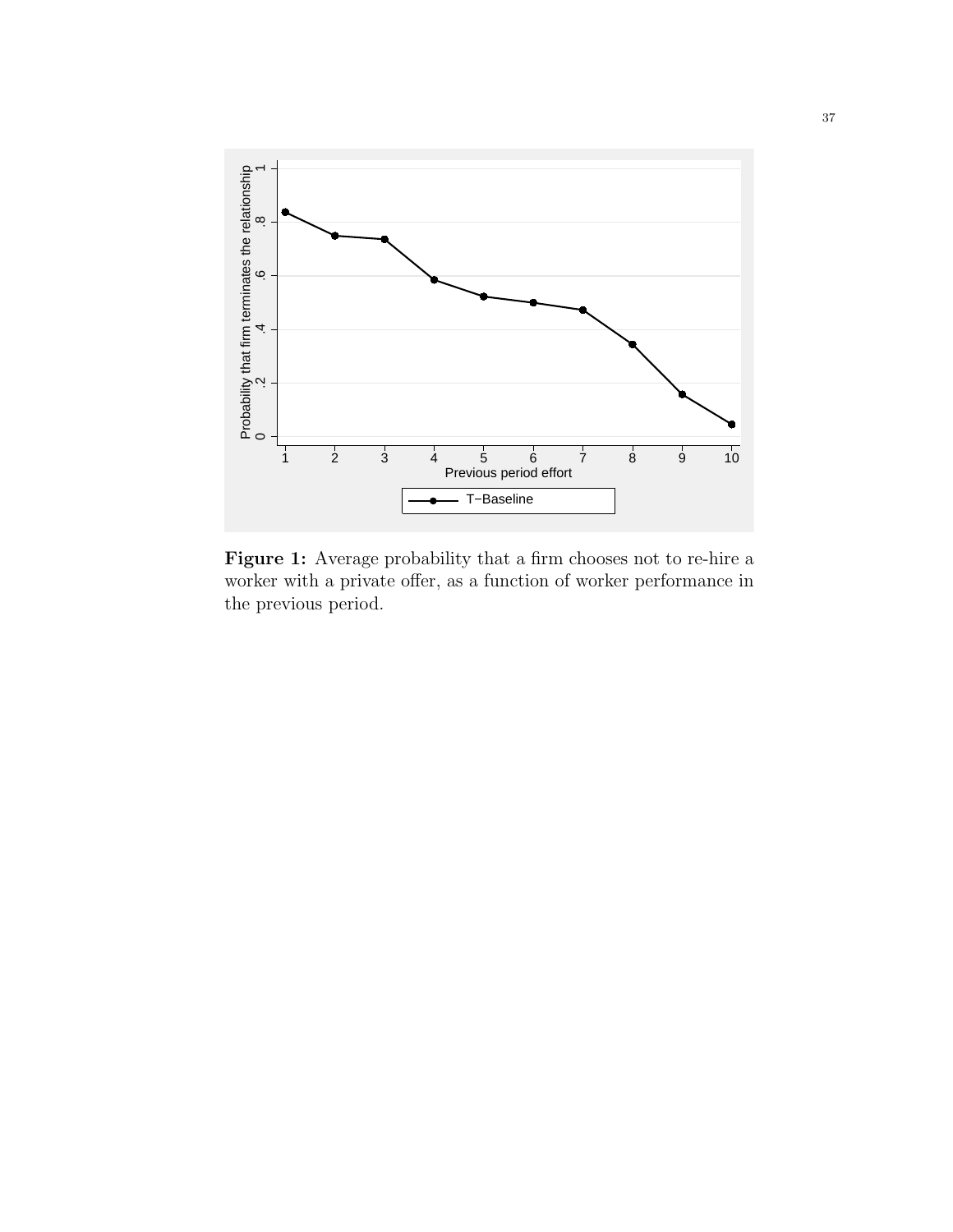

Figure 2: Average worker effort levels in long-term relationships. A long-term relationship is defined as the same firm and worker engaging in a sequence of at least two consecutive, private offer contracts with each other.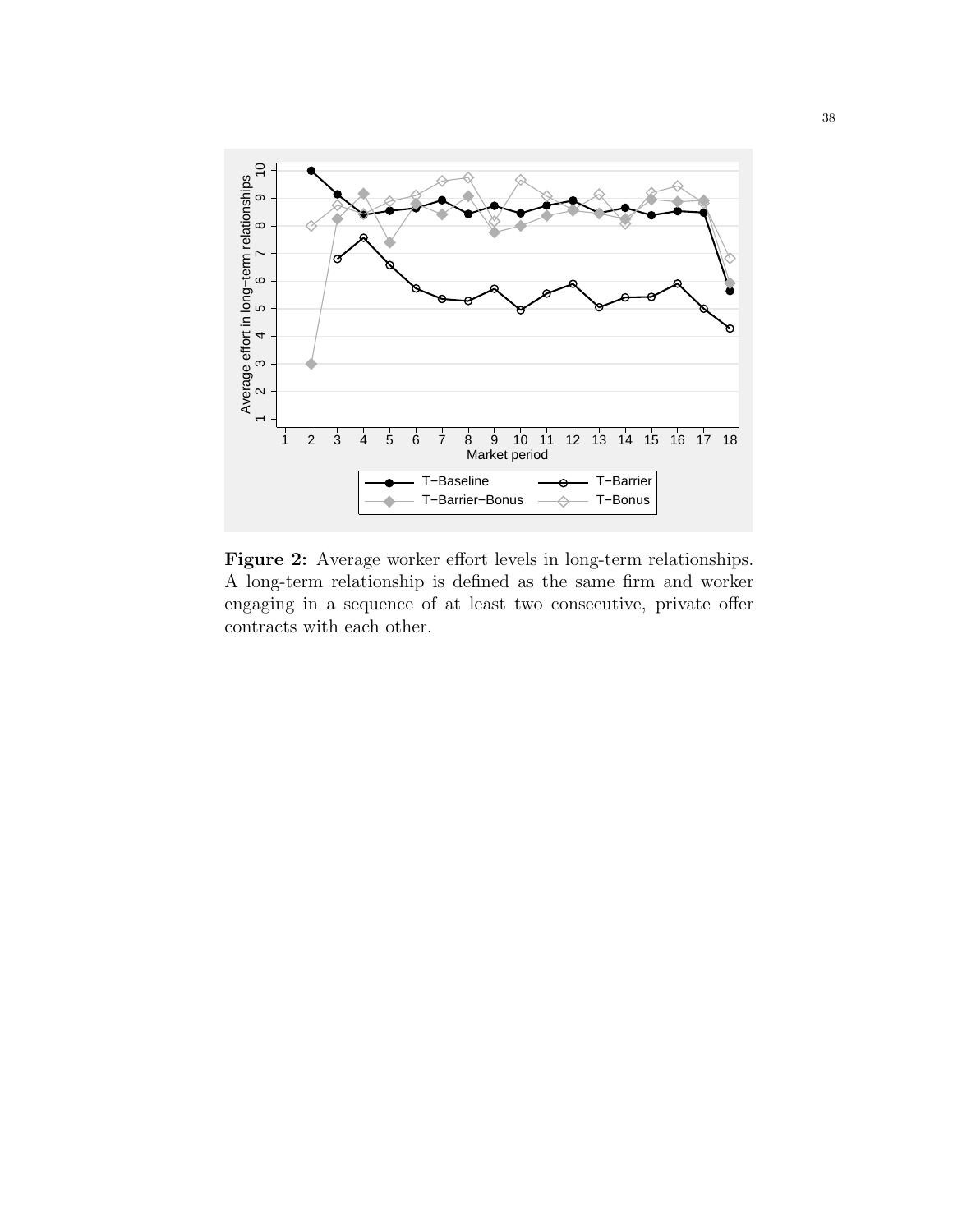

Figure 3: Average market efficiency (total economic surplus) in a given period, as a fraction of maximum possible efficiency.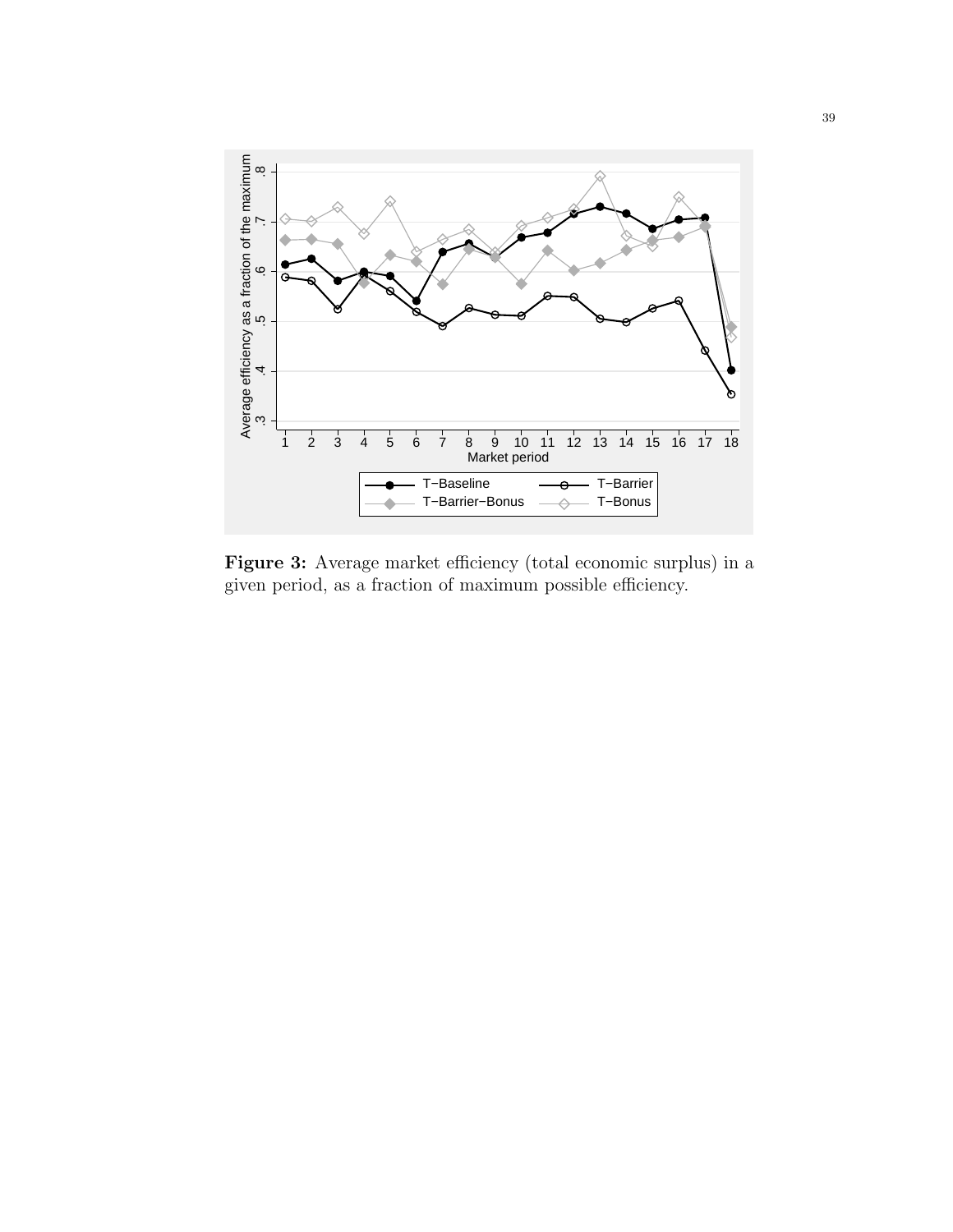

Figure 4: Boxes indicate interquartile ranges (25th to 75th percentile) for the distributions of worker effort choices. Circular markers indicate median effort levels. The sample is restricted to workers who are ultimately rehired after the probationary period, so effort distributions in the probation period and later relationship periods are both based on the same workers.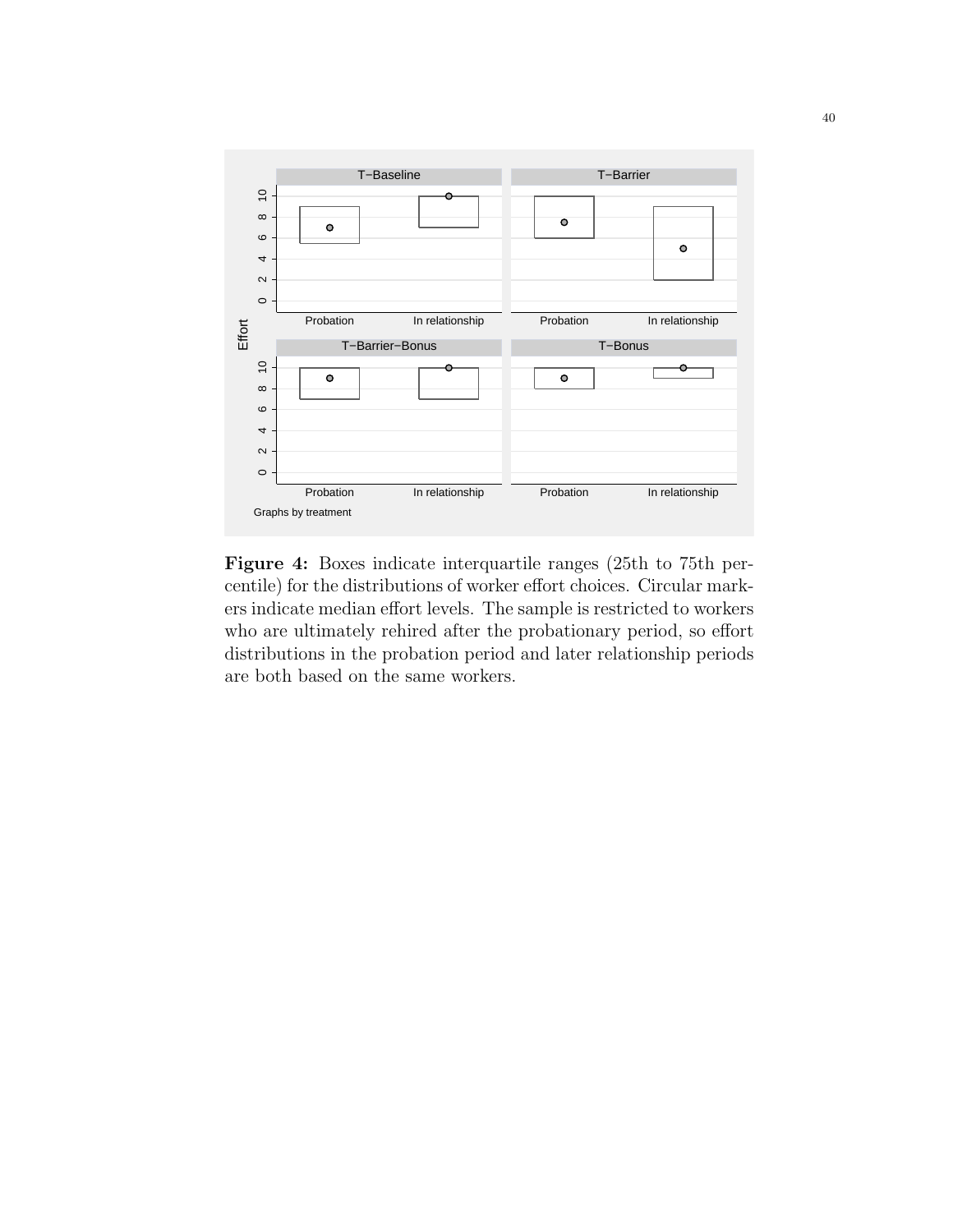

Figure 5: The distribution of relationship lengths, where a relationship is defined as a sequence of consecutive private offer contracts between the same worker and firm. The category one-shot also includes public offer contracts, which occurred when firms made an offer available to all workers, rather than targeting a specific worker.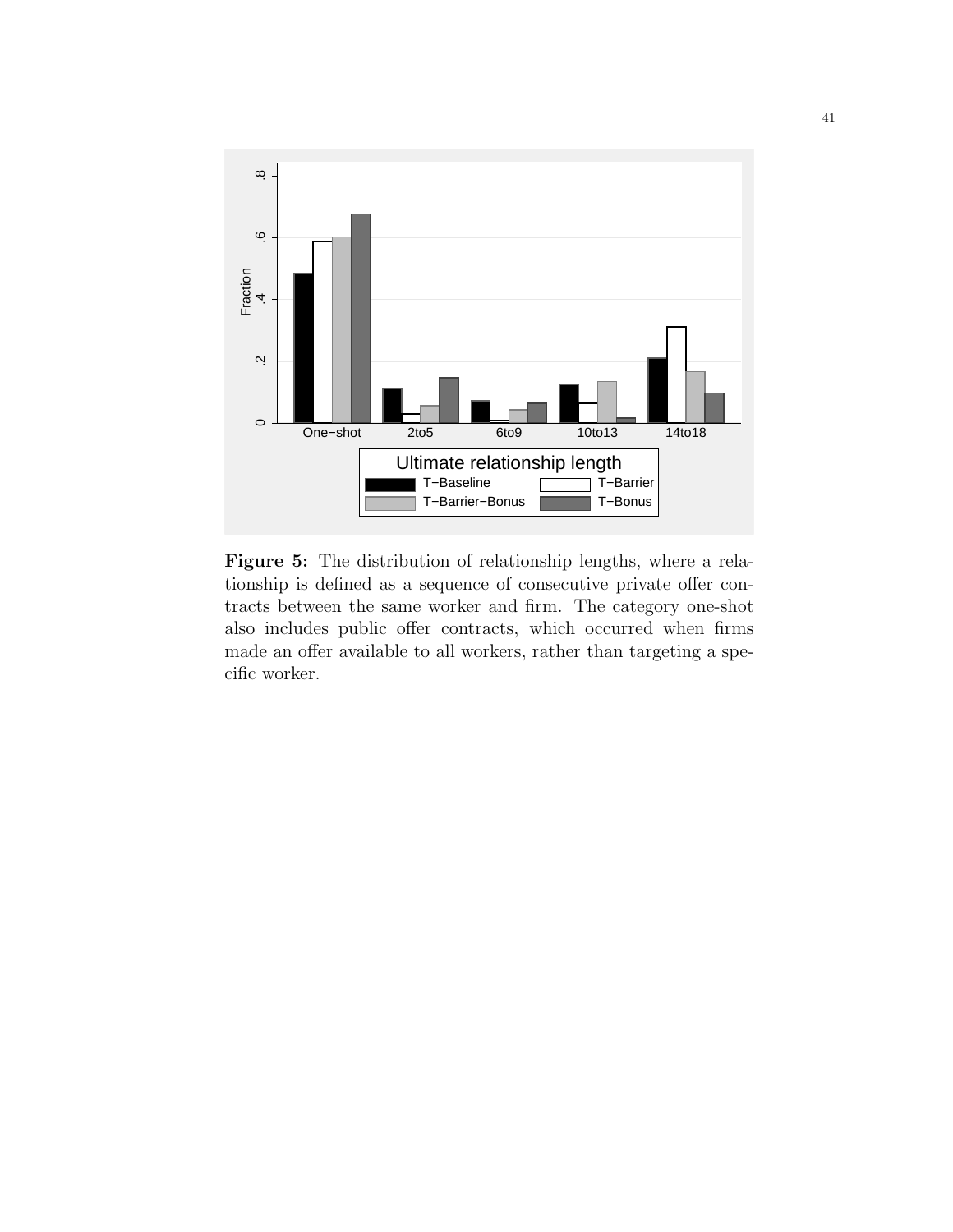

Figure 6: The bonus paid by firms (after observing worker performance) as a function of worker performance.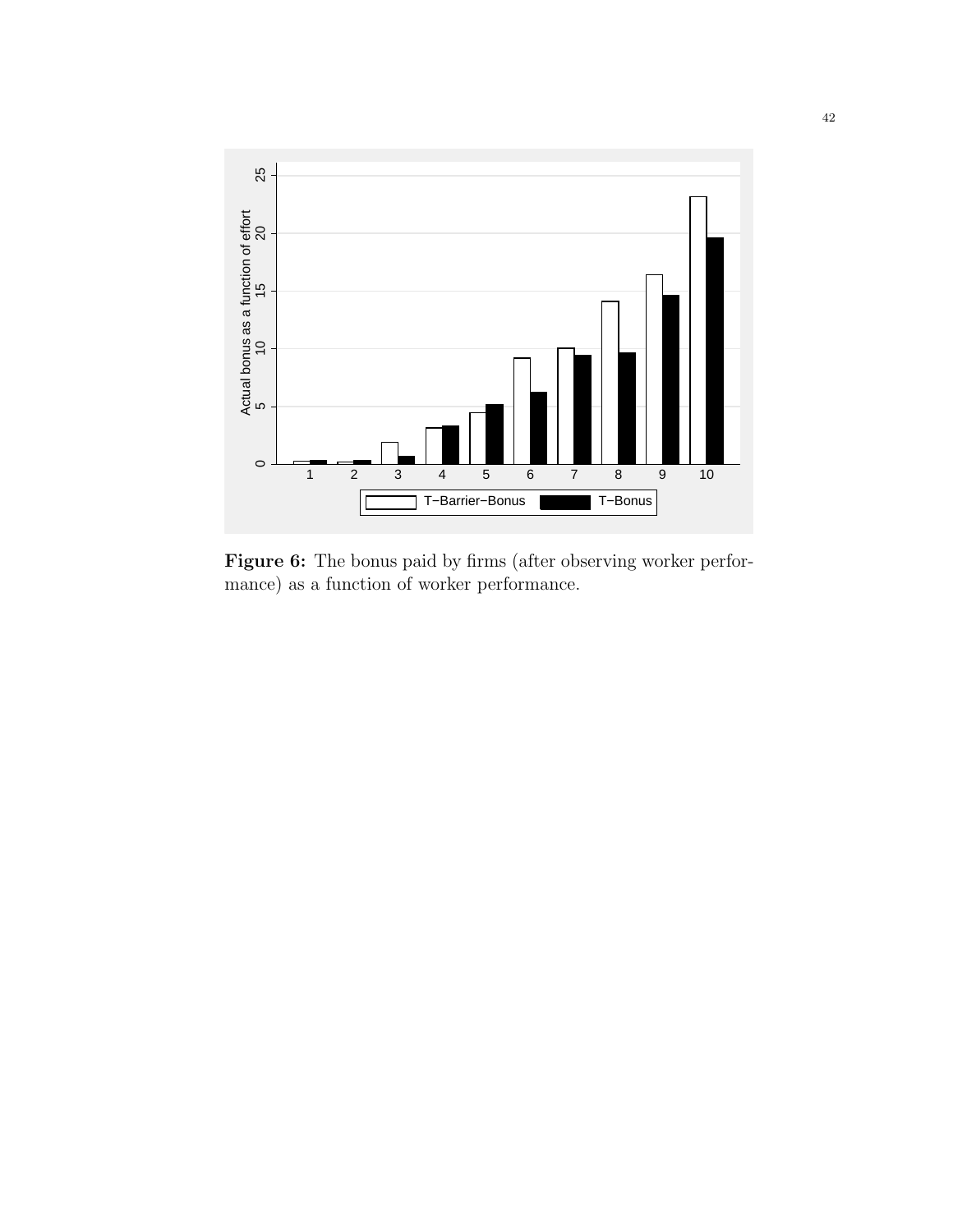|                 | Contract Form               | Distinguishing Features |          | <b>Sessions</b> | Subjects |
|-----------------|-----------------------------|-------------------------|----------|-----------------|----------|
|                 |                             | Dismissal barrier       |          |                 |          |
| T-Baseline      | $\{w,\tilde{e}\}\$          | No                      | $\rm No$ | 6               | 102      |
| T-Barrier       | $\{w,\tilde{e}\}\$          | Yes                     | $\rm No$ | 6               | 102      |
| T-Barrier-Bonus | $\{w,\tilde{e},\tilde{b}\}$ | Yes                     | Yes      | 6               | 102      |
| T-Bonus         | $\{w,\tilde{e},\tilde{b}\}$ | $\rm No$                | Yes      | 6               | 102      |
|                 |                             |                         | Total:   | 24              | 408      |

Table 1: Overview of treatments.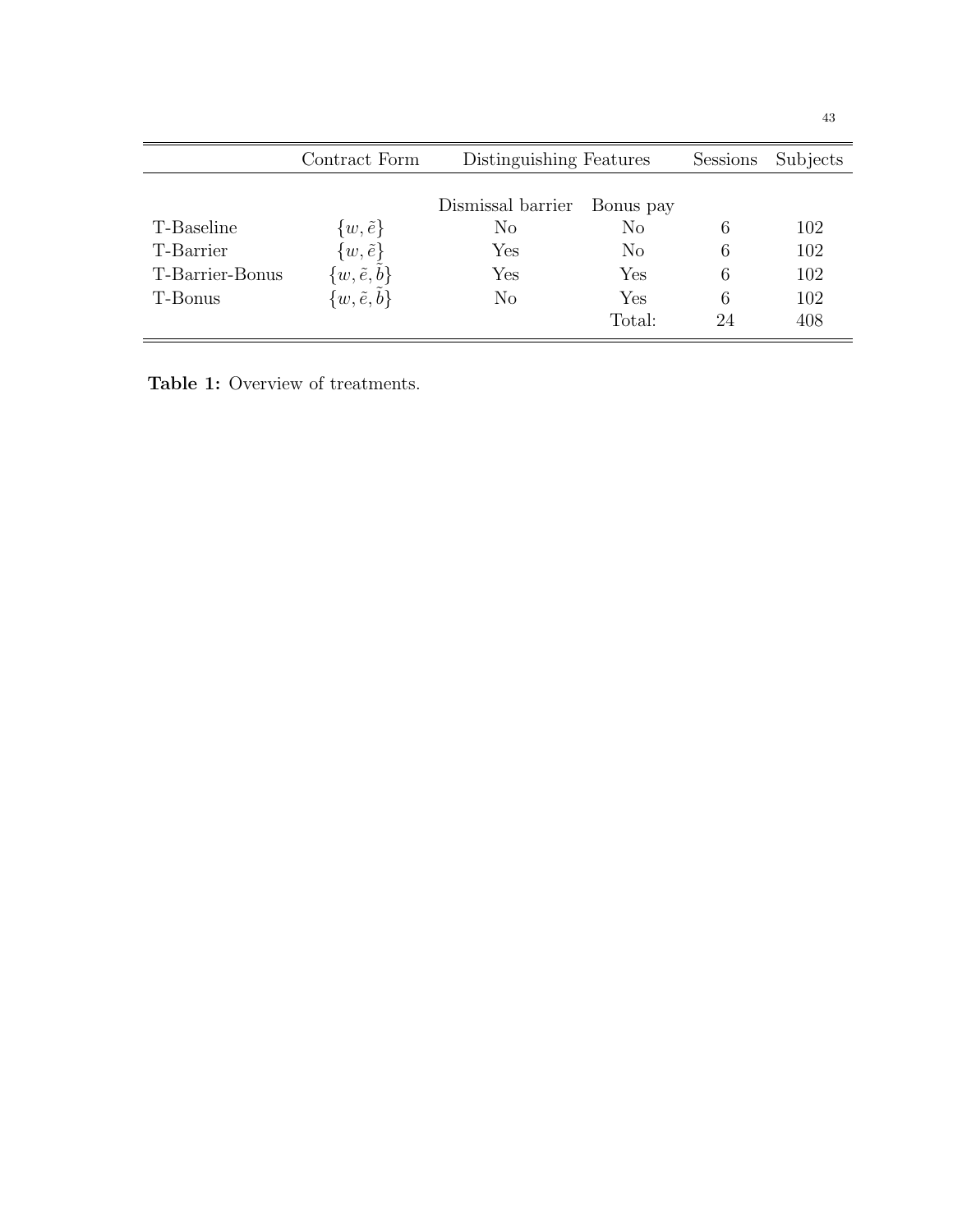| Effort 1 2 3 4 5 6 7 8 9 10                                                                |  |  |  |  |  |
|--------------------------------------------------------------------------------------------|--|--|--|--|--|
| $Cost \quad 0 \quad 1 \quad 2 \quad 4 \quad 6 \quad 8 \quad 10 \quad 12 \quad 15 \quad 18$ |  |  |  |  |  |

Table 2: Effort cost schedule.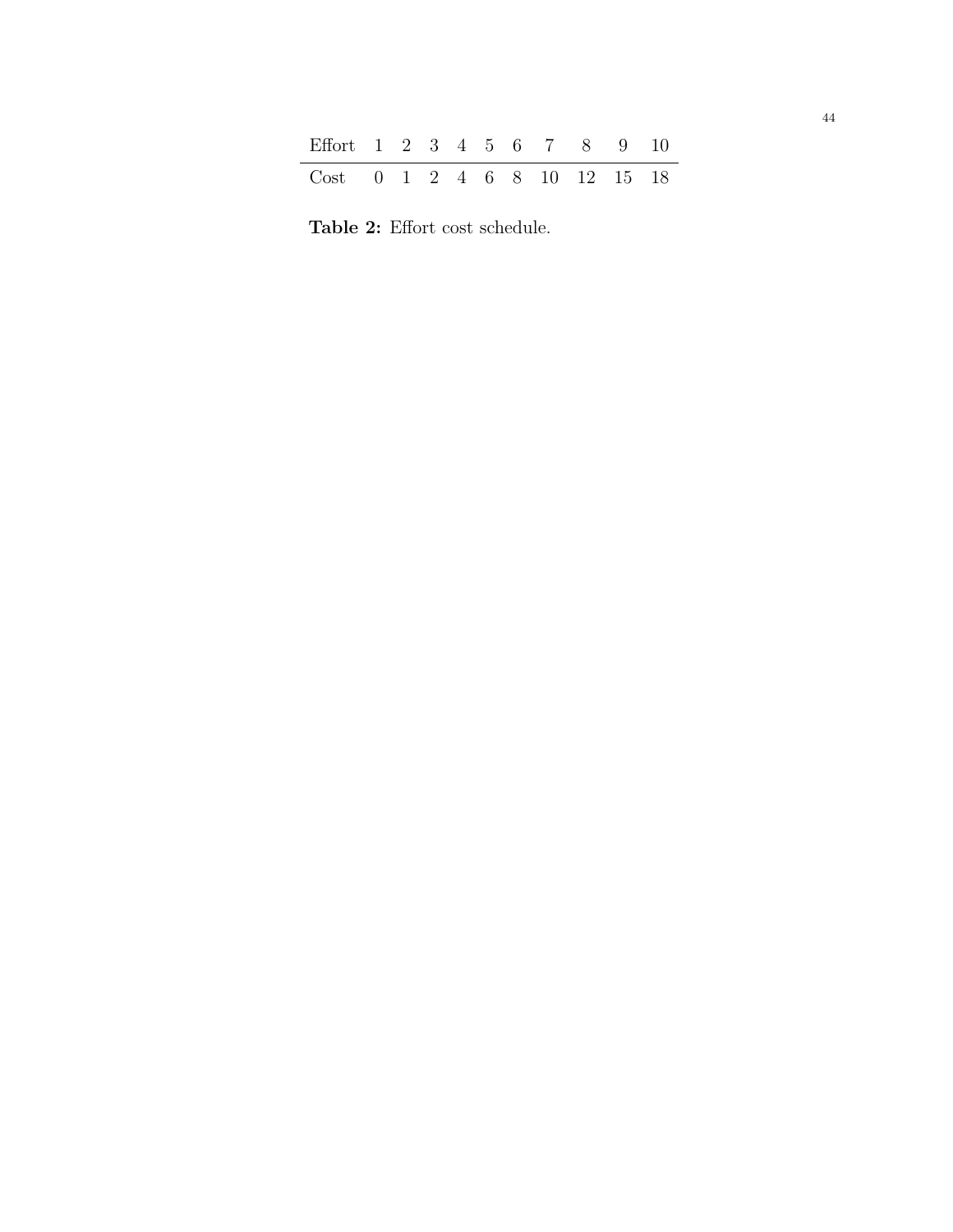|                                                                                                                                                                             | Ξ           | $\widehat{\Omega}$     | $\widehat{\mathbb{C}}$ | Dependent variable: Effort in long-term relationships<br>$\widehat{\mathbb{E}}$ | $\widehat{5}$ | $\circledcirc$                       |
|-----------------------------------------------------------------------------------------------------------------------------------------------------------------------------|-------------|------------------------|------------------------|---------------------------------------------------------------------------------|---------------|--------------------------------------|
| T-EPL                                                                                                                                                                       | $-4.794***$ | $-2.920***$            |                        |                                                                                 |               |                                      |
| T-EPL-Bonus                                                                                                                                                                 | [1.248]     | [0.905]                | $4.992***$             | $3.752***$                                                                      | $-0.17$       | $-0.278$                             |
| Wage                                                                                                                                                                        |             | $0.167***$             | [1.171]                | [1.172]                                                                         | [1.038]       | [0.550]                              |
| Total offered compensation                                                                                                                                                  |             | [0.017]                |                        | 0.016                                                                           |               | 0.002                                |
| Desired effort                                                                                                                                                              |             | $0.497***$             |                        | $.109***$<br>[0.058]                                                            |               | $.509***$<br>[0.049]                 |
| Previous length                                                                                                                                                             |             | [0.139]<br>0.054       |                        | [0.284]<br>0.143                                                                |               | $0.209***$<br>$[0.315] \label{eq:4}$ |
| Period                                                                                                                                                                      |             | $0.448***$<br>[0.056]  |                        | $0.370*$<br>[0.095]                                                             |               | [0.069]<br>$0.363*$                  |
| Period squared                                                                                                                                                              |             | $-0.026***$<br>[0.224] |                        | $-0.020**$<br>[0.211]                                                           |               | $-0.023***$<br>$\left[ 0.188\right]$ |
| Constant                                                                                                                                                                    | $9.607***$  | $-5.127***$<br>[0.010] | 4.778***               | $-7.826***$<br>[0.009]                                                          | $9.633***$    | $-7.029***$<br>$\left[0.008\right]$  |
|                                                                                                                                                                             | [0.939]     | [2.316]                | [0.804]                | [2.174]                                                                         | [0.994]       | [1.839]                              |
| Log pseudo-likelihood                                                                                                                                                       | $-1167$     | $-982$                 | $-1046$                | $-1023$                                                                         | $-984$        | $-932$                               |
| Observations                                                                                                                                                                | 618         | 618                    | 551                    | 551                                                                             | 603           | 603                                  |
| <b>Table 3:</b> Omitted category is T-Baseline for Columns (1) and (2), T-Barrier for<br>Columns (3) and (4), and T-Baseline for Columns (5) and (6). Total offered compen- |             |                        |                        |                                                                                 |               |                                      |

sation is the sum of the wage and the offered bonus. Previous length is the length of the relationship as of the previous period. Coefficients are marginal effects from<br>interval regression (see text for a description). Robust standard errors in brackets;<br>\*\*\*, \*\*, and \* indicate one-percent, five-percent sation is the sum of the wage and the offered bonus. Previous length is the length of the relationship as of the previous period. Coefficients are marginal effects from<br>  $\lim_{n \to \infty}$   $\lim_{n \to \infty}$   $\lim_{n \to \infty}$   $\lim_{n \to \infty}$   $\lim_{n \to \infty}$   $\lim_{n \to \infty}$   $\lim_{n \to \infty}$ interval regression (see text for a description). Robust standard errors in brackets; \*\*\*, \*\*, and \* indicate one-percent, five-percent, and ten-percent significance levels, respectively. respectively.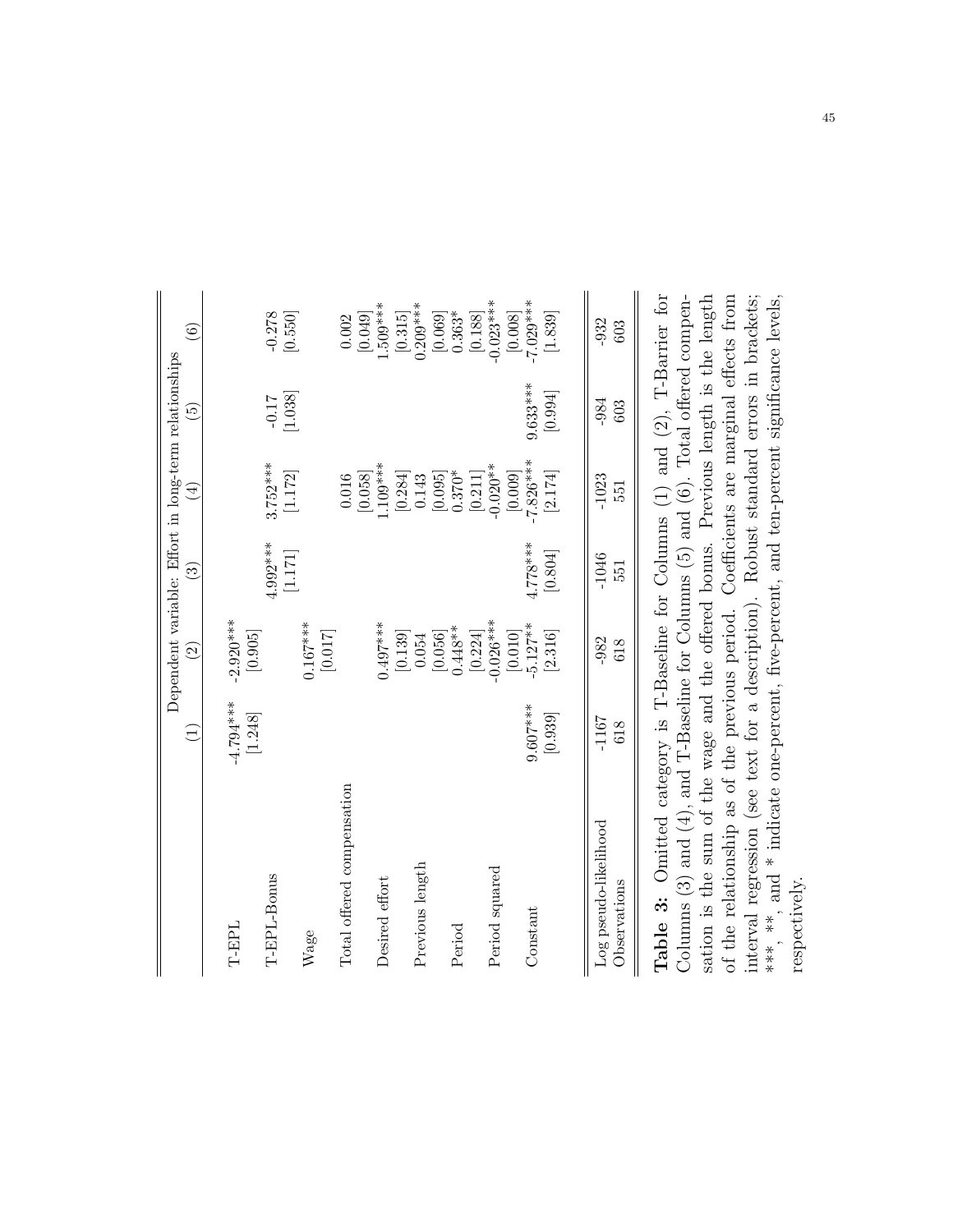|                                   | Ξ                     | $\widehat{2}$                                             | $\widehat{\mathbf{e}}$  | $\left(\frac{1}{2}\right)$         | $\widetilde{\Xi}$  | Dependent variable: 1 if effort drops after first period of relationship<br>$\widehat{\mathbf{e}}$ |
|-----------------------------------|-----------------------|-----------------------------------------------------------|-------------------------|------------------------------------|--------------------|----------------------------------------------------------------------------------------------------|
| <b>THET</b>                       | $0.304***$<br>[0.121] | $0.241***$<br>[0.098]                                     |                         |                                    |                    |                                                                                                    |
| T-EPL-Bonus                       |                       |                                                           | $-0.324***$<br>[0.129]  | $-0.409***$<br>[0.141]             | $-0.02$<br>[0.105] | [160.0]                                                                                            |
| Wage                              |                       | $-0.032***$<br>$\left[0.012\right]$                       |                         |                                    |                    |                                                                                                    |
| Wage in previous period           |                       | 0.008                                                     |                         |                                    |                    |                                                                                                    |
| Desired effort                    |                       | $-0.016$<br>[0.011]                                       |                         | 0.032                              |                    |                                                                                                    |
| Desired effort in previous period |                       | [0.048]                                                   |                         | $-0.191**$<br>$\left[0.066\right]$ |                    | $\begin{bmatrix} 0.032 \\ 0.076 \end{bmatrix}$                                                     |
| Total offered compensation        |                       | [0.039]                                                   |                         | $-0.052***$<br>[0.083]             |                    | $[0.046]$<br>$-0.024**$                                                                            |
| Previous offered compensation     |                       |                                                           |                         | $[0.019]$<br>$0.049***$            |                    | $[0.011]$<br>$0.021**$                                                                             |
| Effort in previous period         |                       | $0.196***$                                                |                         | $\left[0.019\right]$<br>0.162      |                    | $\begin{bmatrix} 0.010 \\ 0.068 \end{bmatrix}$                                                     |
| Period                            |                       | $[0.053]$                                                 |                         | [0.120]<br>$-0.051$                |                    | $\begin{bmatrix} 0.049 \\ 0.004 \end{bmatrix}$                                                     |
| Period squared                    |                       | $\begin{bmatrix} -0.03 \\ [0.072] \\ 0.003 \end{bmatrix}$ |                         | [0.078]<br>0.003                   |                    | [0.044]<br>$-0.001$                                                                                |
|                                   |                       | [0.004]                                                   |                         | [0.004]                            |                    | [0.002]                                                                                            |
| Pseudo R-squared<br>Observations  | 0.071<br>84           | 0.419<br>84                                               | 0.088<br>$\overline{6}$ | 0.317<br>$\overline{6}$            | 0.000<br>89        | 0.214<br>89                                                                                        |

(3) and (4), and T-Baseline for Columns (5) and (6). Total offered compensation is the Table 4: Omitted category is T-Baseline for Columns (1) and (2), T-Barrier for Columns sum of the wage and the offered bonus, and previous offered compensation is similarly Robust standard errors in brackets; \*\*\*, \*\*, and \* indicate one-percent, five-percent, and defined for the previous period. Coefficients are marginal effects from Probit estimation. Table 4: Omitted category is T-Baseline for Columns (1) and (2), T-Barrier for Columns (3) and (4), and T-Baseline for Columns (5) and (6). Total offered compensation is the sum of the wage and the offered bonus, and previous offered compensation is similarly defined for the previous period. Coefficients are marginal effects from Probit estimation. Robust standard errors in brackets; \*\*\*, \*\*, and \* indicate one-percent, five-percent, and ten-percent significance levels, respectively. ten-percent significance levels, respectively.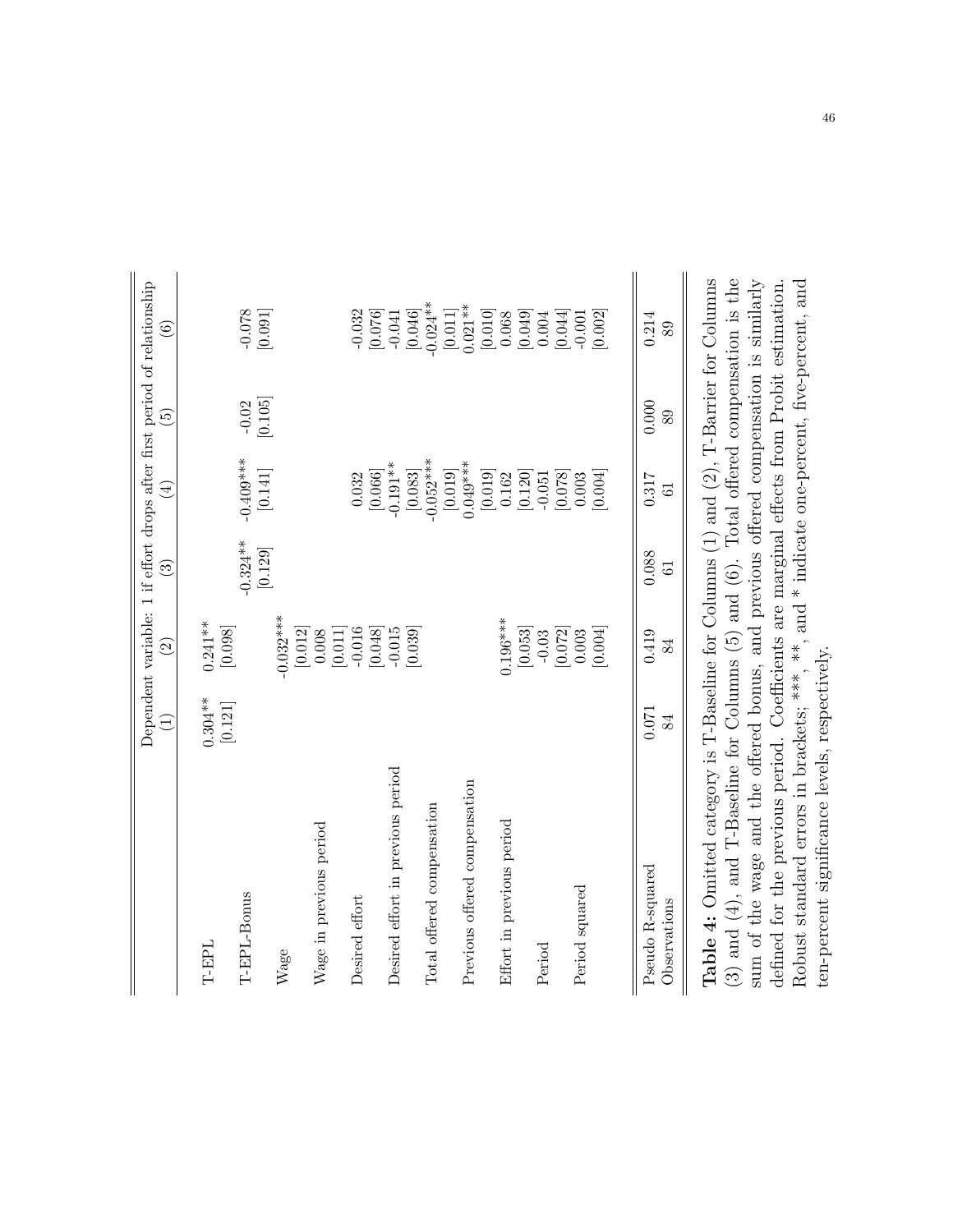#### APPENDIX: INSTRUCTIONS

In the following we present representative instructions, in this case for a worker (seller) *from the treatment T-Barrier. Instructions for firms (buyers) and for participants in other treatments are exactly the same, except for including explanation of the option for firms*  to pay bonuses in the case of T-Barrier-Bonus and T-Bonus, or excluding the final *section explaining the dismissal barrier institution in the case of T-Bonus and T-Baseline.*

#### **Instructions for Sellers**

You are now taking part in an economic experiment. Please read the following instructions carefully. Everything that you need to know to participate in this experiment is explained below. Should you have any difficulties in understanding these instructions please notify us. We will answer your questions at your cubicle.

At the beginning of the experiment you will receive an initial sum of **8 Euro**. During the course of the experiment you can earn a further amount of money by gaining **points**. The amount of points that you gain during the experiment depends on your decisions and the decisions of other participants.

All points that you gain during the course of the experiment will be exchanged into Euro at the end of the experiment. The exchange rate will be:

#### **1 point = 4 Cents**

#### **At the end of the experiment you will receive the sum of money that you earned during the experiment in addition to your 8 Euro initial sum.**

The experiment is divided into periods. In each period you have to make decisions which you will enter in a computer. There are 18 periods in all.

Please note that communication between participants is strictly prohibited during the experiment. In addition we would like to point out that you may only use the computer functions which are required for the experiment. Communication between participants and unnecessary interference with computers will lead to exclusion from the experiment. In case you have any questions we shall be glad to assist you.

Prior to the experiment the 17 participants were divided into 2 groups: buyers and sellers. In this experiment there are 10 sellers and 7 buyers.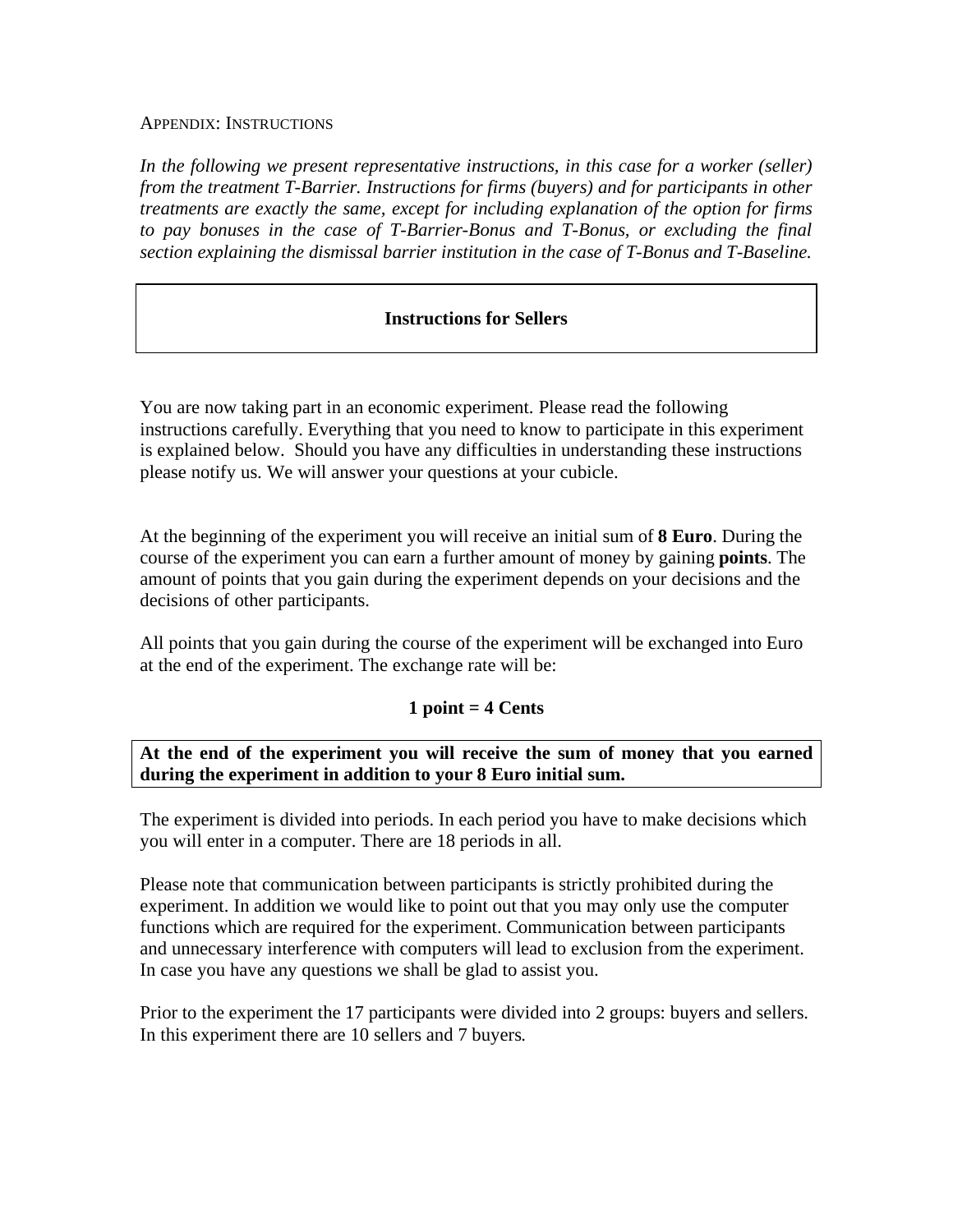**You shall be a seller for the entire course of the experiment.** All participants have received an identification number, which they will keep for the entire experiment. Your identification number is stated on the documentation sheet in front of you.

#### **An Overview of the Experiment Procedures**

In each period of the experiment every buyer can trade a product with one seller. The seller earns a profit through the trade when he sells the product at a price that exceeds his production costs. The buyer earns a profit through the trade when the price he pays for the product is less than what it is worth to him. How high the production costs are for the traded product, and how much it is worth to the buyer, depends on the quality of the product.

The experiment lasts 18 periods. In each period the procedures are as follows:

- 1. Each period commences with a **trading phase,** which lasts 150 seconds. During this phase buyers can submit trade offers, which can be accepted by sellers. When submitting an offer a buyer has to specify **three things**:
	- which price he offers to pay,
	- which product quality he desires,
	- and finally, which seller he wants to submit the offer to. Hereby, buyers can submit two types of offers; private offers and public offers. **Private offers are submitted to one seller only** and can only be accepted by that seller. **Public offers are submitted to all sellers** and can be accepted by any seller.

Buyers can submit as many offers as they like in each period. Submitted offers can be accepted constantly. **Each buyer and each seller can only enter one trade agreement in each period.** As there are 10 sellers and 7 buyers, several sellers will not trade in each period.

2. Following the trading phase each seller who has entered a trade agreement determines which quality of product he will supply to his buyer. Hereby, **the seller is not obliged to supply the product quality desired by his buyer.**

Please note: If the same buyer has made private offer to the same seller in two consecutive periods, and if the seller has accepted these two offers, the seller enjoys the "right to get an offer". This means that the buyer has to make this seller an offer in the next period. If the seller accepts, this "right to get an offer" continues to exist. If he rejects, the buyer is free to make an offer to any seller.

Once every seller has chosen which product quality to supply, incomes gained by each participant in that period are determined and reported on the screen. After this the next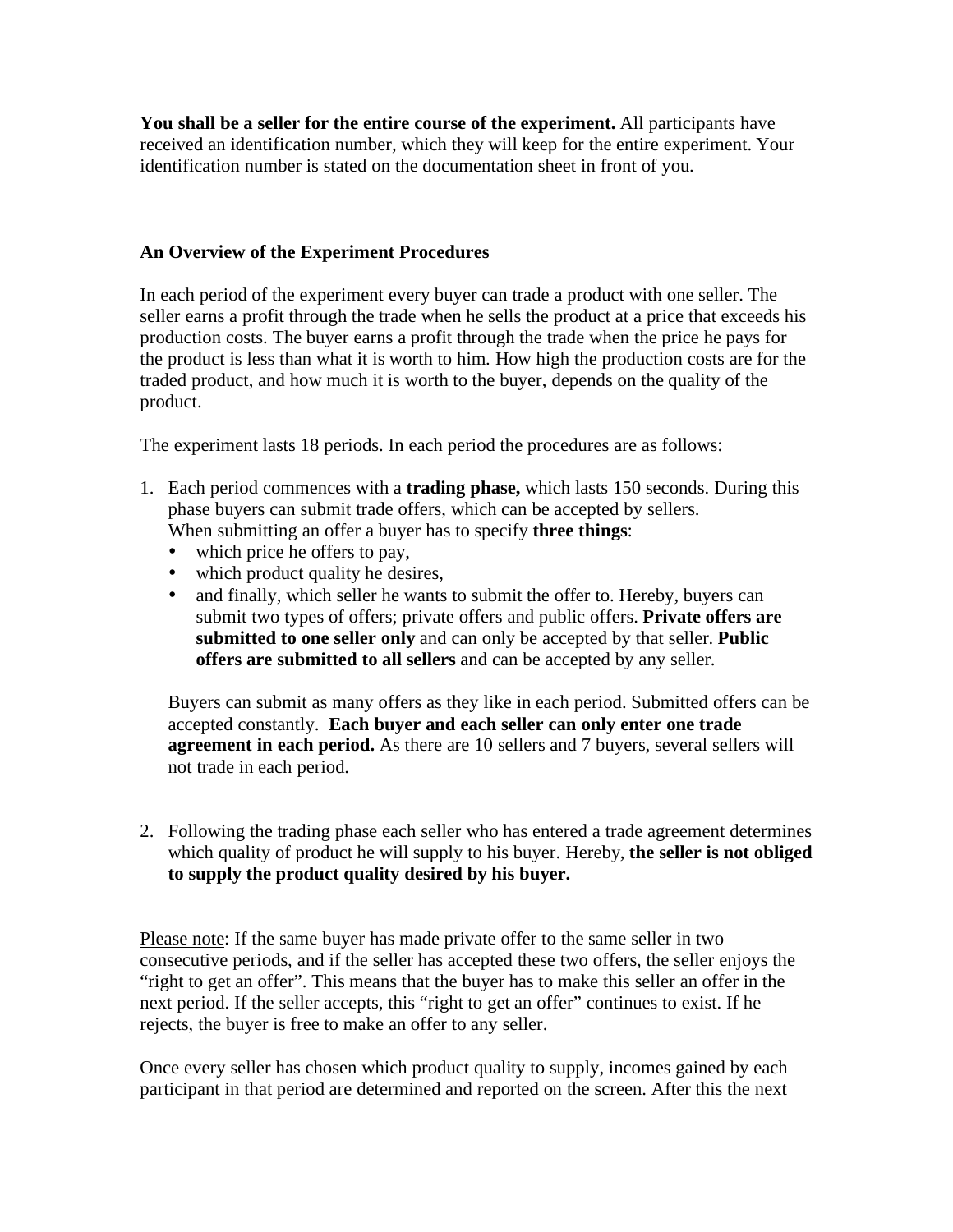period commences. The points gained from all 18 periods will be summed up at the end of the experiment, exchanged into Euros and paid together with your initial sum of money in cash.

#### **Procedures in Detail**

There are 7 buyers and 10 sellers in the experiment. You are a seller for the entire course of the experiment. During the experiment you will enter your decisions on the computer. In the following we describe in detail how you can make your decisions in each period.

#### **1. The Trading Phase**

Each period commences with a trading phase. During the trading phase each buyer can enter into a trading agreement with one seller. In order to do this the buyers can submit trade offers to the sellers. As a seller you can accept one of the offers submitted to you in each period. During the trading phase you will see the following screen:

#### *Seller trading screen*

- In the top left corner of the screen you will see the current period of the experiment. In the top right corner of the screen you will see the time remaining in this trading phase, displayed in seconds. **The trading phase in each period lasts 150 seconds.** When this time is up the trading phase is over. Hereafter, no further offers can be submitted or accepted for this period.
- Once you see the above screen displayed the trading phase commences. As a seller you can now accept offers, which buyers have submitted to you. There are two types of offers which you can accept:

#### • **Private offers to you**

Each buyer has the opportunity to submit private offers to you. **You alone will be informed of these offers and you alone can accept them**. No other seller or buyer is informed of these offers. If you receive private offers, they will appear on the left side of your screen, below the title "private offers to you". The offer of a buyer will contain the following information: the identification number of the buyer who submitted the offer, the price which he offers for the product, and which product quality he desires. If you want to accept a private offer, you click first on the respective row in which the offer is displayed. When you do this, the offer will be highlighted. If you are sure you want to accept the offer you then click on the button "accept" which is situated in the bottom left corner of the screen. As long as you do not click "accept" you can alter your choice.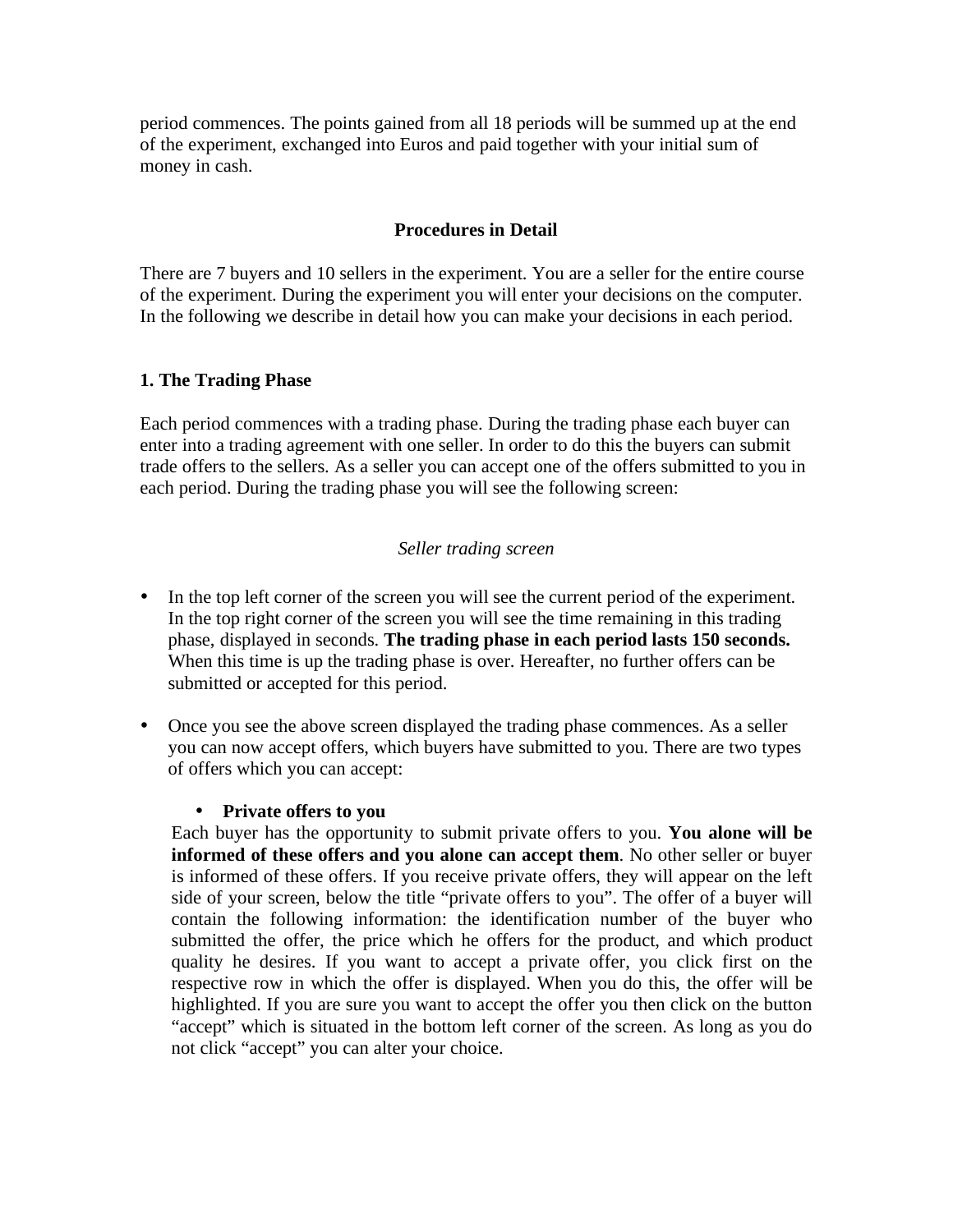#### • **Public offers**

Each buyer also has the possibility to submit public offers. All sellers are informed of these offers and **any seller can accept them**. If a buyer submits a public offer it will appear on the right side of your screen, below the title "public offers". The offer of a buyer again contains the identification number of the buyer who submitted the offer, the price which he offers for the product and which product quality he desires. This information is also displayed to all other sellers and all buyers. If you want to accept a public offer you follow the same procedures as with private offers. You first click on the respective row in which the offer is displayed. When you are sure that you want to accept the offer you then click on the button "accept" which is situated in the bottom right corner of the screen. As long as you do not click "accept" you can alter your choice.

- As soon as you have pressed the "accept" button you will see which offer you have accepted in the bottom row of your screen.
- **Each seller can enter only one trade agreement in each period**. Once you have accepted one offer you cannot accept any further offers.

# **All buyers have to observe the following rules when submitting trade offers:**

• The price offered by the buyer may not be lower than 0 or higher than 100:

# **0** ≤ **price** ≤ **100**

• The **desired quality** of the buyer may not be below 1 or higher than 10:

# **1** ≤ **desired quality** ≤ **10**

- **As long as no offer has been accepted by a seller, the buyer can make as many public and private offers as he wishes.** Each offer submitted by a buyer can be accepted at any time during the trading phase.
- **Each buyer can enter only one trade agreement in each period.** Once an offer of a buyer has been accepted he will be notified which seller accepted it. As each buyer can enter only one trade agreement in each period all other offers of the buyer will be automatically cancelled. Also, he will not be able to submit any further offers.
- Once all 7 buyers have entered a trade agreement or after 150 seconds have elapsed, the trading phase is over.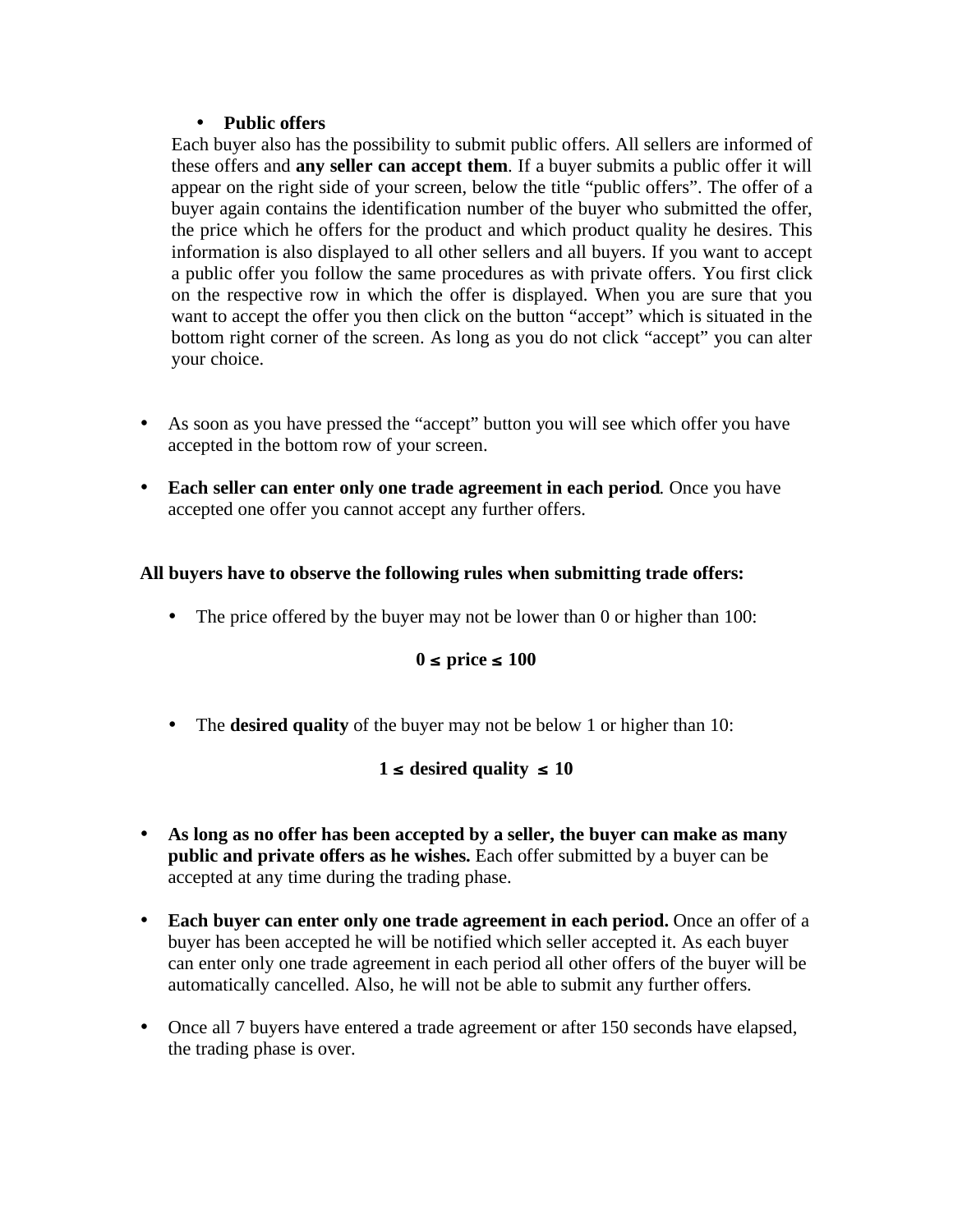• No buyer is obliged to submit trade offers, and no seller is obliged to accept a trade offer.

# **2. Determination of the Product Quality**

• Following the trading phase, all sellers who have entered a trade-agreement then determine which product quality they will supply to their respective buyers. **The product quality desired by your buyer is not binding for you as a seller.** You can choose the exact quality desired by your buyer, but also a higher or lower product quality. If you have entered a trade agreement during a trading phase, the following screen will appear for you to enter the product quality:

# *Seller quality choice screen*

In order to choose the actual product quality, you enter the value for the quality in the field "Determine the actual product quality" and press the "ok" button to confirm your choice. As long as you have not pressed "ok" you can alter your choice.

• The product quality that you choose must be an integer between 1 and 10.

# **1** ≤ **actual product quality** ≤ **10**

# **How are the incomes calculated?**

# **Your income:**

- If you have **not entered a trade agreement** during a trading phase you gain an income of **5 points** for that period.
- If you have accepted a trade offer your income depends on the price you accepted and the product quality you chose to deliver. Your income will be calculated as follows:

#### **Your income = Price - production costs**

• Your production costs are higher, the higher the quality of the product you chose to deliver. The production costs for each product quality are displayed in the table below: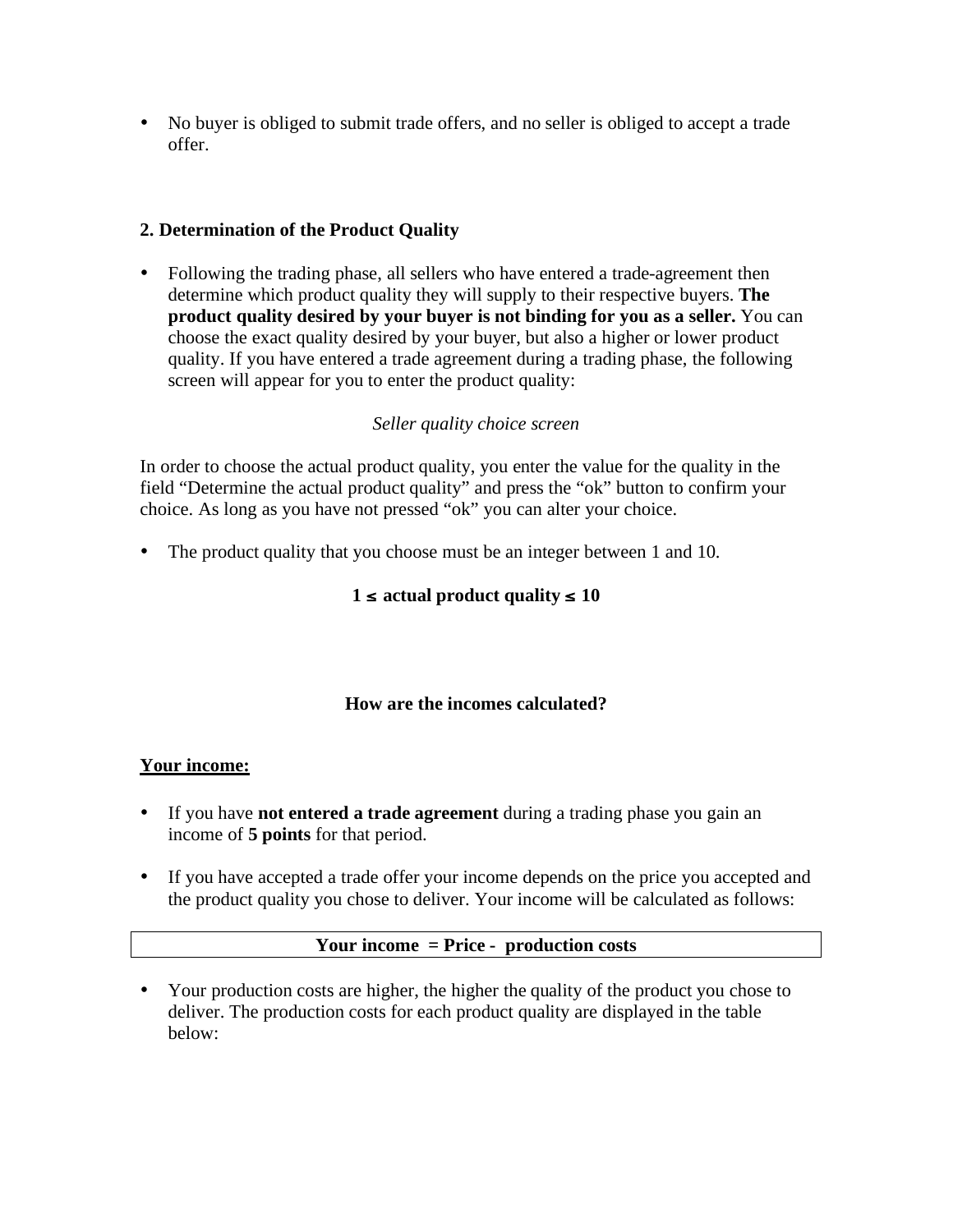| <b>Quality</b> | ↑<br>◢ | J | ⊃ | O             | -  | $\Omega$<br>$\mathbf o$ | $\Omega$ | 10 |
|----------------|--------|---|---|---------------|----|-------------------------|----------|----|
| Production-    |        |   | O | $\Omega$<br>Ō | 10 | $\sim$<br>┸╱            | 19       | 18 |
| cost           |        |   |   |               |    |                         |          |    |

• Your income is therefore higher, the lower your chosen product quality. Furthermore, your income is higher the higher is the price offered by the buyer.

# **The income of your buyer:**

- If a buyer does not enter a trade agreement during a trading phase he gains an income of 0 points for that period.
- If one of his trade offers is accepted, his income depends on which price he offered and which product quality was supplied to him. The income of your buyer will be determined as follows:

#### **Income of your buyer = 10 \* product quality - price**

• As you can see from the above formula the income of your buyer is higher, the higher is the product quality actually supplied by you. At the same time his income is higher, the lower the price he paid for the product.

The income of all buyers and sellers are determined in the same way. **Each buyer can therefore calculate the income of his seller and each seller can calculate the income of his buyer.** Furthermore, each buyer and seller is informed of the identification number of his trading partner in each period.

Please note that buyers and sellers can incur losses in each period. These losses have to be paid from your initial sum of money or from earnings in other periods.

You will be informed of your income and the income of your buyer on an "**income screen**". On the screen (see below) the following will be displayed:

- Which buyer you traded with
- Which price he offered
- The desired quality of your buyer
- The product quality supplied by you
- The income of your buyer in this period
- Your income in this period.

*Seller income screen*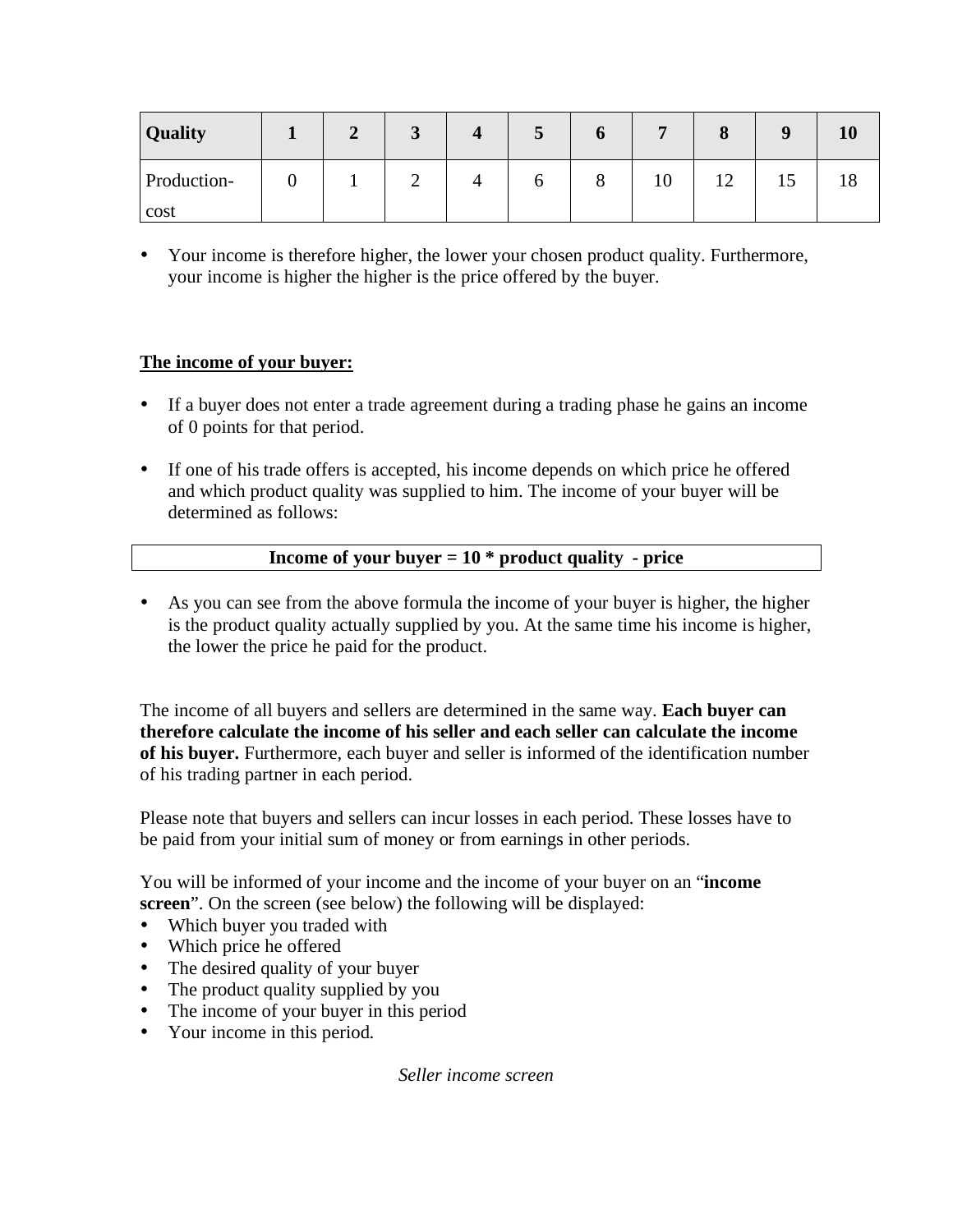Please enter all the information in the documentation sheet supplied to you. After the income screen has been displayed, the respective period is concluded. Thereafter the trading phase of the following period commences. Once you have finished studying the income screen please click on the "next" button.

The buyers also view an income screen, which displays the above information. They see the ID of their trading partner, the price, desired and supplied product quality as well as both incomes.

#### **"Right to get an offer"-Rule**

There is one more rule to consider. If the same buyer has made two private offers to the same seller in two consecutive periods, and both offers were accepted so that they each lead to a trade agreement, the seller enjoys the "right to get an offer" in the next period. This is the case, e.g., if buyer 1 makes seller 2 private offers, one in period 3 and one in period 4, which are both accepted by seller 2. Starting from period 5, seller 2 then enjoys the "right to get an offer".

The right to get an offer is thus established when a buyer has traded at least twice with the same seller, and if these trades came about through private offers. If trade comes about based on a public offer, the right to get an offer is not established. Thus the buyer himself can decide whether he wants to enter a relationship with or without the right to get an offer.

**In other words the "right to get an offer" means that in the next period the buyer must make the seller an offer that is available as soon as soon as the trading phase begins.** This offer consists of a price and desired quality. **The price must be at least as high as in the previous period.**

If the same buyer has offered you two times in a row a private offer, which you accepted, you enjoy the right to get an offer. This means "your" buyer must make you an offer in the next period. In this case the trading phase begins with the following screen.

# *Modified trading phase screen*

This is the same screen as on page 3 with the only difference that on the upper right corner you now see the offer of your buyer. In addition you also see the other public and private offers, which have been offered to you and the other sellers. **You can accept the offer of "your" buyer or any other offer that has been made (private or public) by other buyers.**

**As long as you have not yet decided, "your" buyer cannot make another offer to you or another seller**. This means that you can accept the offer of "your" buyer as long as you have not declined it (and trading time has not yet elapsed).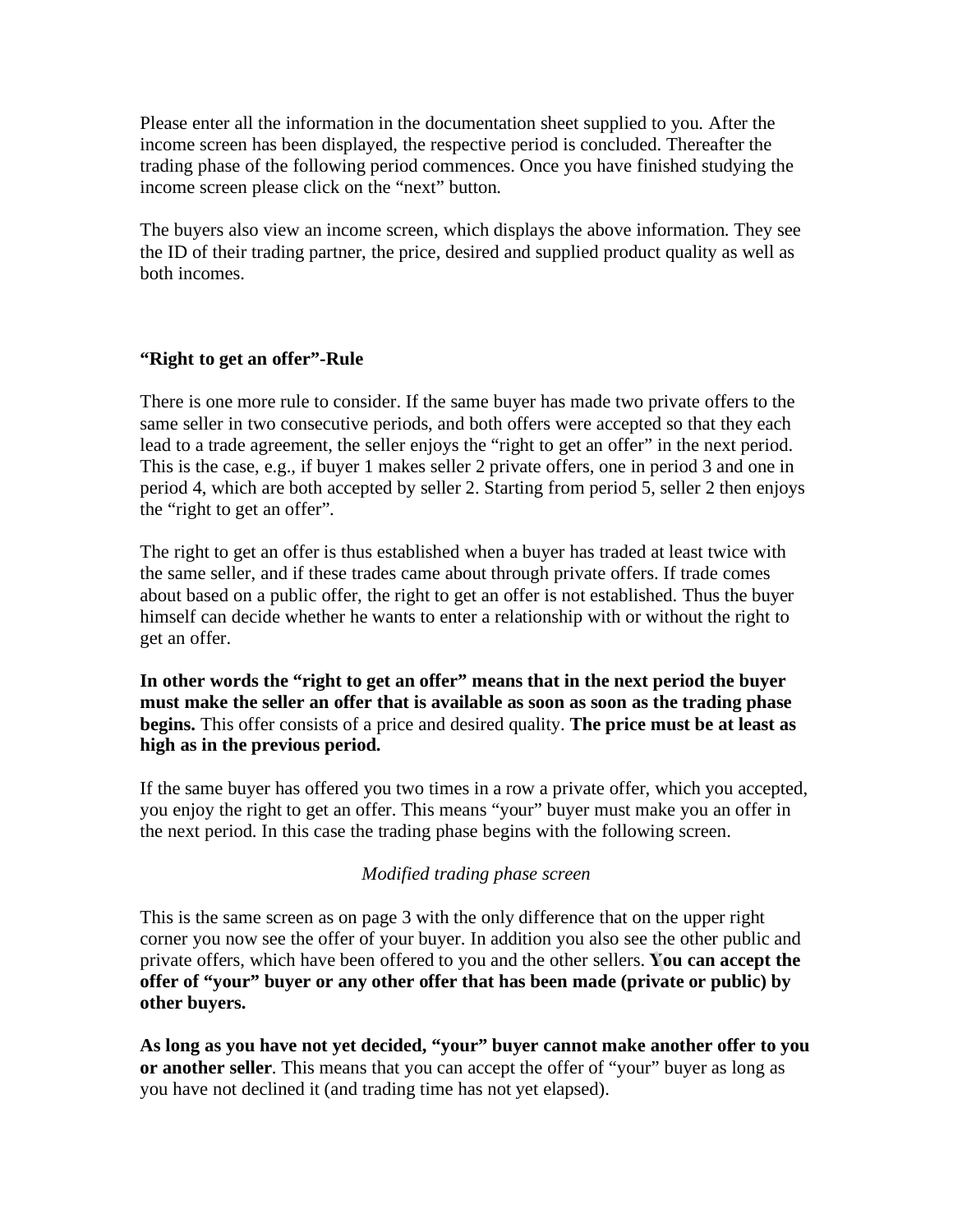Your buyer will be informed about your decision. If you reject his offer or if you accept another buyer's offer, "your" buyer is free to make offers to other sellers. As long as you have not yet decided, all "your" buyer can do is wait and observe the market.

If you accept the offer of "your" buyer, he will also make you an offer in the next period. Only if you reject his offer or if you accept the offer of another buyer, the right to get an offer expires. **This means that the right to get an offer can only be terminated by yourself**.

*An example concerning the right to get an offer:* Suppose buyer 1 and seller 2 have traded in periods three and four, based on two private offers. Starting from period 5 seller 2 then enjoys the right to get an offer. This means that buyer 1 has to make seller 2 an offer in the fifth period before the trading period begins. If seller 2 accepts, the relation remains and buyer 1 will make seller 2 an offer also in period 6. If seller 2 rejects, the relation is terminated and buyer 1 can thereafter make offers to all sellers (public and private).

The experiment will not commence until all participants are completely familiar with all procedures. In order to secure that this is the case we kindly ask you to solve the exercises below.

In addition we will conduct **a training trial of the trading phase**, so that you can get accustomed to the computer. This trial phase will not be added to the result of the experiment and therefore not remunerated. Following the trial phase we will begin the experiment, which will last for 18 periods.

#### **Exercises**

Please solve the following problems including the solution approach. If you have any questions please ask the experimenter. Wrong answers have no consequences whatsoever.

#### **Problem 1:**

You have not accepted any offer during a trading period. What is your income in this particular period?

Your income  $=$ 

#### **Problem 2:**

You have accepted an offer, containing a price of 60 and a desired quality of 9. You choose an actual quality of 9.